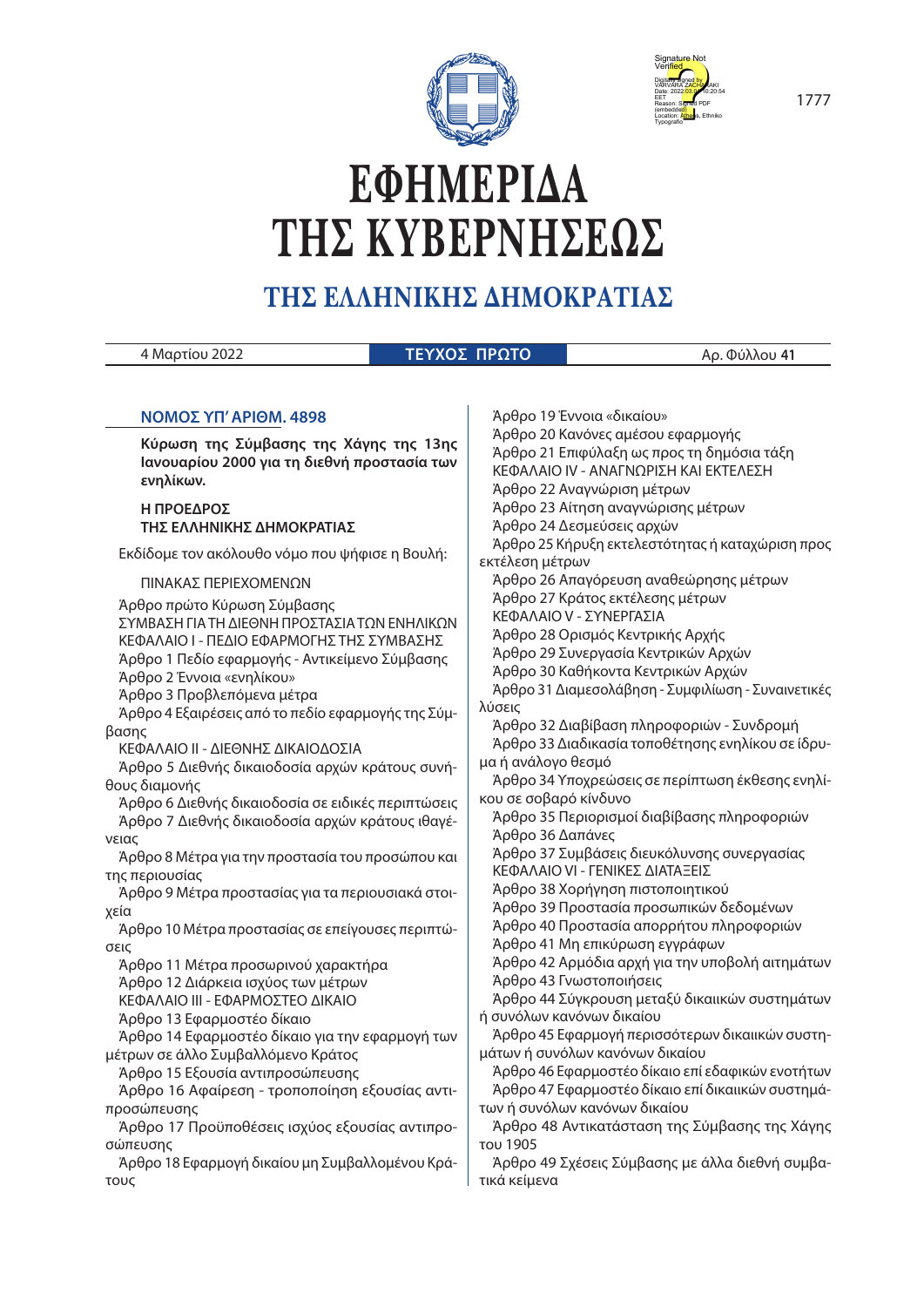Άρθρο 50 Ειδικότερες προβλέψεις για την εφαρμογή της Σύμβασης

Άρθρο 51 Επίσημες γλώσσες αλληλογραφίας Άρθρο 52 Σύγκληση Ειδικής Επιτροπής

ΚΕΦΑΛΑΙΟ VII - ΤΕΛΙΚΕΣ ΔΙΑΤΑΞΕΙΣ

Άρθρο 53 Υπογραφή - Κύρωση Σύμβασης

Άρθρο 54 Διαδικασία προσχώρησης

Άρθρο 55 Υπογραφή - κύρωση - προσχώρηση κράτους με δύο ή περισσότερες εδαφικές ενότητες

Άρθρο 56 Επιφυλάξεις

Άρθρο 57 Έναρξη ισχύος Σύμβασης

Άρθρο 58 Καταγγελία Σύμβασης

Άρθρο 59 Γνωστοποιήσεις Θεματοφύλακα Σύμβασης Άρθρο δεύτερο Ορισμός Κεντρικής Αρχής Άρθρο τρίτο Έναρξη ισχύος

# **Άρθρο πρώτο Κύρωση Σύμβασης**

Κυρώνεται και έχει την ισχύ, που ορίζει η παρ. 1 του άρθρου 28 του Συντάγματος, η Σύμβαση για τη διεθνή προστασία των ενηλίκων, που υπεγράφη στη Χάγη στις 13 Ιανουαρίου 2000, το πρωτότυπο κείμενο της οποίας στην αγγλική και γαλλική γλώσσα και η μετάφραση στην ελληνική γλώσσα έχουν ως εξής: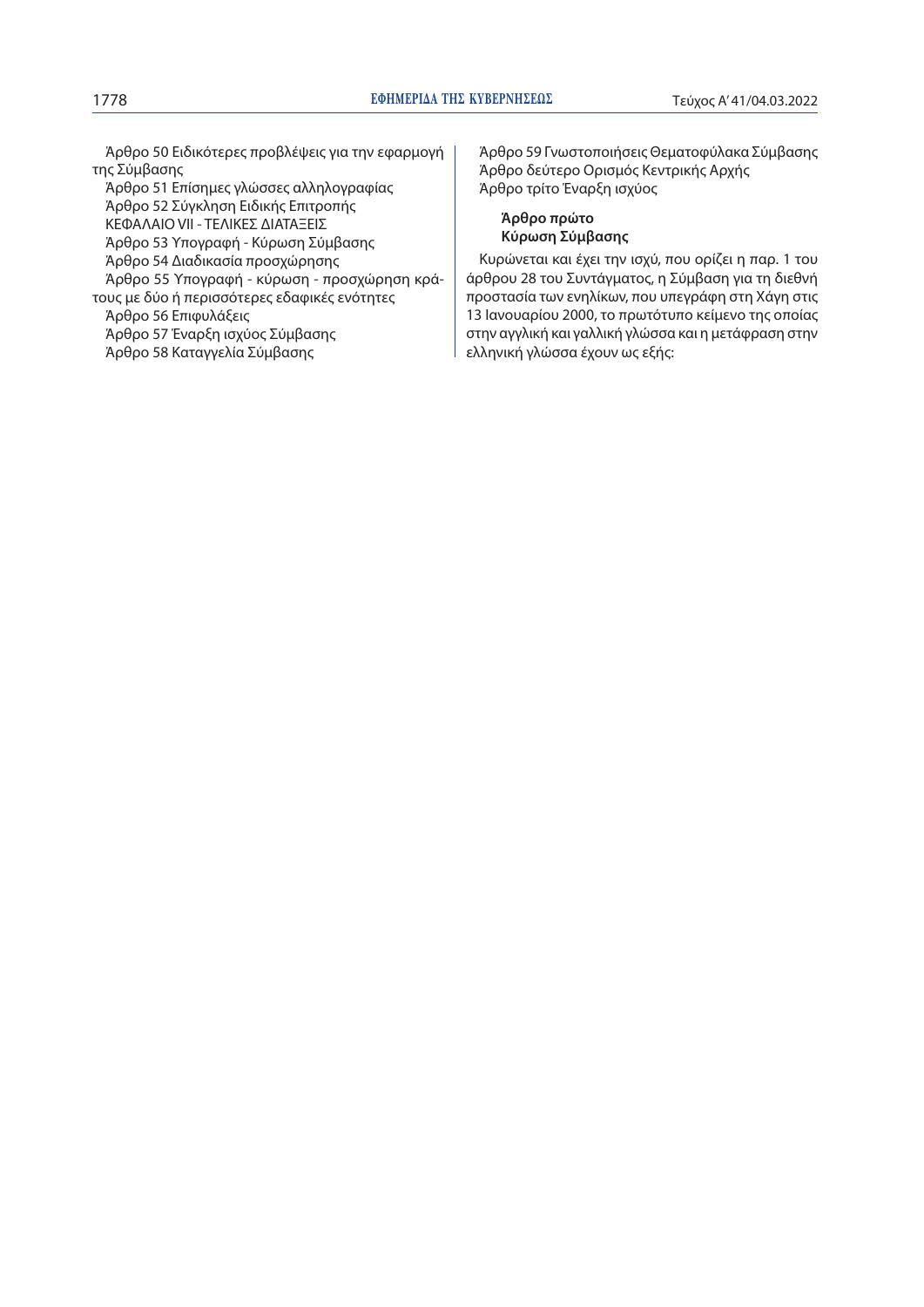

# **35. CONVENTION ON THE INTERNATIONAL PROTECTION OF ADULTS**<sup>1</sup>

*(Concluded 13 January 2000)* 

The States signatory to the present Convention,

Considering the need to provide for the protection in international situations of adults who, by reason of an impairment or insufficiency of their personal faculties, are not in a position to protect their interests,

Wishing to avoid conflicts between their legal systems in respect of jurisdiction, applicable law, recognition and enforcement of measures for the protection of adults,

Recalling the importance of international co-operation for the protection of adults,

Affirming that the interests of the adult and respect for his or her dignity and autonomy are to be primary considerations,

Have agreed on the following provisions –

#### CHAPTER I – SCOPE OF THE CONVENTION

#### Article 1

- (1) This Convention applies to the protection in international situations of adults who, by reason of an impairment or insufficiency of their personal faculties, are not in a position to protect their interests.
- (2) Its objects are
	- *a)* to determine the State whose authorities have jurisdiction to take measures directed to the protection of the person or property of the adult;
	- *b)* to determine which law is to be applied by such authorities in exercising their jurisdiction;
	- *c)* to determine the law applicable to representation of the adult;
	- *d)* to provide for the recognition and enforcement of such measures of protection in all Contracting States;
	- *e)* to establish such co-operation between the authorities of the Contracting States as may be necessary in order to achieve the purposes of this Convention.

# Article 2

- (1) For the purposes of this Convention, an adult is a person who has reached the age of 18 years.
- (2) The Convention applies also to measures in respect of an adult who had not reached the age of 18 years at the time the measures were taken.

#### Article 3

The measures referred to in Article 1 may deal in particular with –

 $1$  This Convention, including related materials, is accessible on the website of the Hague Conference on Private International Law (www.hcch.net), under "Conventions". For the full history of the Convention, see Hague Conference on Private International Law, *Proceedings of the Special Commission of a diplomatic character (1999)*, Tome II, *Protection of adults* (ISBN 90–808014–1–0, 461 pp.).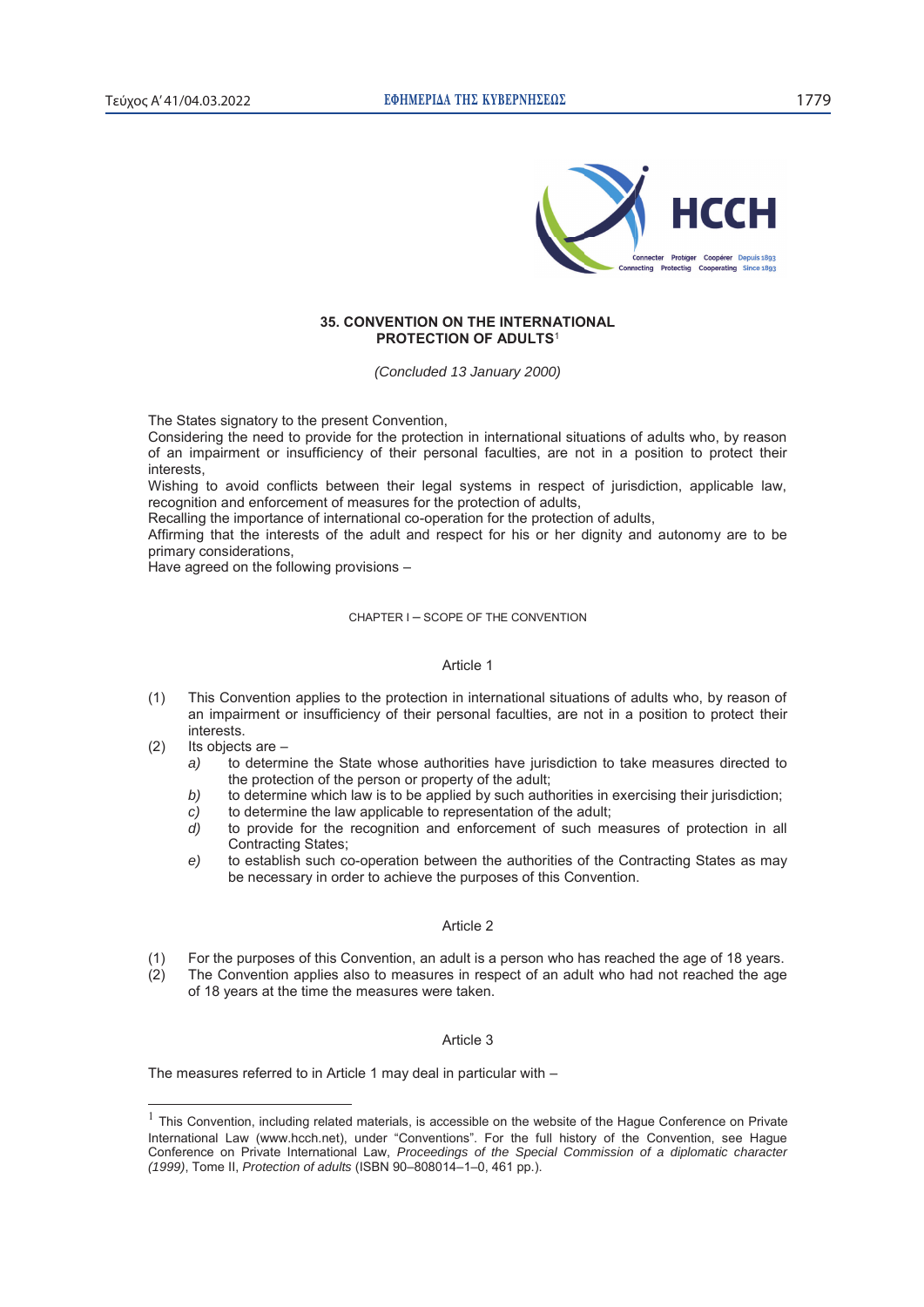- *a)* the determination of incapacity and the institution of a protective regime;
- *b)* the placing of the adult under the protection of a judicial or administrative authority;
- *c)* guardianship, curatorship and analogous institutions;
- *d)* the designation and functions of any person or body having charge of the adult's person or property, representing or assisting the adult;
- *e)* the placement of the adult in an establishment or other place where protection can be provided;
- *f)* the administration, conservation or disposal of the adult's property;
- *g)* the authorisation of a specific intervention for the protection of the person or property of the adult.

- (1) The Convention does not apply to
	- *a)* maintenance obligations;
	- *b)* the formation, annulment and dissolution of marriage or any similar relationship, as well as legal separation;
	- *c)* property regimes in respect of marriage or any similar relationship;
	- *d)* trusts or succession;
	- *e)* social security;
	- f) public measures of a general nature in matters of health;
	- *g)* measures taken in respect of a person as a result of penal offences committed by that person;
	- *h*) decisions on the right of asylum and on immigration:
	- *i)* measures directed solely to public safety.
- (2) Paragraph 1 does not affect, in respect of the matters referred to therein, the entitlement of a person to act as the representative of the adult.

# CHAPTER II – JURISDICTION

# Article 5

- (1) The judicial or administrative authorities of the Contracting State of the habitual residence of the adult have jurisdiction to take measures directed to the protection of the adult's person or property.
- (2) In case of a change of the adult's habitual residence to another Contracting State, the authorities of the State of the new habitual residence have jurisdiction.

# Article 6

- (1) For adults who are refugees and those who, due to disturbances occurring in their country, are internationally displaced, the authorities of the Contracting State on the territory of which these adults are present as a result of their displacement have the jurisdiction provided for in Article 5, paragraph 1.
- (2) The provisions of the preceding paragraph also apply to adults whose habitual residence cannot be established.

#### Article 7

- (1) Except for adults who are refugees or who, due to disturbances occurring in their State of nationality, are internationally displaced, the authorities of a Contracting State of which the adult is a national have jurisdiction to take measures for the protection of the person or property of the adult if they consider that they are in a better position to assess the interests of the adult, and after advising the authorities having jurisdiction under Article 5 or Article 6, paragraph 2.
- (2) This jurisdiction shall not be exercised if the authorities having jurisdiction under Article 5, Article 6, paragraph 2, or Article 8 have informed the authorities of the State of which the adult is a national that they have taken the measures required by the situation or have decided that no measures should be taken or that proceedings are pending before them.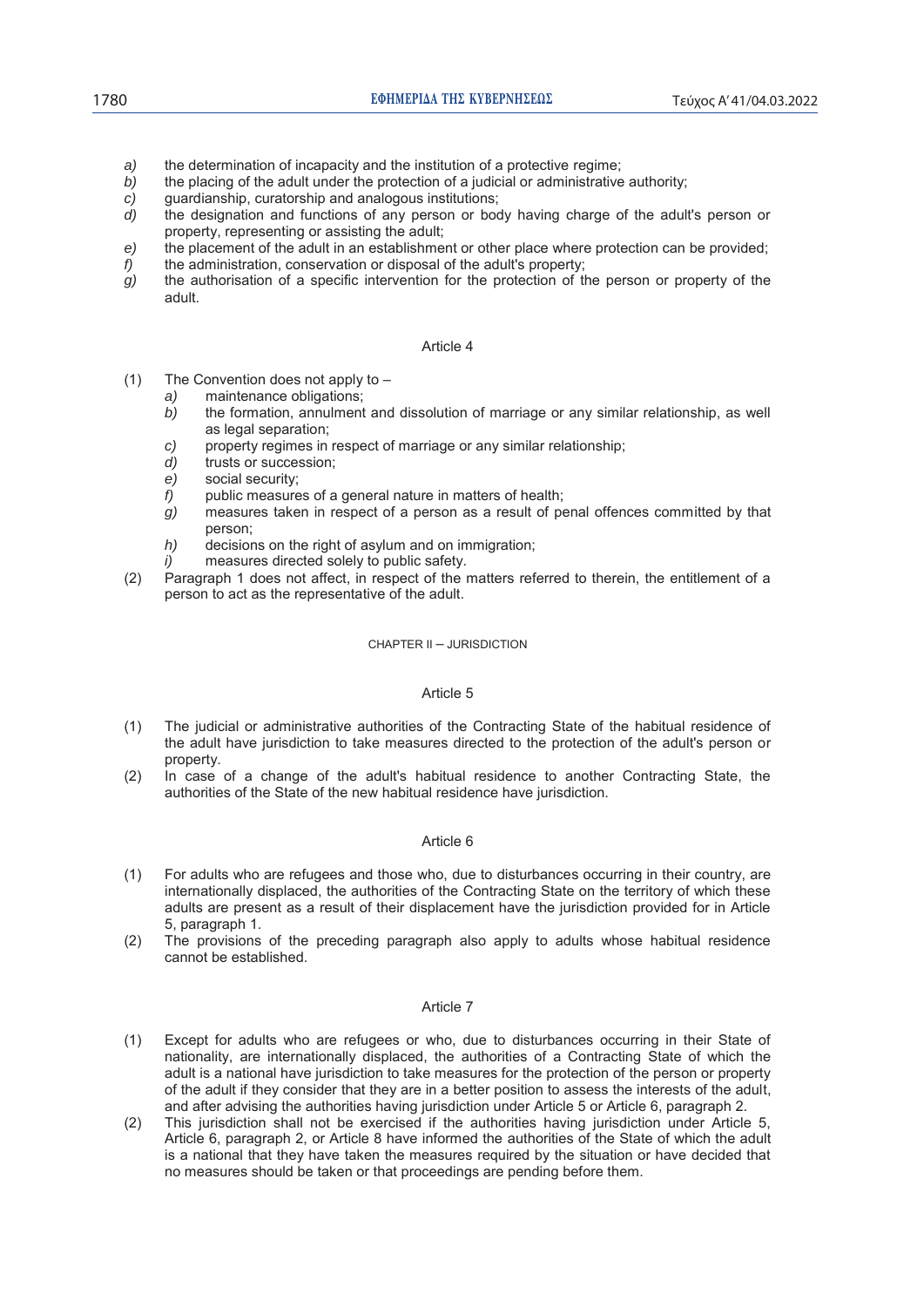(3) The measures taken under paragraph 1 shall lapse as soon as the authorities having jurisdiction under Article 5, Article 6, paragraph 2, or Article 8 have taken measures required by the situation or have decided that no measures are to be taken. These authorities shall inform accordingly the authorities which have taken measures in accordance with paragraph 1.

# Article 8

- (1) The authorities of a Contracting State having jurisdiction under Article 5 or Article 6, if they consider that such is in the interests of the adult, may, on their own motion or on an application by the authority of another Contracting State, request the authorities of one of the States mentioned in paragraph 2 to take measures for the protection of the person or property of the adult. The request may relate to all or some aspects of such protection.
- (2) The Contracting States whose authorities may be addressed as provided in the preceding paragraph are –
	- *a)* a State of which the adult is a national;
	- *b)* the State of the preceding habitual residence of the adult;
	- *c)* a State in which property of the adult is located;
	- *d)* the State whose authorities have been chosen in writing by the adult to take measures directed to his or her protection;
	- *e)* the State of the habitual residence of a person close to the adult prepared to undertake his or her protection;
	- *f*) the State in whose territory the adult is present, with regard to the protection of the person of the adult.
- (3) In case the authority designated pursuant to the preceding paragraphs does not accept its jurisdiction, the authorities of the Contracting State having jurisdiction under Article 5 or Article 6 retain jurisdiction.

#### Article 9

The authorities of a Contracting State where property of the adult is situated have jurisdiction to take measures of protection concerning that property, to the extent that such measures are compatible with those taken by the authorities having jurisdiction under Articles 5 to 8.

#### Article 10

- (1) In all cases of urgency, the authorities of any Contracting State in whose territory the adult or property belonging to the adult is present have jurisdiction to take any necessary measures of protection.
- (2) The measures taken under the preceding paragraph with regard to an adult habitually resident in a Contracting State shall lapse as soon as the authorities which have jurisdiction under Articles 5 to 9 have taken the measures required by the situation.
- (3) The measures taken under paragraph 1 with regard to an adult who is habitually resident in a non-Contracting State shall lapse in each Contracting State as soon as measures required by the situation and taken by the authorities of another State are recognised in the Contracting State in question.
- (4) The authorities which have taken measures under paragraph 1 shall, if possible, inform the authorities of the Contracting State of the habitual residence of the adult of the measures taken.

#### Article 11

- (1) By way of exception, the authorities of a Contracting State in whose territory the adult is present have jurisdiction to take measures of a temporary character for the protection of the person of the adult which have a territorial effect limited to the State in question, in so far as such measures are compatible with those already taken by the authorities which have jurisdiction under Articles 5 to 8, and after advising the authorities having jurisdiction under Article 5.
- (2) The measures taken under the preceding paragraph with regard to an adult habitually resident in a Contracting State shall lapse as soon as the authorities which have jurisdiction under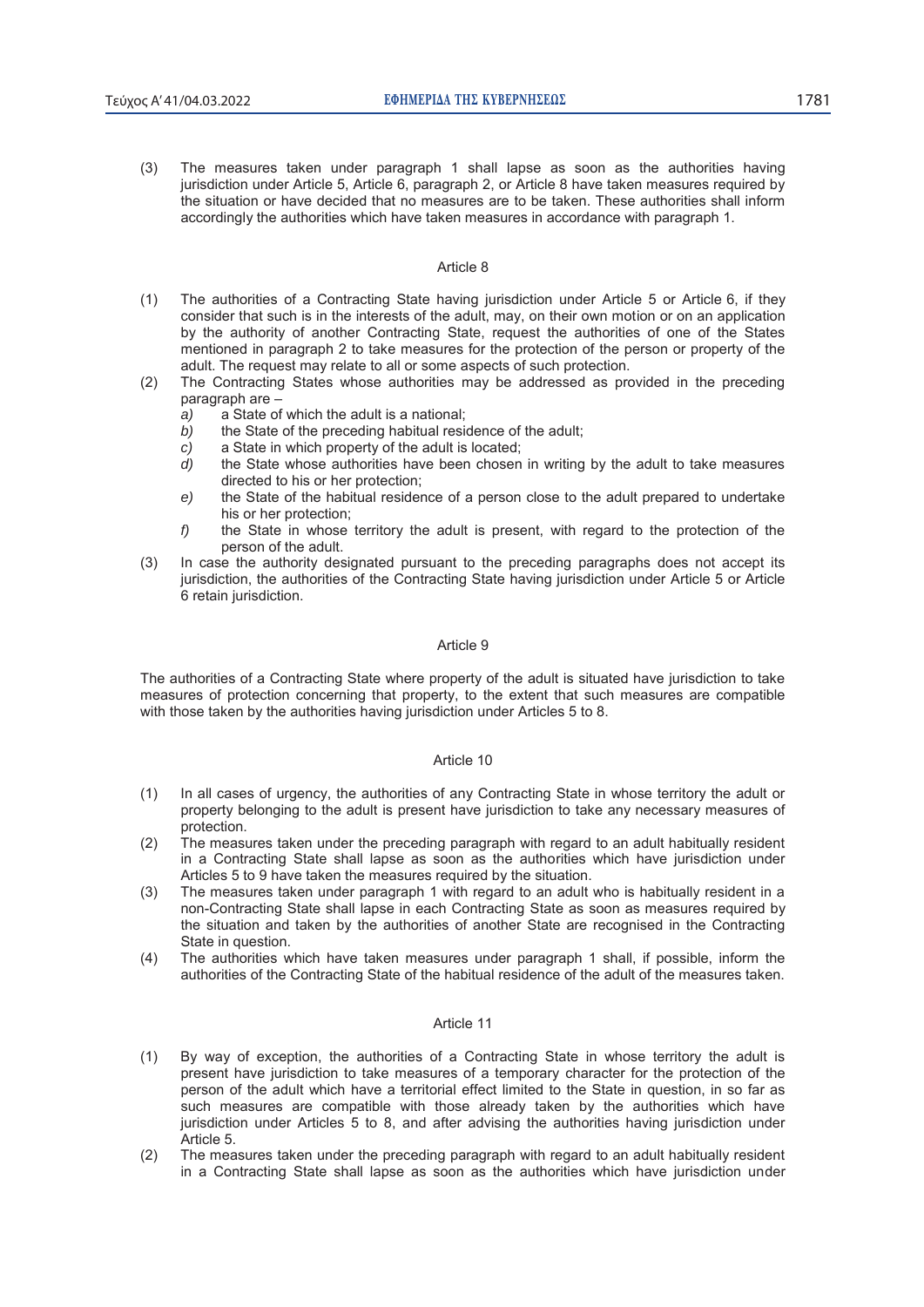Articles 5 to 8 have taken a decision in respect of the measures of protection which may be required by the situation.

# Article 12

Subject to Article 7, paragraph 3, the measures taken in application of Articles 5 to 9 remain in force according to their terms, even if a change of circumstances has eliminated the basis upon which jurisdiction was founded, so long as the authorities which have jurisdiction under the Convention have not modified, replaced or terminated such measures.

#### CHAPTER III – APPLICABLE LAW

# Article 13

- (1) In exercising their jurisdiction under the provisions of Chapter II, the authorities of the Contracting States shall apply their own law.
- (2) However, in so far as the protection of the person or the property of the adult requires, they may exceptionally apply or take into consideration the law of another State with which the situation has a substantial connection.

#### Article 14

Where a measure taken in one Contracting State is implemented in another Contracting State, the conditions of its implementation are governed by the law of that other State.

# Article 15

- (1) The existence, extent, modification and extinction of powers of representation granted by an adult, either under an agreement or by a unilateral act, to be exercised when such adult is not in a position to protect his or her interests, are governed by the law of the State of the adult's habitual residence at the time of the agreement or act, unless one of the laws mentioned in paragraph 2 has been designated expressly in writing.
- $(2)$  The States whose laws may be designated are  $$ 
	- *a)* a State of which the adult is a national;
	- *b)* the State of a former habitual residence of the adult;
	- *c)* a State in which property of the adult is located, with respect to that property.
- (3) The manner of exercise of such powers of representation is governed by the law of the State in which they are exercised.

# Article 16

Where powers of representation referred to in Article 15 are not exercised in a manner sufficient to guarantee the protection of the person or property of the adult, they may be withdrawn or modified by measures taken by an authority having jurisdiction under the Convention. Where such powers of representation are withdrawn or modified, the law referred to in Article 15 should be taken into consideration to the extent possible.

# Article 17

(1) The validity of a transaction entered into between a third party and another person who would be entitled to act as the adult's representative under the law of the State where the transaction was concluded cannot be contested, and the third party cannot be held liable, on the sole ground that the other person was not entitled to act as the adult's representative under the law designated by the provisions of this Chapter, unless the third party knew or should have known that such capacity was governed by the latter law.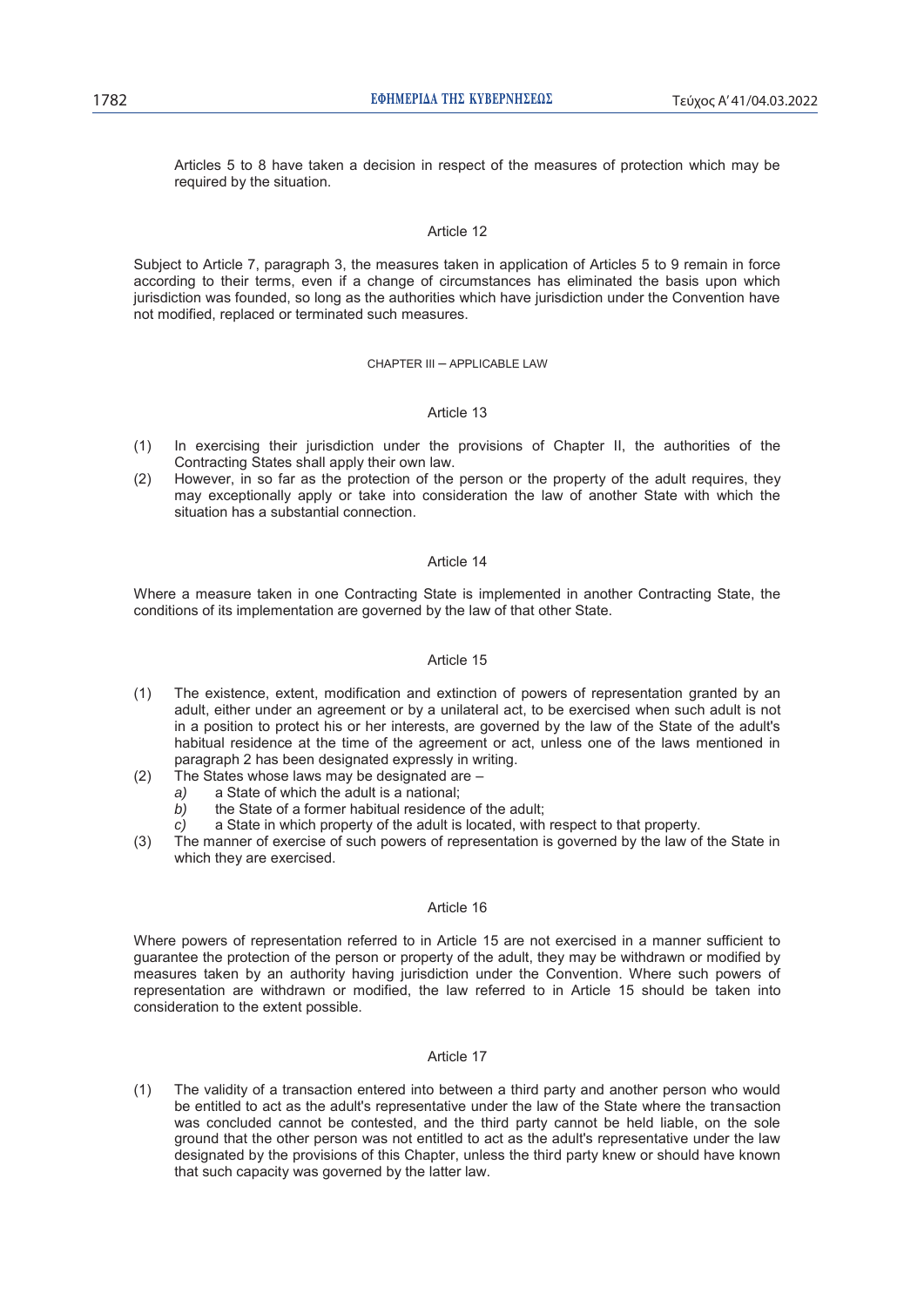(2) The preceding paragraph applies only if the transaction was entered into between persons present on the territory of the same State.

# Article 18

The provisions of this Chapter apply even if the law designated by them is the law of a non-Contracting State.

# Article 19

In this Chapter the term 'law' means the law in force in a State other than its choice of law rules.

#### Article 20

This Chapter does not prevent the application of those provisions of the law of the State in which the adult is to be protected where the application of such provisions is mandatory whatever law would otherwise be applicable.

#### Article 21

The application of the law designated by the provisions of this Chapter can be refused only if this application would be manifestly contrary to public policy.

#### CHAPTER IV – RECOGNITION AND ENFORCEMENT

#### Article 22

- (1) The measures taken by the authorities of a Contracting State shall be recognised by operation of law in all other Contracting States.
- (2) Recognition may however be refused
	- *a)* if the measure was taken by an authority whose jurisdiction was not based on, or was not in accordance with, one of the grounds provided for by the provisions of Chapter II;
	- *b)* if the measure was taken, except in a case of urgency, in the context of a judicial or administrative proceeding, without the adult having been provided the opportunity to be heard, in violation of fundamental principles of procedure of the requested State;
	- *c)* if such recognition is manifestly contrary to public policy of the requested State, or conflicts with a provision of the law of that State which is mandatory whatever law would otherwise be applicable;
	- *d)* if the measure is incompatible with a later measure taken in a non-Contracting State which would have had jurisdiction under Articles 5 to 9, where this later measure fulfils the requirements for recognition in the requested State;
	- *e)* if the procedure provided in Article 33 has not been complied with.

#### Article 23

Without prejudice to Article 22, paragraph 1, any interested person may request from the competent authorities of a Contracting State that they decide on the recognition or non-recognition of a measure taken in another Contracting State. The procedure is governed by the law of the requested State.

#### Article 24

The authority of the requested State is bound by the findings of fact on which the authority of the State where the measure was taken based its jurisdiction.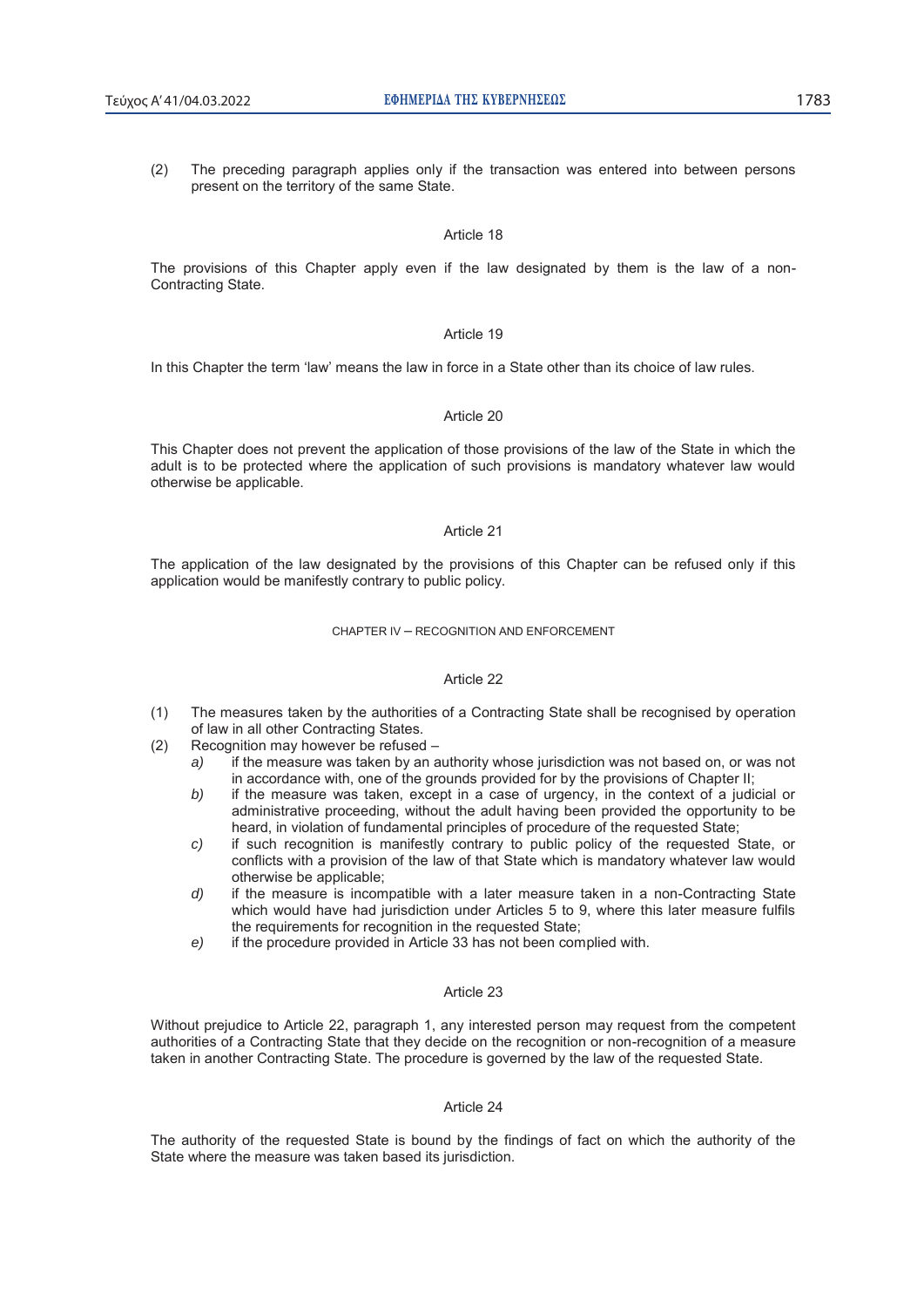- (1) If measures taken in one Contracting State and enforceable there require enforcement in another Contracting State, they shall, upon request by an interested party, be declared enforceable or registered for the purpose of enforcement in that other State according to the procedure provided in the law of the latter State.
- (2) Each Contracting State shall apply to the declaration of enforceability or registration a simple and rapid procedure.
- (3) The declaration of enforceability or registration may be refused only for one of the reasons set out in Article 22, paragraph 2.

# Article 26

Without prejudice to such review as is necessary in the application of the preceding Articles, there shall be no review of the merits of the measure taken.

# Article 27

Measures taken in one Contracting State and declared enforceable, or registered for the purpose of enforcement, in another Contracting State shall be enforced in the latter State as if they had been taken by the authorities of that State. Enforcement takes place in accordance with the law of the requested State to the extent provided by such law.

#### CHAPTER V – CO-OPERATION

# Article 28

- (1) A Contracting State shall designate a Central Authority to discharge the duties which are imposed by the Convention on such authorities.
- (2) Federal States, States with more than one system of law or States having autonomous territorial units shall be free to appoint more than one Central Authority and to specify the territorial or personal extent of their functions. Where a State has appointed more than one Central Authority, it shall designate the Central Authority to which any communication may be addressed for transmission to the appropriate Central Authority within that State.

# Article 29

- (1) Central Authorities shall co-operate with each other and promote co-operation amongst the competent authorities in their States to achieve the purposes of the Convention.
- (2) They shall, in connection with the application of the Convention, take appropriate steps to provide information as to the laws of, and services available in, their States relating to the protection of adults.

# Article 30

The Central Authority of a Contracting State, either directly or through public authorities or other bodies, shall take all appropriate steps to –

- *a)* facilitate communications, by every means, between the competent authorities in situations to which the Convention applies;
- *b)* provide, on the request of a competent authority of another Contracting State, assistance in discovering the whereabouts of an adult where it appears that the adult may be present and in need of protection within the territory of the requested State.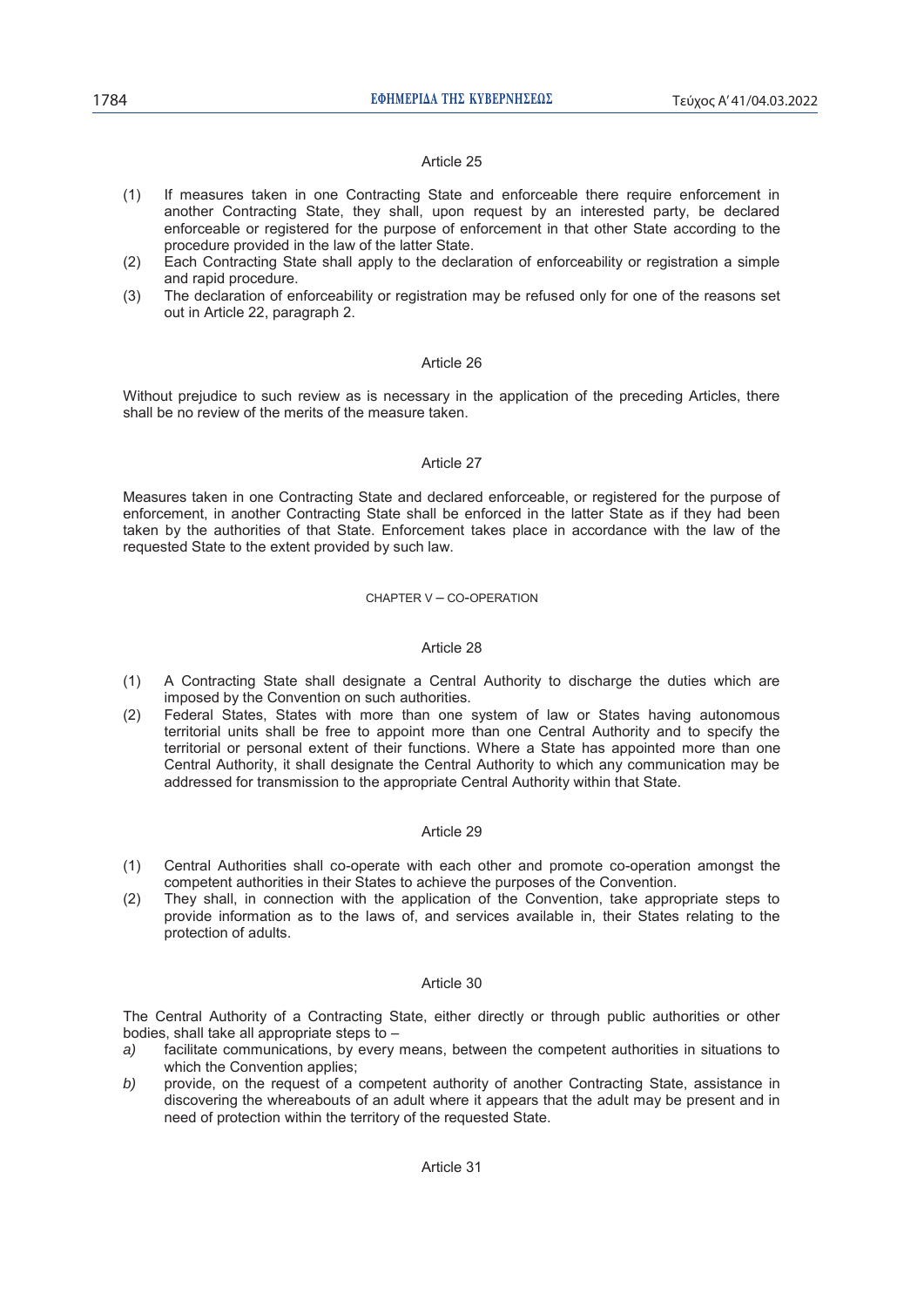The competent authorities of a Contracting State may encourage, either directly or through other bodies, the use of mediation, conciliation or similar means to achieve agreed solutions for the protection of the person or property of the adult in situations to which the Convention applies.

#### Article 32

- (1) Where a measure of protection is contemplated, the competent authorities under the Convention, if the situation of the adult so requires, may request any authority of another Contracting State which has information relevant to the protection of the adult to communicate such information.
- (2) A Contracting State may declare that requests under paragraph 1 shall be communicated to its authorities only through its Central Authority.
- (3) The competent authorities of a Contracting State may request the authorities of another Contracting State to assist in the implementation of measures of protection taken under this **Convention**

# Article 33

- (1) If an authority having jurisdiction under Articles 5 to 8 contemplates the placement of the adult in an establishment or other place where protection can be provided, and if such placement is to take place in another Contracting State, it shall first consult with the Central Authority or other competent authority of the latter State. To that effect it shall transmit a report on the adult together with the reasons for the proposed placement.
- (2) The decision on the placement may not be made in the requesting State if the Central Authority or other competent authority of the requested State indicates its opposition within a reasonable time.

#### Article 34

In any case where the adult is exposed to a serious danger, the competent authorities of the Contracting State where measures for the protection of the adult have been taken or are under consideration, if they are informed that the adult's residence has changed to, or that the adult is present in, another State, shall inform the authorities of that other State about the danger involved and the measures taken or under consideration.

#### Article 35

An authority shall not request or transmit any information under this Chapter if to do so would, in its opinion, be likely to place the adult's person or property in danger, or constitute a serious threat to the liberty or life of a member of the adult's family.

#### Article 36

- (1) Without prejudice to the possibility of imposing reasonable charges for the provision of services, Central Authorities and other public authorities of Contracting States shall bear their own costs in applying the provisions of this Chapter.
- (2) Any Contracting State may enter into agreements with one or more other Contracting States concerning the allocation of charges.

# Article 37

Any Contracting State may enter into agreements with one or more other Contracting States with a view to improving the application of this Chapter in their mutual relations. The States which have concluded such an agreement shall transmit a copy to the depositary of the Convention.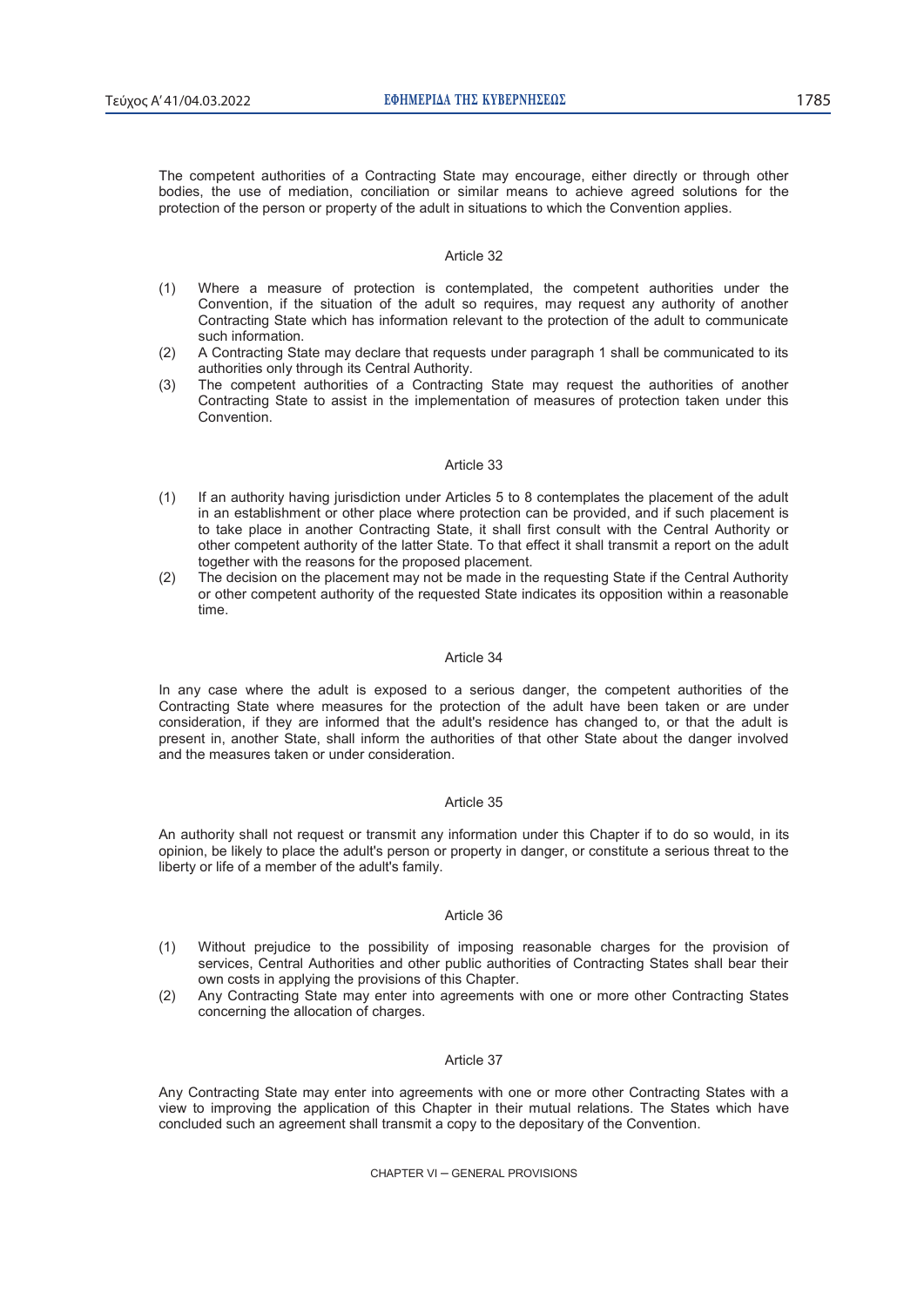- (1) The authorities of the Contracting State where a measure of protection has been taken or a power of representation confirmed may deliver to the person entrusted with protection of the adult's person or property, on request, a certificate indicating the capacity in which that person is entitled to act and the powers conferred.
- (2) The capacity and powers indicated in the certificate are presumed to be vested in that person as of the date of the certificate, in the absence of proof to the contrary.
- (3) Each Contracting State shall designate the authorities competent to draw up the certificate.

#### Article 39

Personal data gathered or transmitted under the Convention shall be used only for the purposes for which they were gathered or transmitted.

#### Article 40

The authorities to whom information is transmitted shall ensure its confidentiality, in accordance with the law of their State.

#### Article 41

All documents forwarded or delivered under this Convention shall be exempt from legalisation or any analogous formality.

# Article 42

Each Contracting State may designate the authorities to which requests under Article 8 and Article 33 are to be addressed.

#### Article 43

- (1) The designations referred to in Article 28 and Article 42 shall be communicated to the Permanent Bureau of the Hague Conference on Private International Law not later than the date of the deposit of the instrument of ratification, acceptance or approval of the Convention or of accession thereto. Any modifications thereof shall also be communicated to the Permanent Bureau.
- (2) The declaration referred to in Article 32, paragraph 2, shall be made to the depositary of the Convention.

#### Article 44

A Contracting State in which different systems of law or sets of rules of law apply to the protection of the person or property of the adult shall not be bound to apply the rules of the Convention to conflicts solely between such different systems or sets of rules of law.

# Article 45

In relation to a State in which two or more systems of law or sets of rules of law with regard to any matter dealt with in this Convention apply in different territorial units –

- *a)* any reference to habitual residence in that State shall be construed as referring to habitual residence in a territorial unit;
- *b)* any reference to the presence of the adult in that State shall be construed as referring to presence in a territorial unit;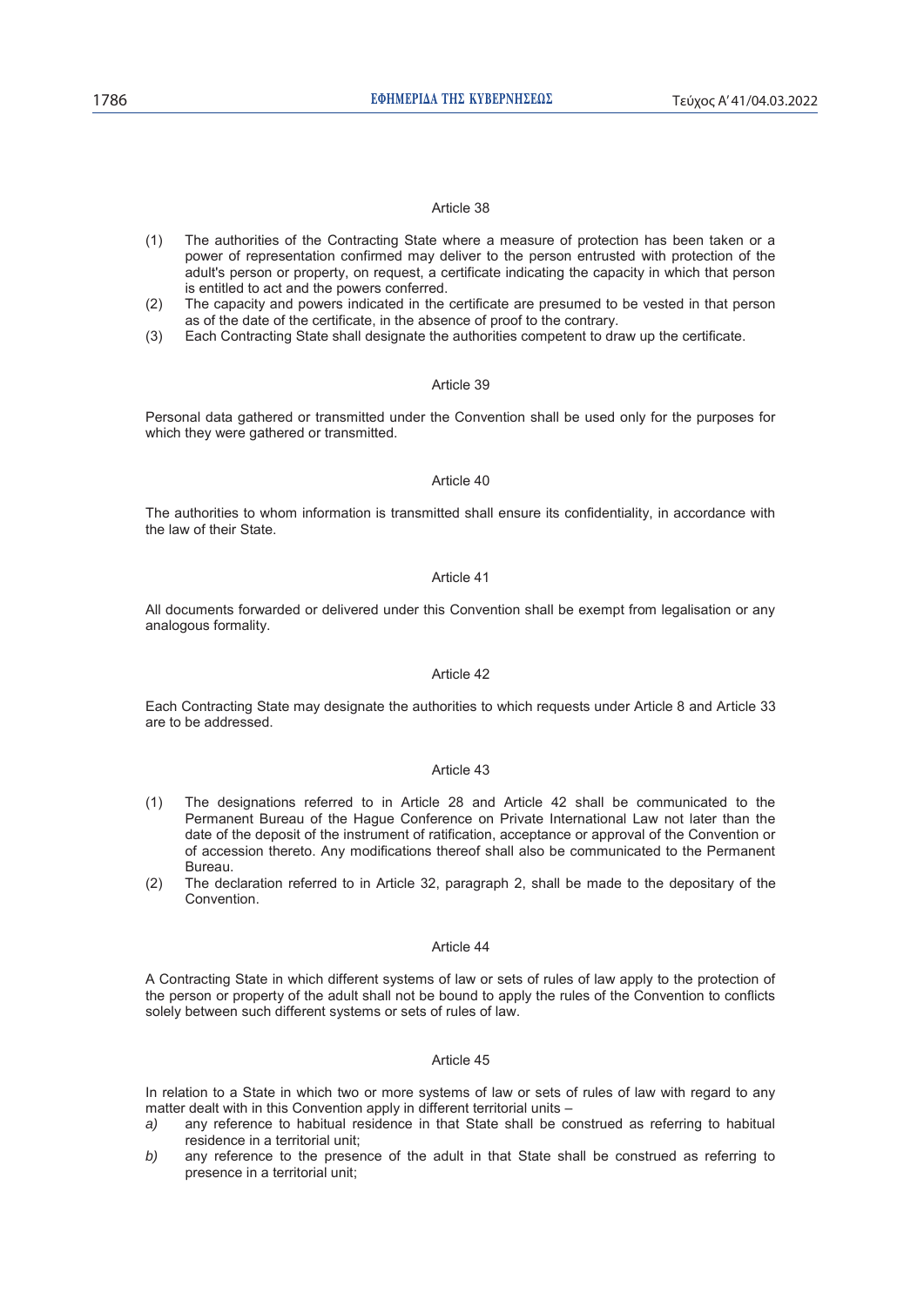- *c)* any reference to the location of property of the adult in that State shall be construed as referring to location of property of the adult in a territorial unit;
- *d)* any reference to the State of which the adult is a national shall be construed as referring to the territorial unit designated by the law of that State or, in the absence of relevant rules, to the territorial unit with which the adult has the closest connection;
- *e)* any reference to the State whose authorities have been chosen by the adult shall be construed
	- as referring to the territorial unit if the adult has chosen the authorities of this territorial unit;
	- as referring to the territorial unit with which the adult has the closest connection if the adult has chosen the authorities of the State without specifying a particular territorial unit within the State;
- *f)* any reference to the law of a State with which the situation has a substantial connection shall be construed as referring to the law of a territorial unit with which the situation has a substantial connection;
- *g)* any reference to the law or procedure or authority of the State in which a measure has been taken shall be construed as referring to the law or procedure in force in such territorial unit or authority of the territorial unit in which such measure was taken;
- *h)* any reference to the law or procedure or authority of the requested State shall be construed as referring to the law or procedure in force in such territorial unit or authority of the territorial unit in which recognition or enforcement is sought;
- *i*) any reference to the State where a measure of protection is to be implemented shall be construed as referring to the territorial unit where the measure is to be implemented;
- *j)* any reference to bodies or authorities of that State, other than Central Authorities, shall be construed as referring to those authorised to act in the relevant territorial unit.

For the purpose of identifying the applicable law under Chapter III, in relation to a State which comprises two or more territorial units each of which has its own system of law or set of rules of law in respect of matters covered by this Convention, the following rules apply –

- *a)* if there are rules in force in such a State identifying which territorial unit's law is applicable, the law of that unit applies;
- *b)* in the absence of such rules, the law of the relevant territorial unit as defined in Article 45 applies.

#### Article 47

For the purpose of identifying the applicable law under Chapter III, in relation to a State which has two or more systems of law or sets of rules of law applicable to different categories of persons in respect of matters covered by this Convention, the following rules apply –

- *a)* if there are rules in force in such a State identifying which among such laws applies, that law applies;
- *b)* in the absence of such rules, the law of the system or the set of rules of law with which the adult has the closest connection applies.

#### Article 48

In relations between the Contracting States this Convention replaces the *Convention concernant l'interdiction et les mesures de protection analogues*, signed at The Hague 17 July 1905.

#### Article 49

- (1) The Convention does not affect any other international instrument to which Contracting States are Parties and which contains provisions on matters governed by this Convention, unless a contrary declaration is made by the States Parties to such instrument.
- (2) This Convention does not affect the possibility for one or more Contracting States to conclude agreements which contain, in respect of adults habitually resident in any of the States Parties to such agreements, provisions on matters governed by this Convention.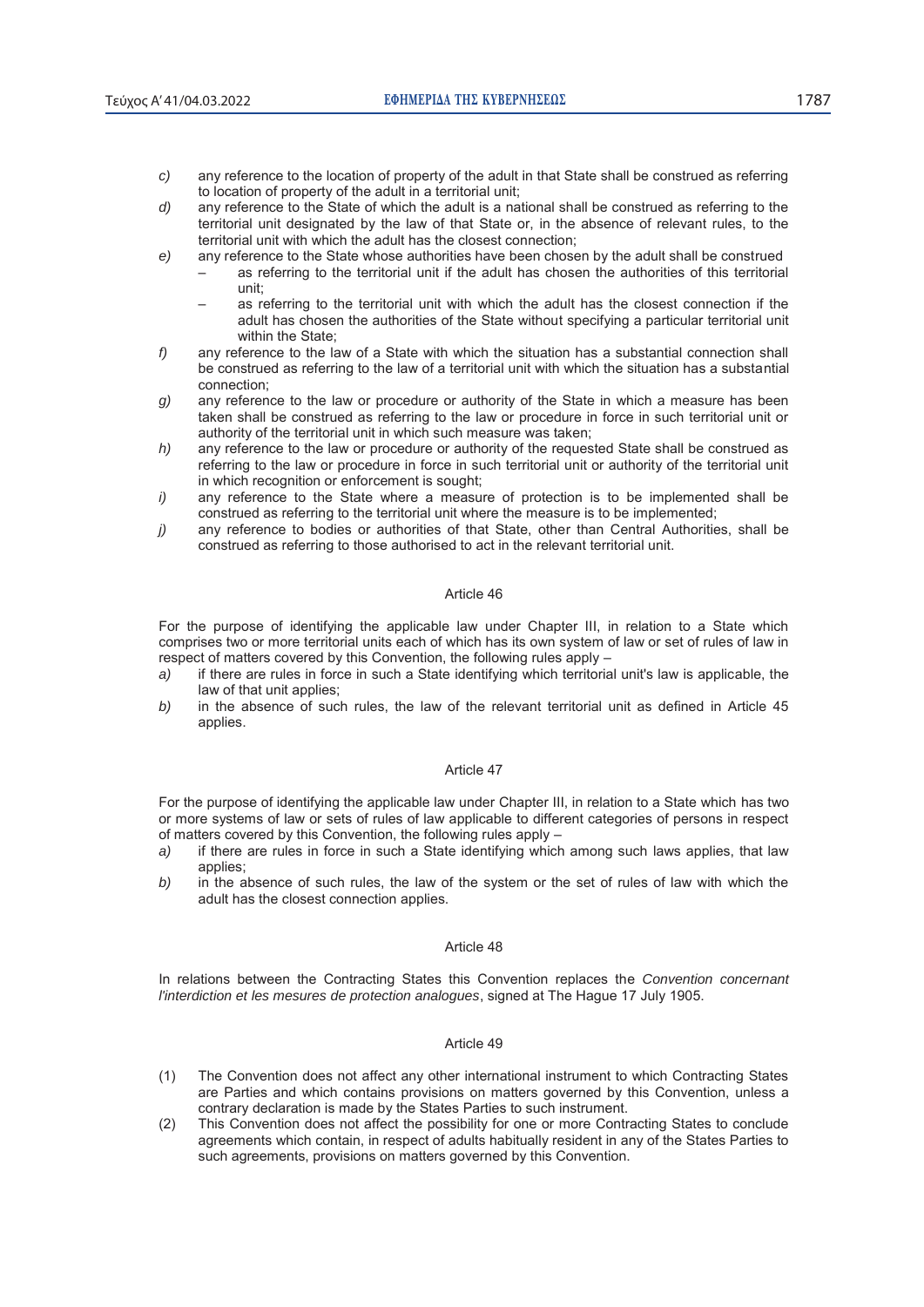- (3) Agreements to be concluded by one or more Contracting States on matters within the scope of this Convention do not affect, in the relationship of such States with other Contracting States, the application of the provisions of this Convention.
- (4) The preceding paragraphs also apply to uniform laws based on special ties of a regional or other nature between the States concerned.

- (1) The Convention shall apply to measures only if they are taken in a State after the Convention has entered into force for that State.
- (2) The Convention shall apply to the recognition and enforcement of measures taken after its entry into force as between the State where the measures have been taken and the requested State.
- (3) The Convention shall apply from the time of its entry into force in a Contracting State to powers of representation previously granted under conditions corresponding to those set out in Article 15.

#### Article 51

- (1) Any communication sent to the Central Authority or to another authority of a Contracting State shall be in the original language, and shall be accompanied by a translation into the official language or one of the official languages of the other State or, where that is not feasible, a translation into French or English.
- (2) However, a Contracting State may, by making a reservation in accordance with Article 56, object to the use of either French or English, but not both.

# Article 52

The Secretary General of the Hague Conference on Private International Law shall at regular intervals convoke a Special Commission in order to review the practical operation of the Convention.

#### CHAPTER VII – FINAL CLAUSES

#### Article 53

- (1) The Convention shall be open for signature by the States which were Members of the Hague Conference on Private International Law on 2 October 1999.
- (2) It shall be ratified, accepted or approved and the instruments of ratification, acceptance or approval shall be deposited with the Ministry of Foreign Affairs of the Kingdom of the Netherlands, depositary of the Convention.

#### Article 54

- (1) Any other State may accede to the Convention after it has entered into force in accordance with Article 57, paragraph 1.
- (2) The instrument of accession shall be deposited with the depositary.
- (3) Such accession shall have effect only as regards the relations between the acceding State and those Contracting States which have not raised an objection to its accession in the six months after the receipt of the notification referred to in sub-paragraph *b)* of Article 59. Such an objection may also be raised by States at the time when they ratify, accept or approve the Convention after an accession. Any such objection shall be notified to the depositary.

#### Article 55

(1) If a State has two or more territorial units in which different systems of law are applicable in relation to matters dealt with in this Convention, it may at the time of signature, ratification,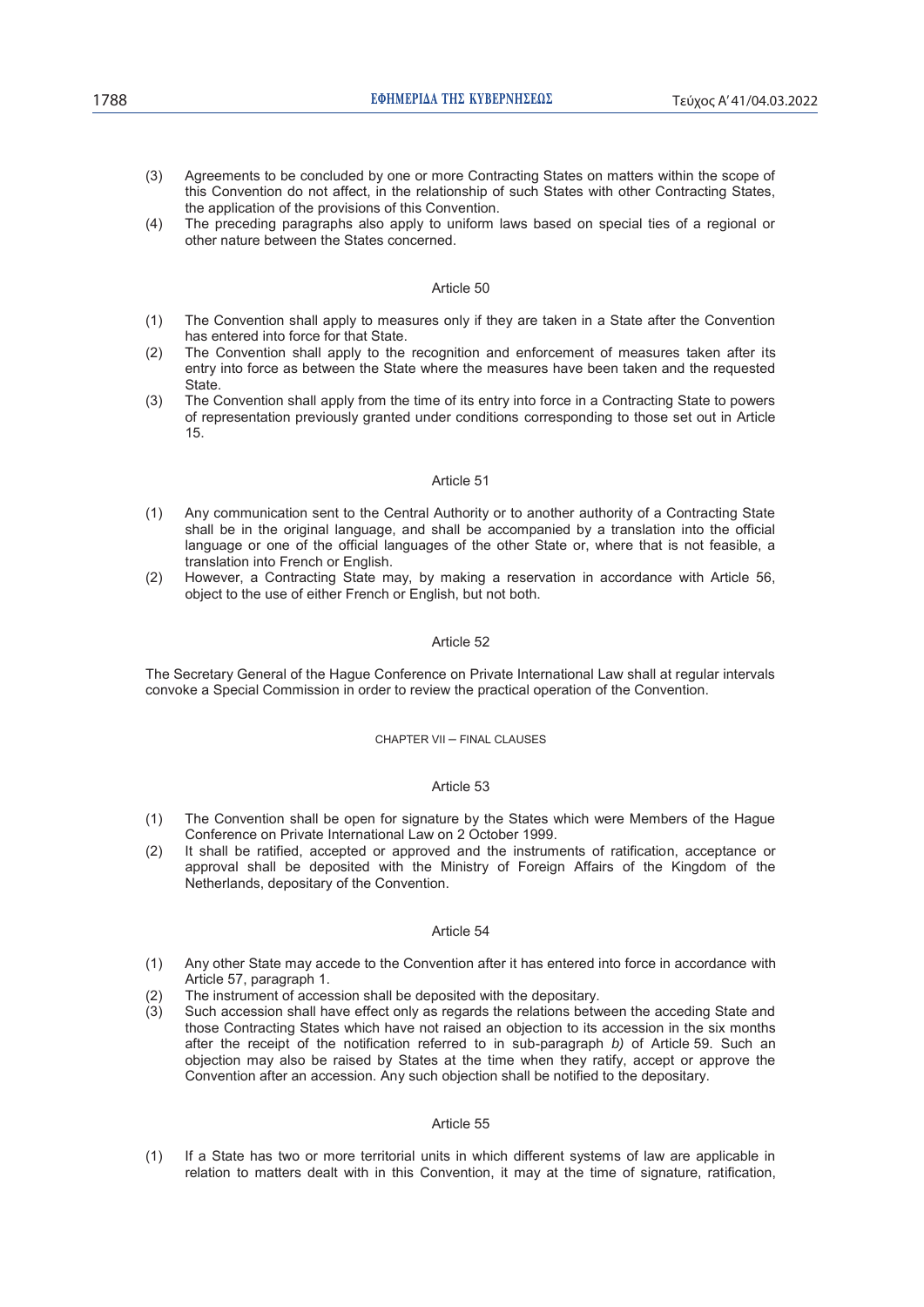acceptance, approval or accession declare that the Convention shall extend to all its territorial units or only to one or more of them and may modify this declaration by submitting another declaration at any time.

- (2) Any such declaration shall be notified to the depositary and shall state expressly the territorial units to which the Convention applies.
- (3) If a State makes no declaration under this Article, the Convention is to extend to all territorial units of that State.

# Article 56

- (1) Any State may, not later than the time of ratification, acceptance, approval or accession, or at the time of making a declaration in terms of Article 55, make the reservation provided for in Article 51, paragraph 2. No other reservation shall be permitted.
- (2) Any State may at any time withdraw the reservation it has made. The withdrawal shall be notified to the depositary.
- (3) The reservation shall cease to have effect on the first day of the third calendar month after the notification referred to in the preceding paragraph.

#### Article 57

- (1) The Convention shall enter into force on the first day of the month following the expiration of three months after the deposit of the third instrument of ratification, acceptance or approval referred to in Article 53.
- (2) Thereafter the Convention shall enter into force
	- *a)* for each State ratifying, accepting or approving it subsequently, on the first day of the month following the expiration of three months after the deposit of its instrument of ratification, acceptance, approval or accession;
	- *b)* for each State acceding, on the first day of the month following the expiration of three months after the expiration of the period of six months provided in Article 54, paragraph 3;
	- *c)* for a territorial unit to which the Convention has been extended in conformity with Article 55, on the first day of the month following the expiration of three months after the notification referred to in that Article.

#### Article 58

- (1) A State Party to the Convention may denounce it by a notification in writing addressed to the depositary. The denunciation may be limited to certain territorial units to which the Convention applies.
- (2) The denunciation takes effect on the first day of the month following the expiration of twelve months after the notification is received by the depositary. Where a longer period for the denunciation to take effect is specified in the notification, the denunciation takes effect upon the expiration of such longer period.

#### Article 59

The depositary shall notify the States Members of the Hague Conference on Private International Law and the States which have acceded in accordance with Article 54 of the following –

- *a)* the signatures, ratifications, acceptances and approvals referred to in Article 53;
- *b)* the accessions and objections raised to accessions referred to in Article 54;
- *c)* the date on which the Convention enters into force in accordance with Article 57;
- *d)* the declarations referred to in Article 32, paragraph 2, and Article 55;
- *e)* the agreements referred to in Article 37;
- *f)* the reservation referred to in Article 51, paragraph 2, and the withdrawal referred to in Article 56, paragraph 2;
- *g)* the denunciations referred to in Article 58.

In witness whereof the undersigned, being duly authorised thereto, have signed this Convention.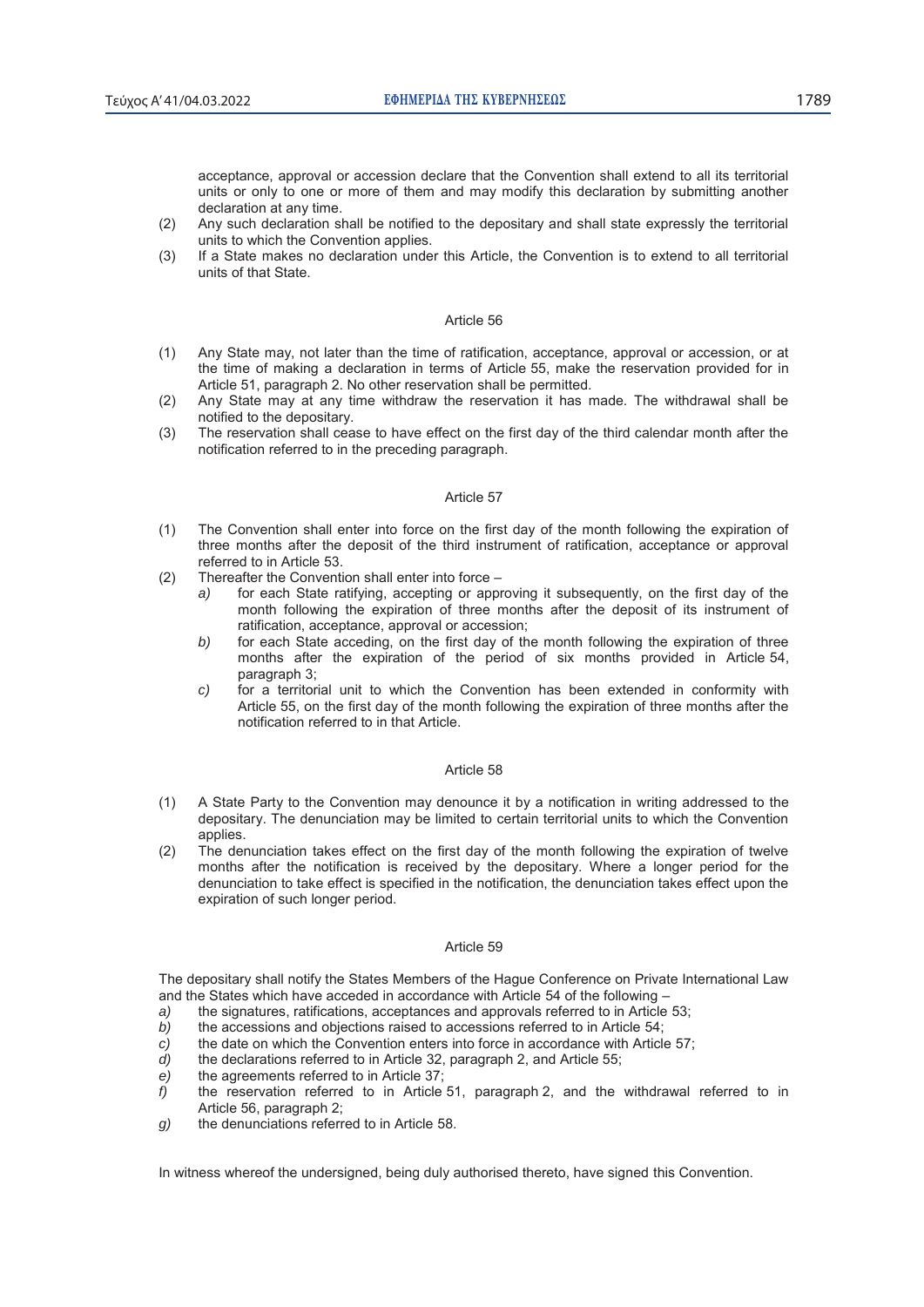Done at The Hague, on the 13th day of January, 2000, in the English and French languages, both texts being equally authentic, in a single copy which shall be deposited in the archives of the Government of the Kingdom of the Netherlands, and of which a certified copy shall be sent, through diplomatic channels, to each of the States Members of the Hague Conference on Private International Law.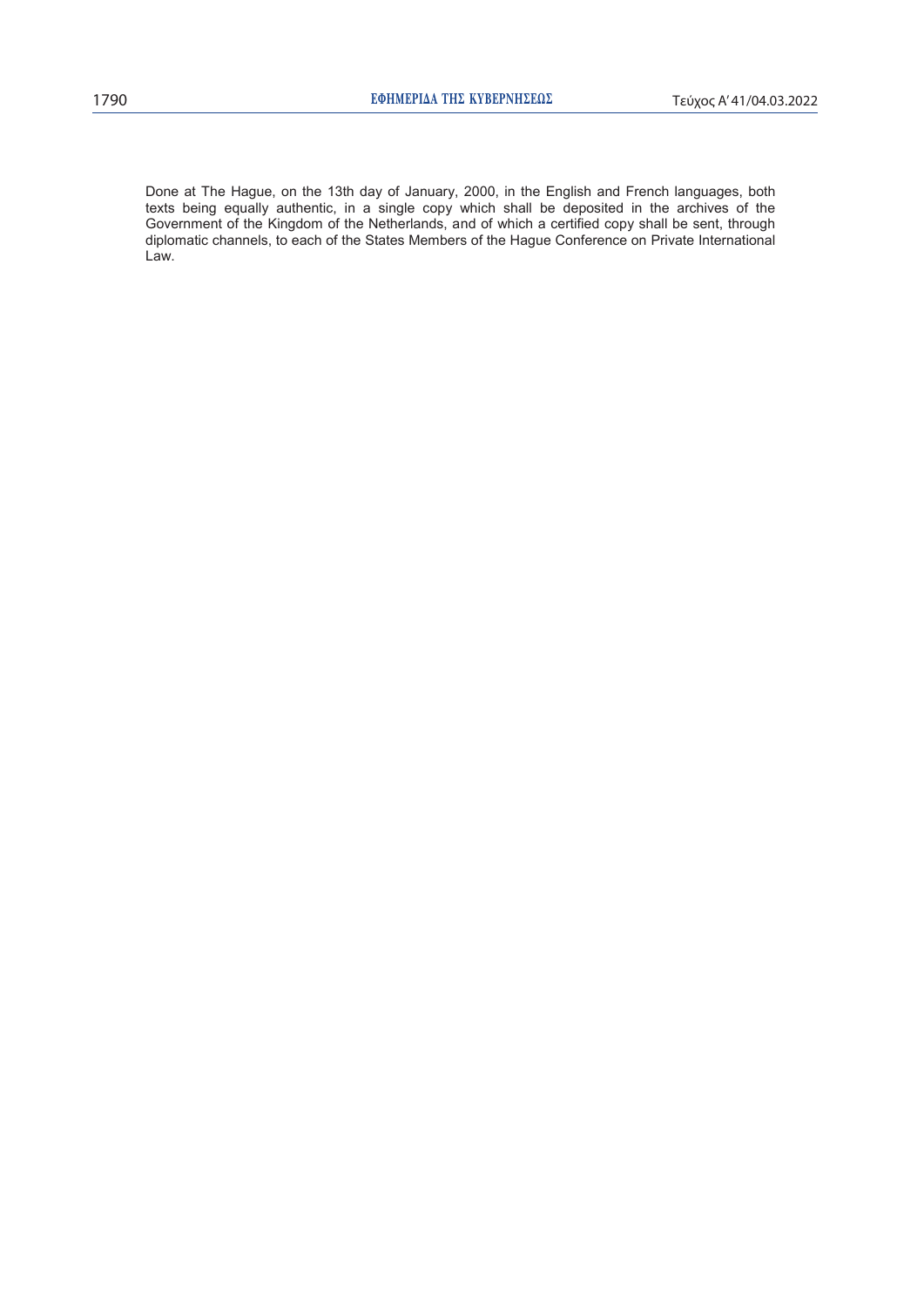

# **35. CONVENTION SUR LA PROTECTION INTERNATIONALE DES ADULTES1**

*(Conclue le 13 janvier 2000)* 

Les Etats signataires de la présente Convention.

Considérant qu'il convient d'assurer dans les situations à caractère international la protection des adultes qui, en raison d'une altération ou d'une insuffisance de leurs facultés personnelles, ne sont pas en état de pourvoir à leurs intérêts,

Désirant éviter des conflits entre leurs systèmes juridiques en matière de compétence, loi applicable, reconnaissance et exécution des mesures de protection des adultes,

Rappelant l'importance de la coopération internationale pour la protection des adultes,

Affirmant que l'intérêt de l'adulte ainsi que le respect de sa dignité et de sa volonté doivent être des considérations primordiales,

Sont convenus des dispositions suivantes :

CHAPITRE I – CHAMP D'APPLICATION DE LA CONVENTION

# Article premier

1. La présente Convention s'applique, dans les situations à caractère international, à la protection des adultes qui, en raison d'une altération ou d'une insuffisance de leurs facultés personnelles, ne sont pas en état de pourvoir à leurs intérêts.

2. Elle a pour objet :

*a)* de déterminer l'Etat dont les autorités ont compétence pour prendre des mesures tendant à la protection de la personne ou des biens de l'adulte ;

*b)* de déterminer la loi applicable par ces autorités dans l'exercice de leur compétence ;

*c)* de déterminer la loi applicable à la représentation de l'adulte ;

*d)* d'assurer la reconnaissance et l'exécution des mesures de protection dans tous les Etats contractants ; *e)* d'établir entre les autorités des Etats contractants la coopération nécessaire à la réalisation des objectifs de la Convention.

#### Article 2

1. Au sens de la présente Convention, un adulte est une personne ayant atteint l'âge de 18 ans.

2. La Convention s'applique également aux mesures concernant un adulte qui n'avait pas atteint l'âge de 18 ans lorsqu'elles ont été prises.

<sup>1</sup> Cette Convention, y compris la documentation y afférente, est disponible sur le site Internet de la Conférence de La Haye de droit international privé (www.hcch.net), sous la rubrique « Conventions ». Concernant l'historique complet de la Convention, voir Conférence de La Haye de droit international privé, *Actes et documents de la Commission spéciale à caractère diplomatique (1999)*, tome II, *Protection des adultes* (ISBN 90–808014–1–0, 461 p.).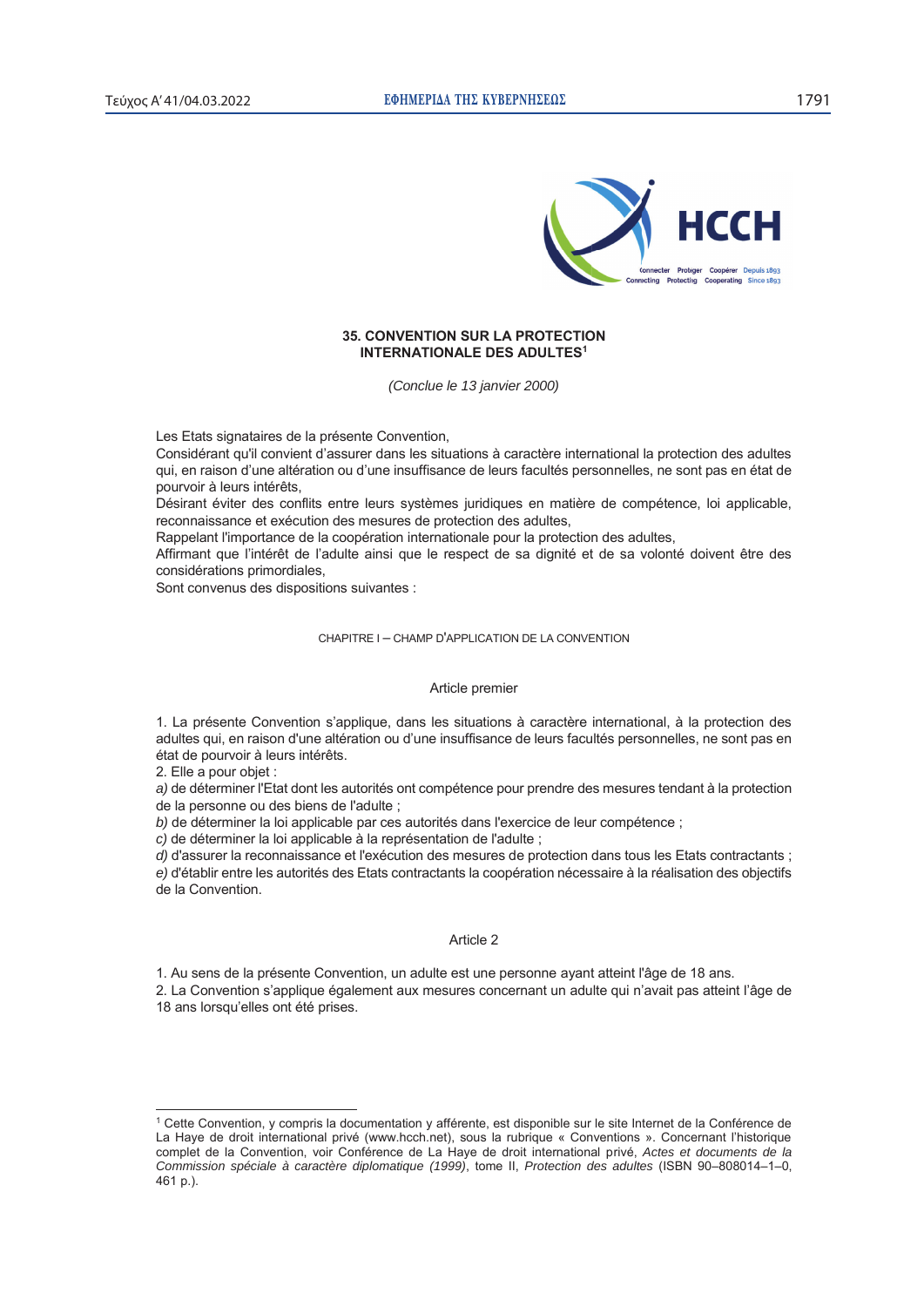Les mesures prévues à l'article premier peuvent porter notamment sur :

*a)* la détermination de l'incapacité et l'institution d'un régime de protection ;

*b)* la mise de l'adulte sous la sauvegarde d'une autorité judiciaire ou administrative ;

*c)* la tutelle, la curatelle et les institutions analogues ;

*d)* la désignation et les fonctions de toute personne ou organisme chargé de s'occuper de la personne ou des biens de l'adulte, de le représenter ou de l'assister ;

*e)* le placement de l'adulte dans un établissement ou tout autre lieu où sa protection peut être assurée ; *f)* l'administration, la conservation ou la disposition des biens de l'adulte ;

*g*) l'autorisation d'une intervention ponctuelle pour la protection de la personne ou des biens de l'adulte.

# Article 4

1. Sont exclus du domaine de la Convention :

*a)* les obligations alimentaires ;

*b)* la formation, l'annulation et la dissolution du mariage ou d'une relation analogue ainsi que la séparation de corps ;

*c)* les régimes matrimoniaux et les régimes de même nature applicables aux relations analogues au mariage ;

*d*) les trusts et successions ;

*e)* la sécurité sociale ;

*f)* les mesures publiques de caractère général en matière de santé ;

*g)* les mesures prises à l'égard d'une personne en conséquence d'infractions pénales commises par cette personne ;

*h)* les décisions sur le droit d'asile et en matière d'immigration ;

*i)* les mesures ayant pour seul objet de sauvegarder la sécurité publique.

2. Le paragraphe premier n'affecte pas, dans les matières qui y sont mentionnées, la qualité d'une personne à agir comme représentant de l'adulte.

#### CHAPITRE II – COMPETENCE

#### Article 5

1. Les autorités, tant judiciaires qu'administratives, de l'Etat contractant de la résidence habituelle de l'adulte sont compétentes pour prendre des mesures tendant à la protection de sa personne ou de ses biens.

2. En cas de changement de la résidence habituelle de l'adulte dans un autre Etat contractant, sont compétentes les autorités de l'Etat de la nouvelle résidence habituelle.

#### Article 6

1. Pour les adultes qui sont réfugiés et ceux qui, par suite de troubles survenant dans leur pays, sont internationalement déplacés, les autorités de l'Etat contractant sur le territoire duquel ces adultes sont présents du fait de leur déplacement exercent la compétence prévue à l'article 5, paragraphe premier. 2. La disposition du paragraphe précédent s'applique également aux adultes dont la résidence habituelle ne peut être établie.

#### Article 7

1. Sauf pour les adultes qui sont réfugiés ou qui, par suite de troubles survenant dans l'Etat de leur nationalité, sont internationalement déplacés, les autorités d'un Etat contractant dont l'adulte possède la nationalité sont compétentes pour prendre des mesures tendant à la protection de sa personne ou de ses biens, si elles considèrent qu'elles sont mieux à même d'apprécier l'intérêt de l'adulte et après avoir avisé les autorités compétentes en vertu des articles 5 ou 6, paragraphe 2.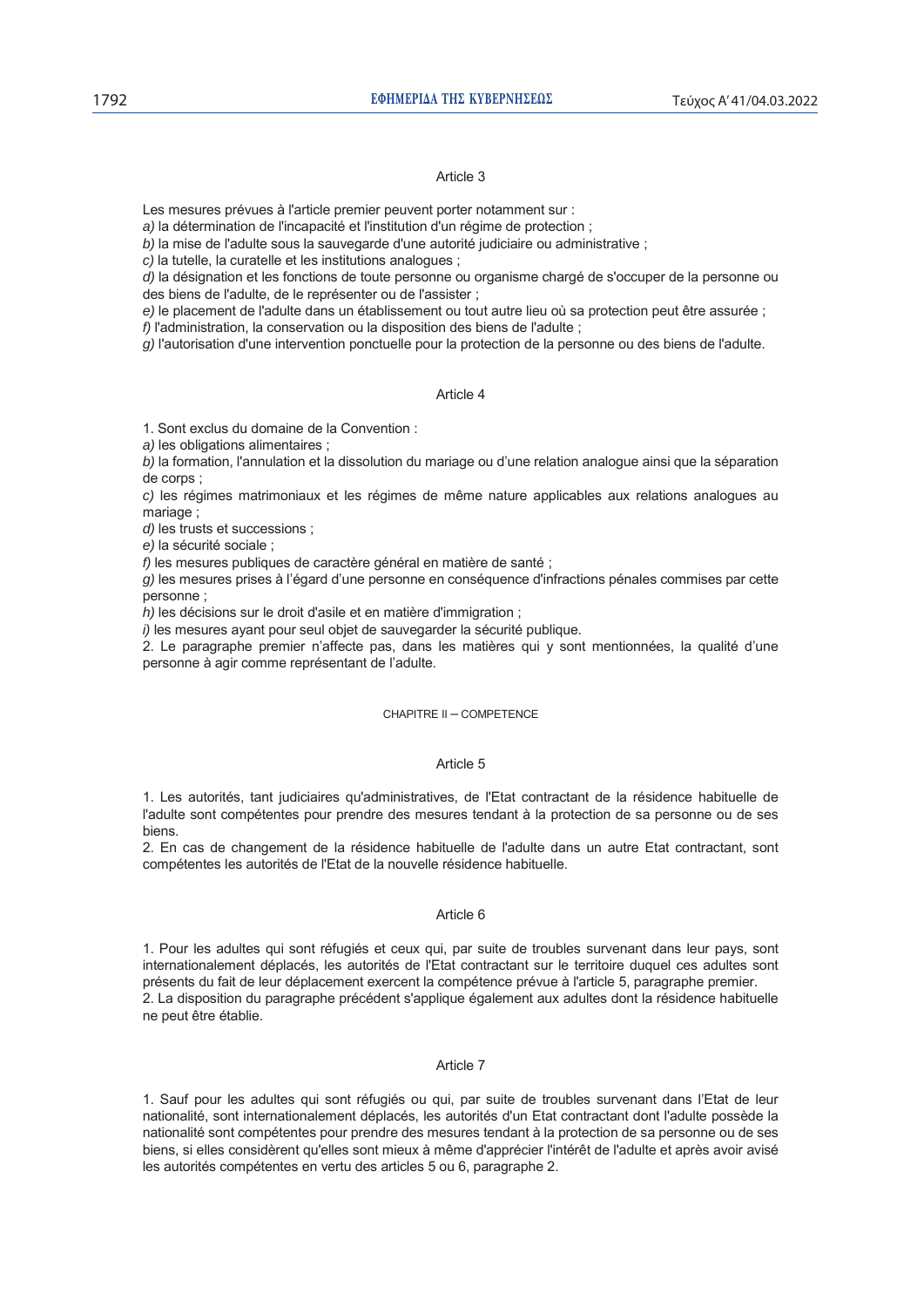2. Cette compétence ne peut être exercée si les autorités compétentes en vertu des articles 5, 6, paragraphe 2, ou 8 ont informé les autorités de l'Etat national de l'adulte qu'elles ont pris toutes les mesures requises par la situation ou décidé qu'aucune mesure ne devait être prise ou qu'une procédure est pendante devant elles.

3. Les mesures prises en vertu du paragraphe premier cessent d'avoir effet dès que les autorités compétentes en vertu des articles 5, 6, paragraphe 2, ou 8 ont pris des mesures requises par la situation ou ont décidé qu'il n'y a pas lieu de prendre des mesures. Ces autorités en informent les autorités ayant pris les mesures en application du paragraphe premier.

#### Article 8

1. Les autorités de l'Etat contractant ayant compétence en vertu des articles 5 ou 6, si elles considèrent que tel est l'intérêt de l'adulte, peuvent, de leur propre initiative ou à la demande de l'autorité d'un autre Etat contractant, requérir les autorités de l'un des Etats mentionnés au paragraphe 2 de prendre des mesures tendant à la protection de la personne ou des biens de l'adulte. La requête peut porter sur tout ou partie de cette protection.

2. Les Etats contractants dont une autorité peut être requise dans les conditions fixées au paragraphe précédent sont :

*a)* un Etat dont l'adulte possède la nationalité ;

*b)* l'Etat de la précédente résidence habituelle de l'adulte ;

*c)* un Etat dans lequel sont situés des biens de l'adulte ;

*d)* l'Etat dont les autorités ont été choisies par écrit par l'adulte pour prendre des mesures tendant à sa protection ;

*e)* l'Etat de la résidence habituelle d'une personne proche de l'adulte disposée à prendre en charge sa protection ;

*f)* l'Etat sur le territoire duquel l'adulte est présent, en ce qui concerne la protection de sa personne.

3. Dans le cas où l'autorité désignée en vertu des dispositions des paragraphes précédents n'accepte pas sa compétence, les autorités de l'Etat contractant ayant compétence en vertu des articles 5 ou 6 conservent la compétence.

# Article 9

Les autorités d'un Etat contractant dans lequel se trouvent des biens de l'adulte sont compétentes pour prendre des mesures de protection relatives à ces biens, pour autant que ces mesures soient compatibles avec celles prises par les autorités compétentes en vertu des articles 5 à 8.

#### Article 10

1. Dans tous les cas d'urgence, les autorités de chaque Etat contractant sur le territoire duquel se trouvent l'adulte ou des biens lui appartenant sont compétentes pour prendre les mesures de protection nécessaires.

2. Les mesures prises en application du paragraphe précédent à l'égard d'un adulte ayant sa résidence habituelle dans un Etat contractant cessent d'avoir effet dès que les autorités compétentes en vertu des articles 5 à 9 ont pris les mesures exigées par la situation.

3. Les mesures prises en application du paragraphe premier à l'égard d'un adulte ayant sa résidence habituelle dans un Etat non contractant cessent d'avoir effet dans chaque Etat contractant dès qu'y sont reconnues les mesures exigées par la situation, prises par les autorités d'un autre Etat.

4. Les autorités ayant pris des mesures en application du paragraphe premier en informent, dans la mesure du possible, les autorités de l'Etat contractant de la résidence habituelle de l'adulte.

#### Article 11

1. A titre d'exception, les autorités d'un Etat contractant sur le territoire duquel l'adulte est présent sont compétentes pour prendre des mesures concernant la protection de la personne de l'adulte, ayant un caractère temporaire et une efficacité territoriale restreinte à cet Etat, pour autant que ces mesures soient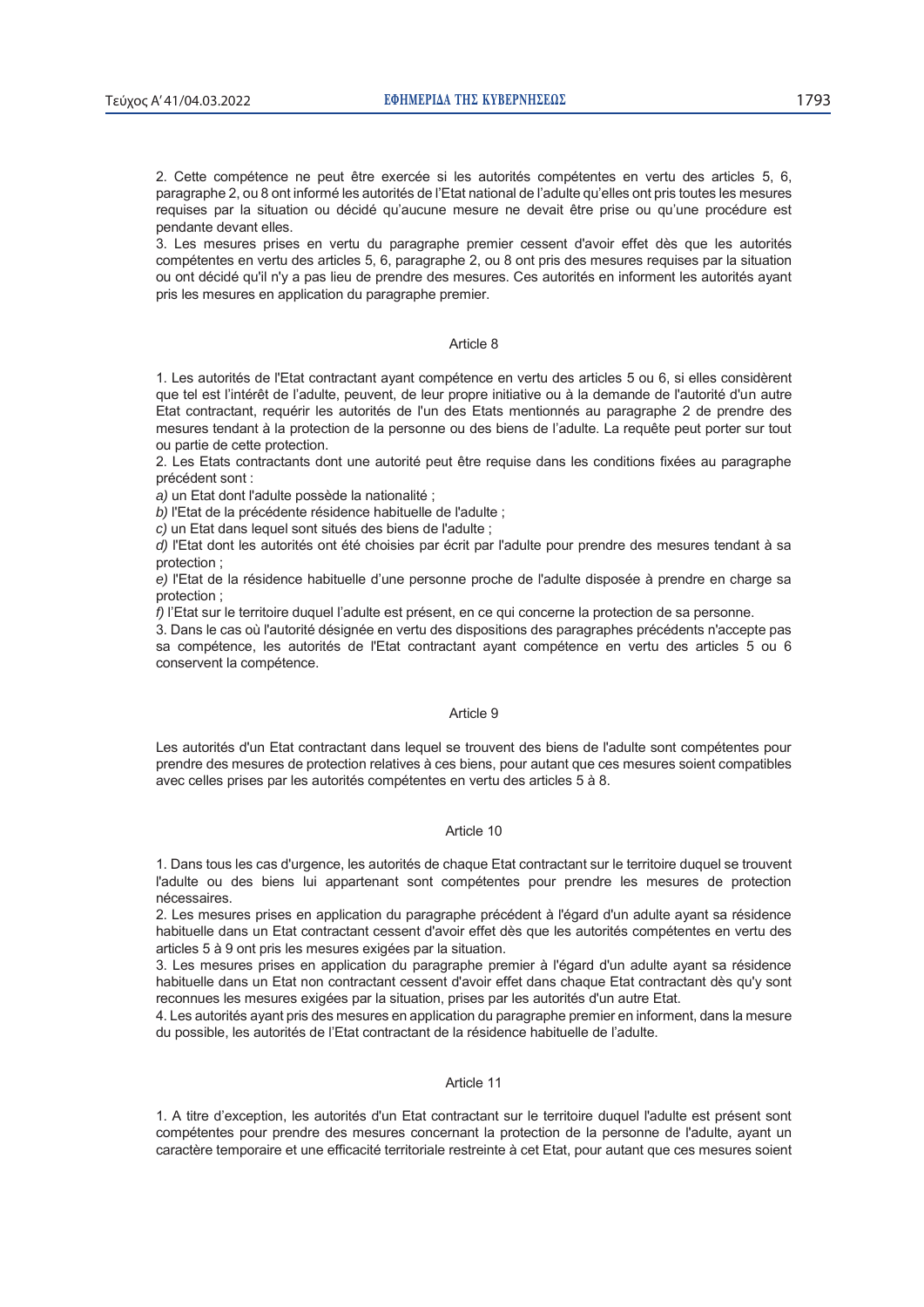compatibles avec celles déjà prises par les autorités compétentes en vertu des articles 5 à 8 et après avoir avisé les autorités compétentes en vertu de l'article 5.

2. Les mesures prises en application du paragraphe précédent à l'égard d'un adulte ayant sa résidence habituelle dans un Etat contractant cessent d'avoir effet dès que les autorités compétentes en vertu des articles 5 à 8 se sont prononcées sur les mesures que pourrait exiger la situation.

#### Article 12

Sous réserve de l'article 7, paragraphe 3, les mesures prises en application des articles 5 à 9 restent en vigueur dans les limites qui sont les leurs, même lorsqu'un changement des circonstances a fait disparaître l'élément sur lequel était fondée la compétence, tant que les autorités compétentes en vertu de la Convention ne les ont pas modifiées, remplacées ou levées.

#### CHAPITRE III – LOI APPLICABLE

#### Article 13

1. Dans l'exercice de la compétence qui leur est attribuée par les dispositions du chapitre II, les autorités des Etats contractants appliquent leur loi.

2. Toutefois, dans la mesure où la protection de la personne ou des biens de l'adulte le requiert, elles peuvent exceptionnellement appliquer ou prendre en considération la loi d'un autre Etat avec lequel la situation présente un lien étroit.

#### Article 14

Lorsqu'une mesure prise dans un Etat contractant est mise en œuvre dans un autre Etat contractant, les conditions de son application sont régies par la loi de cet autre Etat.

#### Article 15

1. L'existence, l'étendue, la modification et l'extinction des pouvoirs de représentation conférés par un adulte, soit par un accord soit par un acte unilatéral, pour être exercés lorsque cet adulte sera hors d'état de pourvoir à ses intérêts, sont régies par la loi de l'Etat de la résidence habituelle de l'adulte au moment de l'accord ou de l'acte unilatéral, à moins qu'une des lois mentionnées au paragraphe 2 ait été désignée expressément par écrit.

2. Les Etats dont la loi peut être désignée sont les suivants :

*a)* un Etat dont l'adulte possède la nationalité ;

*b)* l'Etat d'une résidence habituelle précédente de l'adulte ;

*c)* un Etat dans lequel sont situés des biens de l'adulte, pour ce qui concerne ces biens.

3. Les modalités d'exercice de ces pouvoirs de représentation sont régies par la loi de l'Etat où ils sont exercés.

# Article 16

Les pouvoirs de représentation prévus à l'article 15, lorsqu'ils ne sont pas exercés de manière à assurer suffisamment la protection de la personne ou des biens de l'adulte, peuvent être retirés ou modifiés par des mesures prises par une autorité ayant compétence selon la Convention. Pour retirer ou modifier ces pouvoirs de représentation, la loi déterminée à l'article 15 doit être prise en considération dans la mesure du possible.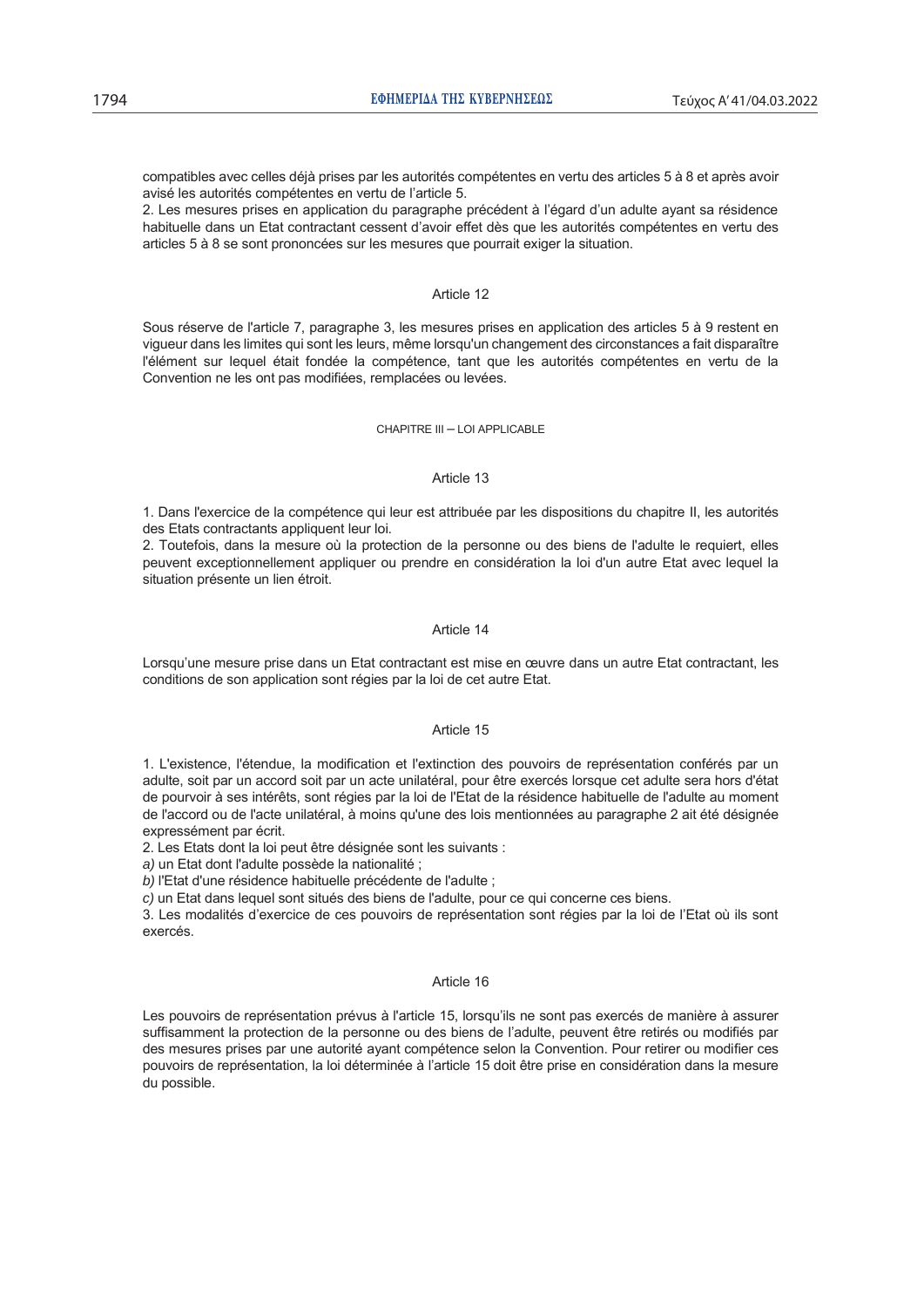1. La validité d'un acte passé entre un tiers et une autre personne qui aurait la qualité de représentant de l'adulte selon la loi de l'Etat où l'acte a été passé ne peut être contestée, ni la responsabilité du tiers engagée, pour le seul motif que l'autre personne n'avait pas la qualité de représentant en vertu de la loi désignée par les dispositions du présent chapitre, sauf si le tiers savait ou devait savoir que cette qualité était régie par cette loi.

2. Le paragraphe précédent ne s'applique que dans le cas où l'acte a été passé entre personnes présentes sur le territoire d'un même Etat.

#### Article 18

Les dispositions du présent chapitre sont applicables même si la loi qu'elles désignent est celle d'un Etat non contractant.

#### Article 19

Au sens du présent chapitre, le terme « loi » désigne le droit en vigueur dans un Etat, à l'exclusion des règles de conflit de lois.

#### Article 20

Le présent chapitre ne porte pas atteinte aux dispositions de la loi de l'Etat dans lequel la protection de l'adulte doit être assurée, dont l'application s'impose quelle que soit la loi qui serait autrement applicable.

#### Article 21

L'application de la loi désignée par les dispositions du présent chapitre ne peut être écartée que si cette application est manifestement contraire à l'ordre public.

#### CHAPITRE IV – RECONNAISSANCE ET EXECUTION

#### Article 22

1. Les mesures prises par les autorités d'un Etat contractant sont reconnues de plein droit dans les autres Etats contractants.

2. Toutefois, la reconnaissance peut être refusée :

*a)* si la mesure a été prise par une autorité dont la compétence n'était pas fondée sur un chef de compétence prévu ou conforme aux dispositions du chapitre II ;

*b)* si la mesure a été prise, hors le cas d'urgence, dans le cadre d'une procédure judiciaire ou administrative, sans qu'ait été donnée à l'adulte la possibilité d'être entendu, en violation des principes fondamentaux de procédure de l'Etat requis ;

*c)* si la reconnaissance est manifestement contraire à l'ordre public de l'Etat requis ou est contraire à une disposition de la loi de cet Etat dont l'application s'impose quelle que soit la loi qui serait autrement applicable ;

*d)* si la mesure est incompatible avec une mesure prise postérieurement dans un Etat non contractant qui aurait été compétent en vertu des articles 5 à 9, lorsque cette dernière mesure réunit les conditions nécessaires à sa reconnaissance dans l'Etat requis ;

*e)* si la procédure prévue à l'article 33 n'a pas été respectée.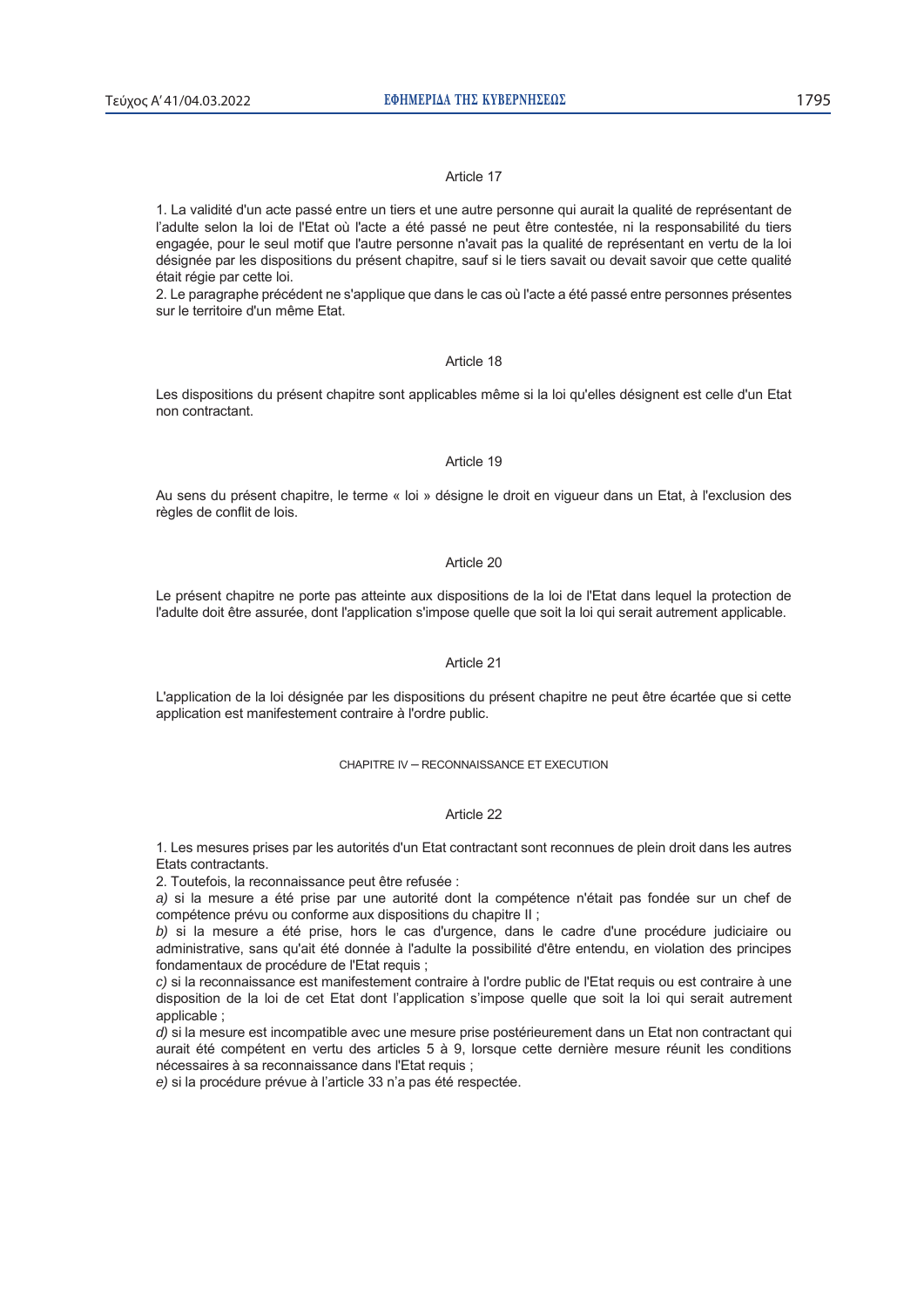Sans préjudice de l'article 22, paragraphe premier, toute personne intéressée peut demander aux autorités compétentes d'un Etat contractant qu'il soit statué sur la reconnaissance ou la non-reconnaissance d'une mesure prise dans un autre Etat contractant. La procédure est régie par la loi de l'Etat requis.

#### Article 24

L'autorité de l'Etat requis est liée par les constatations de fait sur lesquelles l'autorité de l'Etat qui a pris la mesure a fondé sa compétence.

# Article 25

1. Si les mesures prises dans un Etat contractant et qui y sont exécutoires comportent des actes d'exécution dans un autre Etat contractant, elles sont, dans cet autre Etat, déclarées exécutoires ou enregistrées aux fins d'exécution, sur requête de toute partie intéressée, selon la procédure prévue par la loi de cet Etat.

2. Chaque Etat contractant applique à la déclaration d'exequatur ou à l'enregistrement une procédure simple et rapide.

3. La déclaration d'exequatur ou l'enregistrement ne peuvent être refusés que pour l'un des motifs prévus à l'article 22, paragraphe 2.

#### Article 26

Sous réserve de ce qui est nécessaire pour l'application des articles qui précèdent, l'autorité de l'Etat requis ne procédera à aucune révision au fond de la mesure prise.

#### Article 27

Les mesures prises dans un Etat contractant, qui sont déclarées exécutoires ou enregistrées aux fins d'exécution dans un autre Etat contractant, y sont mises à exécution comme si elles avaient été prises par les autorités de cet autre Etat. La mise à exécution des mesures se fait conformément à la loi de l'Etat requis dans les limites qui y sont prévues.

#### CHAPITRE V – COOPERATION

#### Article 28

1. Chaque Etat contractant désigne une Autorité centrale chargée de satisfaire aux obligations qui lui sont imposées par la Convention.

2. Un Etat fédéral, un Etat dans lequel plusieurs systèmes de droit sont en vigueur ou un Etat ayant des unités territoriales autonomes est libre de désigner plus d'une Autorité centrale et de spécifier l'étendue territoriale ou personnelle de leurs fonctions. L'Etat qui fait usage de cette faculté désigne l'Autorité centrale à laquelle toute communication peut être adressée en vue de sa transmission à l'Autorité centrale compétente au sein de cet Etat.

# Article 29

1. Les Autorités centrales doivent coopérer entre elles et promouvoir la coopération entre les autorités compétentes de leur Etat pour réaliser les objectifs de la Convention.

2. Elles prennent, dans le cadre de l'application de la Convention, les dispositions appropriées pour fournir des informations sur leur législation, ainsi que sur les services disponibles dans leur Etat en matière de protection de l'adulte.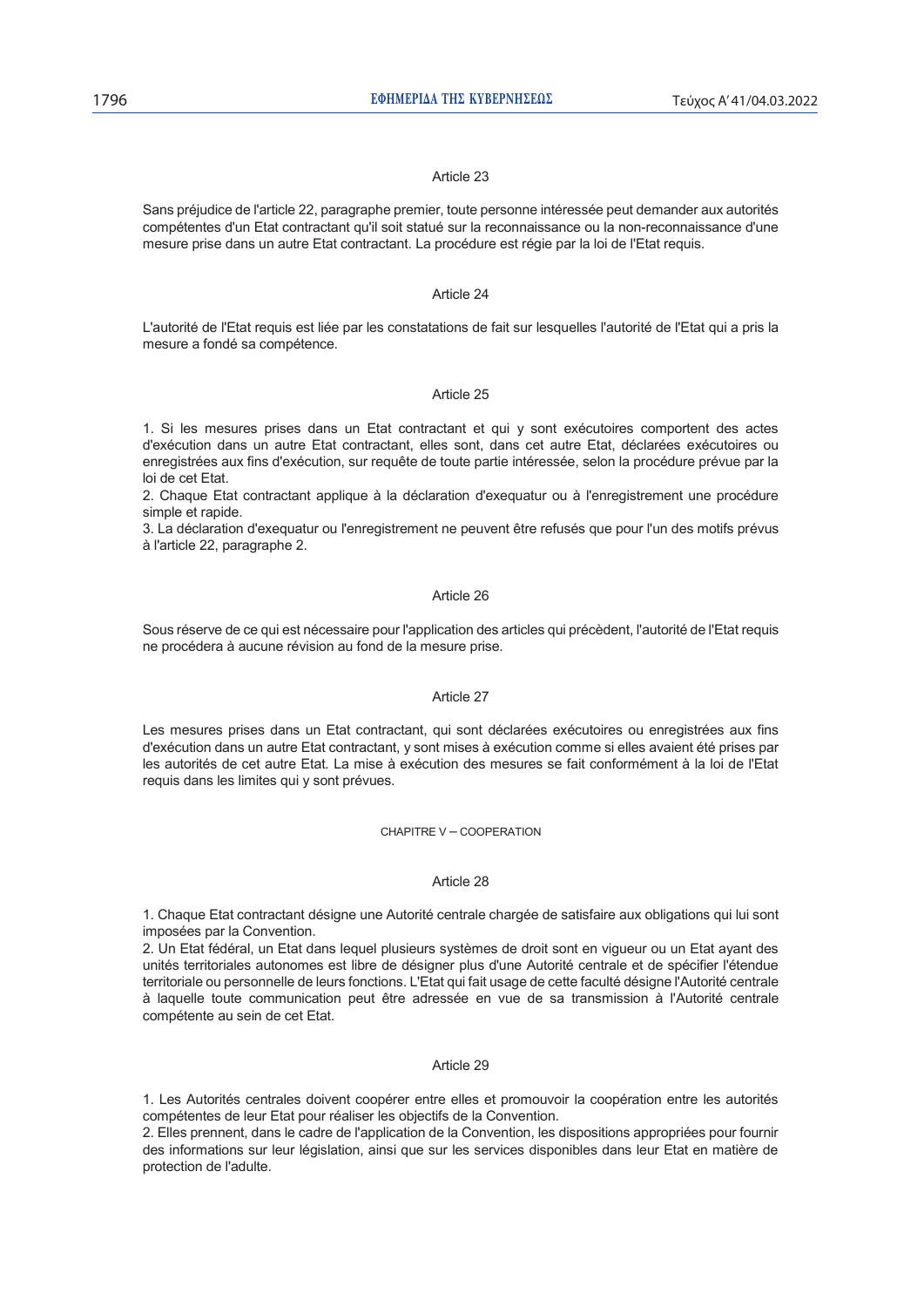L'Autorité centrale d'un Etat contractant prend, soit directement, soit avec le concours d'autorités publiques ou d'autres organismes, toutes dispositions appropriées pour :

*a)* faciliter les communications, par tous les moyens, entre les autorités compétentes dans les situations auxquelles s'applique la Convention ;

*b)* aider, sur demande d'une autorité compétente d'un autre Etat contractant, à localiser l'adulte lorsqu'il paraît que celui-ci est présent sur le territoire de l'Etat requis et a besoin de protection.

#### Article 31

Les autorités compétentes d'un Etat contractant peuvent encourager, soit directement, soit par l'entremise d'autres organismes, l'utilisation de la médiation, de la conciliation ou de tout autre mode analogue permettant les ententes à l'amiable sur la protection de la personne ou des biens de l'adulte, dans les situations auxquelles s'applique la Convention.

#### Article 32

1. Lorsqu'une mesure de protection est envisagée, les autorités compétentes en vertu de la Convention peuvent, si la situation de l'adulte l'exige, demander à toute autorité d'un autre Etat contractant qui détient des informations utiles pour la protection de l'adulte de les lui communiquer.

2. Chaque Etat contractant peut déclarer que les demandes prévues au paragraphe premier ne pourront être acheminées que par l'intermédiaire de son Autorité centrale.

3. Les autorités compétentes d'un Etat contractant peuvent demander aux autorités d'un autre Etat contractant de prêter leur assistance à la mise en œuvre de mesures de protection prises en application de la Convention.

# Article 33

1. Lorsque l'autorité compétente en vertu des articles 5 à 8 envisage le placement de l'adulte dans un établissement ou tout autre lieu où sa protection peut être assurée, et que ce placement aura lieu dans un autre Etat contractant, elle consulte au préalable l'Autorité centrale ou une autre autorité compétente de ce dernier Etat. Elle lui communique à cet effet un rapport sur l'adulte et les motifs de sa proposition sur le placement.

2. La décision de placement ne peut être prise dans l'Etat requérant si l'Autorité centrale ou une autre autorité compétente de l'Etat requis manifeste son opposition dans un délai raisonnable.

#### Article 34

Dans le cas où l'adulte est exposé à un grave danger, les autorités compétentes de l'Etat contractant dans lequel des mesures de protection de cet adulte ont été prises ou sont en voie de l'être, si elles sont informées du changement de résidence ou de la présence de l'adulte dans un autre Etat, avisent les autorités de cet Etat de ce danger et des mesures prises ou en cours d'examen.

#### Article 35

Une autorité ne peut demander ou transmettre des informations en application de ce chapitre si elle est d'avis qu'une telle demande ou transmission pourrait mettre en danger la personne ou les biens de l'adulte, ou constituer une menace grave pour la liberté ou la vie d'un membre de sa famille.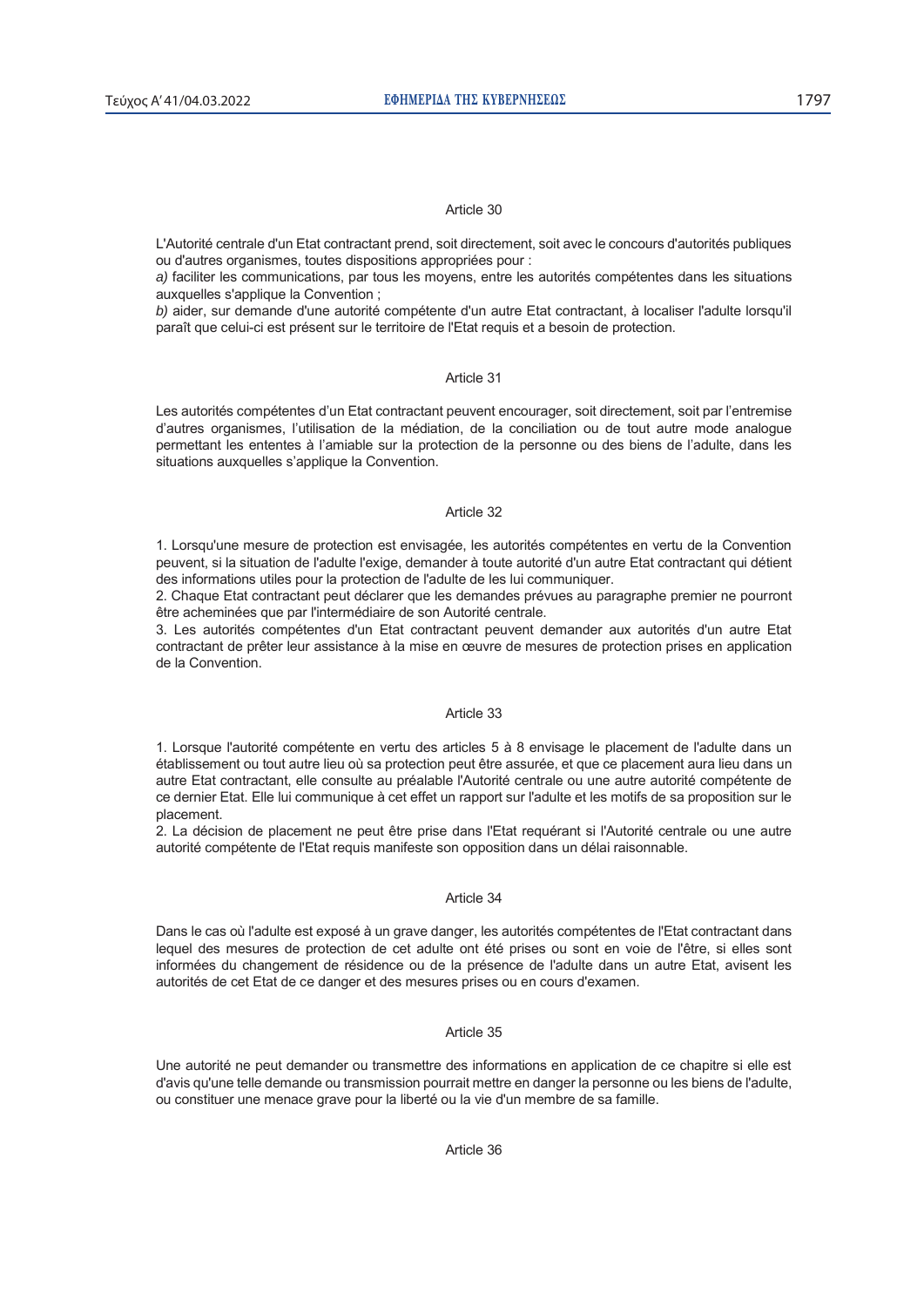1. Sans préjudice de la possibilité de réclamer des frais raisonnables correspondant aux services fournis, les Autorités centrales et les autres autorités publiques des Etats contractants supportent leurs frais découlant de l'application des dispositions du présent chapitre.

2. Un Etat contractant peut conclure des accords avec un ou plusieurs autres Etats contractants sur la répartition des frais.

# Article 37

Tout Etat contractant pourra conclure avec un ou plusieurs autres Etats contractants des accords en vue de favoriser dans leurs rapports réciproques l'application du présent chapitre. Les Etats qui ont conclu de tels accords en transmettront une copie au dépositaire de la Convention.

#### CHAPITRE VI – DISPOSITIONS GENERALES

#### Article 38

1. Les autorités de l'Etat contractant dans lequel une mesure de protection a été prise ou un pouvoir de représentation confirmé peuvent délivrer à toute personne à qui est confiée la protection de la personne ou des biens de l'adulte, à sa demande, un certificat indiquant sa qualité et les pouvoirs qui lui sont conférés.

2. La qualité et les pouvoirs indiqués par le certificat sont tenus pour établis, à la date du certificat, sauf preuve contraire.

3. Chaque Etat contractant désigne les autorités habilitées à établir le certificat.

#### Article 39

Les données personnelles rassemblées ou transmises conformément à la Convention ne peuvent être utilisées à d'autres fins que celles pour lesquelles elles ont été rassemblées ou transmises.

### Article 40

Les autorités auxquelles des informations sont transmises en assurent la confidentialité conformément à la loi de leur Etat.

#### Article 41

Les documents transmis ou délivrés en application de la Convention sont dispensés de toute légalisation ou de toute formalité analogue.

#### Article 42

Chaque Etat contractant peut désigner les autorités à qui les demandes prévues aux articles 8 et 33 doivent être envoyées.

#### Article 43

1. Les désignations mentionnées aux articles 28 et 42 seront communiquées au Bureau Permanent de la Conférence de La Haye de droit international privé au plus tard à la date du dépôt de l'instrument de ratification, d'acceptation ou d'approbation de la Convention ou de l'adhésion à celle-ci. Les modifications de ces désignations seront également communiquées au Bureau Permanent.

2. La déclaration mentionnée à l'article 32, paragraphe 2, est faite au dépositaire de la Convention.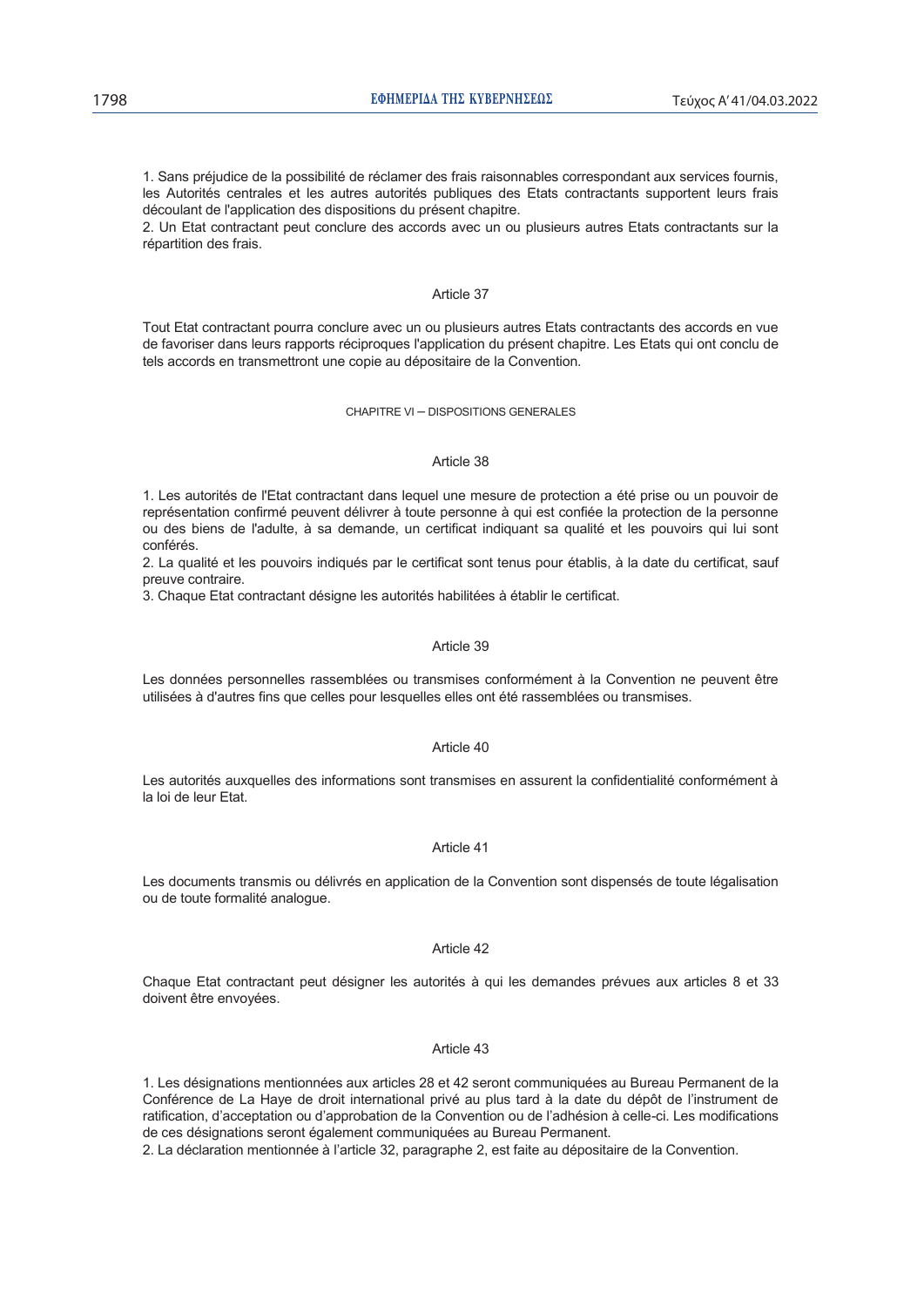Un Etat contractant dans lequel des systèmes de droit ou des ensembles de règles différents s'appliquent en matière de protection de la personne ou des biens de l'adulte n'est pas tenu d'appliquer les règles de la Convention aux conflits concernant uniquement ces différents systèmes ou ensembles de règles.

#### Article 45

Au regard d'un Etat dans lequel deux ou plusieurs systèmes de droit ou ensembles de règles ayant trait aux questions régies par la présente Convention s'appliquent dans des unités territoriales différentes :

*a)* toute référence à la résidence habituelle dans cet Etat vise la résidence habituelle dans une unité territoriale ;

*b)* toute référence à la présence de l'adulte dans cet Etat vise la présence de l'adulte dans une unité territoriale ;

*c)* toute référence à la situation des biens de l'adulte dans cet Etat vise la situation des biens de l'adulte dans une unité territoriale ;

*d)* toute référence à l'Etat dont l'adulte possède la nationalité vise l'unité territoriale désignée par la loi de cet Etat ou, en l'absence de règles pertinentes, l'unité territoriale avec laquelle l'adulte présente le lien le plus étroit ;

*e)* toute référence à l'Etat dont les autorités ont été choisies par l'adulte vise :

- l'unité territoriale si l'adulte a choisi les autorités de cette unité territoriale ;

- l'unité territoriale d'un Etat avec laquelle l'adulte présente le lien le plus étroit si l'adulte a choisi les autorités de cet Etat sans spécifier l'unité territoriale dans l'Etat ;

*f)* toute référence à la loi d'un Etat avec lequel la situation présente un lien étroit vise la loi d'une unité territoriale avec laquelle la situation présente un lien étroit ;

*g)* toute référence à la loi, à la procédure ou à l'autorité de l'Etat où une mesure a été prise vise la loi ou la procédure en vigueur dans cette unité territoriale ou l'autorité de l'unité territoriale dans laquelle cette mesure a été prise ;

*h)* toute référence à la loi, à la procédure ou à l'autorité de l'Etat requis vise la loi ou la procédure en vigueur dans cette unité territoriale ou l'autorité de l'unité territoriale dans laquelle la reconnaissance ou l'exécution est invoquée ;

*i)* toute référence à l'Etat de la mise en œuvre de la mesure de protection vise l'unité territoriale de la mise en œuvre de la mesure ;

*j)* toute référence aux organismes ou autorités de cet Etat, autres que les Autorités centrales, vise les organismes ou autorités habilités à agir dans l'unité territoriale concernée.

#### Article 46

Pour identifier la loi applicable en vertu du chapitre III, lorsqu'un Etat comprend deux ou plusieurs unités territoriales dont chacune a son propre système de droit ou un ensemble de règles ayant trait aux questions régies par la présente Convention, les règles suivantes s'appliquent :

*a)* en présence de règles en vigueur dans cet Etat identifiant l'unité territoriale dont la loi est applicable, la loi de cette unité s'applique ;

*b)* en l'absence de telles règles, la loi de l'unité territoriale définie selon les dispositions de l'article 45 s'applique.

# Article 47

Pour identifier la loi applicable en vertu du chapitre III, lorsqu'un Etat comprend deux ou plusieurs systèmes de droit ou ensembles de règles applicables à des catégories différentes de personnes pour les questions régies par la présente Convention, les règles suivantes s'appliquent :

*a)* en présence de règles en vigueur dans cet Etat identifiant laquelle de ces lois est applicable, cette loi s'applique ;

*b)* en l'absence de telles règles, la loi du système ou de l'ensemble de règles avec lequel l'adulte présente le lien le plus étroit s'applique.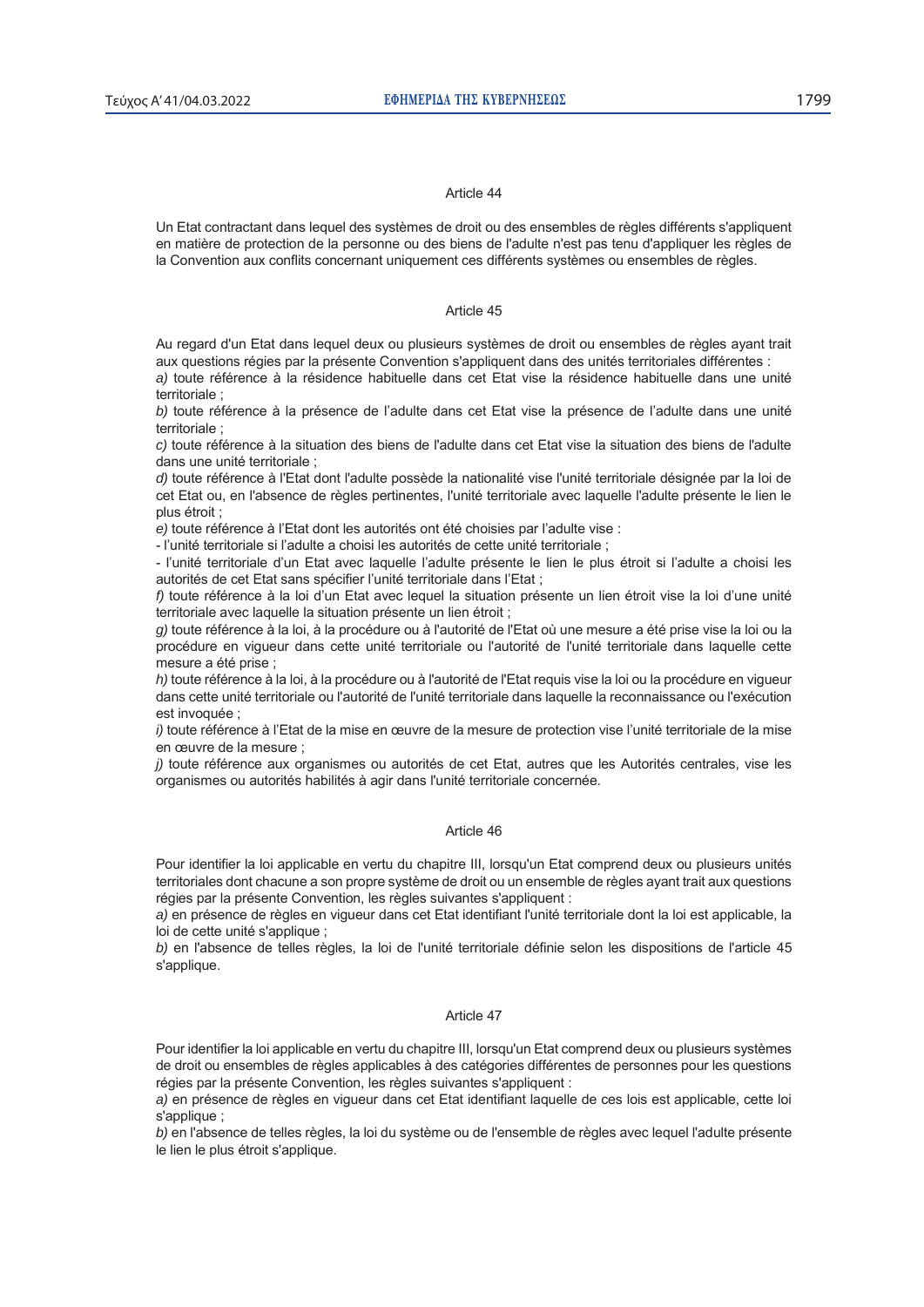Dans les rapports entre les Etats contractants, la présente Convention remplace la *Convention concernant l'interdiction et les mesures de protection analogues*, signée à La Haye le 17 juillet 1905.

#### Article 49

1. La Convention ne déroge pas aux instruments internationaux auxquels des Etats contractants sont Parties et qui contiennent des dispositions sur les matières réglées par la présente Convention, à moins qu'une déclaration contraire ne soit faite par les Etats liés par de tels instruments.

2. La Convention n'affecte pas la possibilité pour un ou plusieurs Etats contractants de conclure des accords qui contiennent, en ce qui concerne les adultes résidant habituellement dans l'un des Etats Parties à de tels accords, des dispositions sur les matières réglées par la présente Convention.

3. Les accords à conclure par un ou plusieurs Etats contractants sur des matières réglées par la présente Convention n'affectent pas, dans les rapports de ces Etats avec les autres Etats contractants, l'application des dispositions de la présente Convention.

4. Les paragraphes précédents s'appliquent également aux lois uniformes reposant sur l'existence entre les Etats concernés de liens spéciaux, notamment de nature régionale.

#### Article 50

1. La Convention ne s'applique qu'aux mesures prises dans un Etat après l'entrée en vigueur de la Convention pour cet Etat.

2. La Convention s'applique à la reconnaissance et à l'exécution des mesures prises après son entrée en vigueur dans les rapports entre l'Etat où les mesures ont été prises et l'Etat requis.

3. La Convention s'applique à compter de son entrée en vigueur dans un Etat contractant aux pouvoirs de représentation conférés antérieurement dans des conditions correspondant à celles prévues à l'article 15.

#### Article 51

1. Toute communication à l'Autorité centrale ou à toute autre autorité d'un Etat contractant est adressée dans la langue originale et accompagnée d'une traduction dans la langue officielle ou l'une des langues officielles de cet Etat ou, lorsque cette traduction est difficilement réalisable, d'une traduction en français ou en anglais.

2. Toutefois, un Etat contractant pourra, en faisant une réserve conformément à l'article 56, s'opposer à l'utilisation soit du français, soit de l'anglais.

# Article 52

Le Secrétaire général de la Conférence de La Haye de droit international privé convoque périodiquement une Commission spéciale afin d'examiner le fonctionnement pratique de la Convention.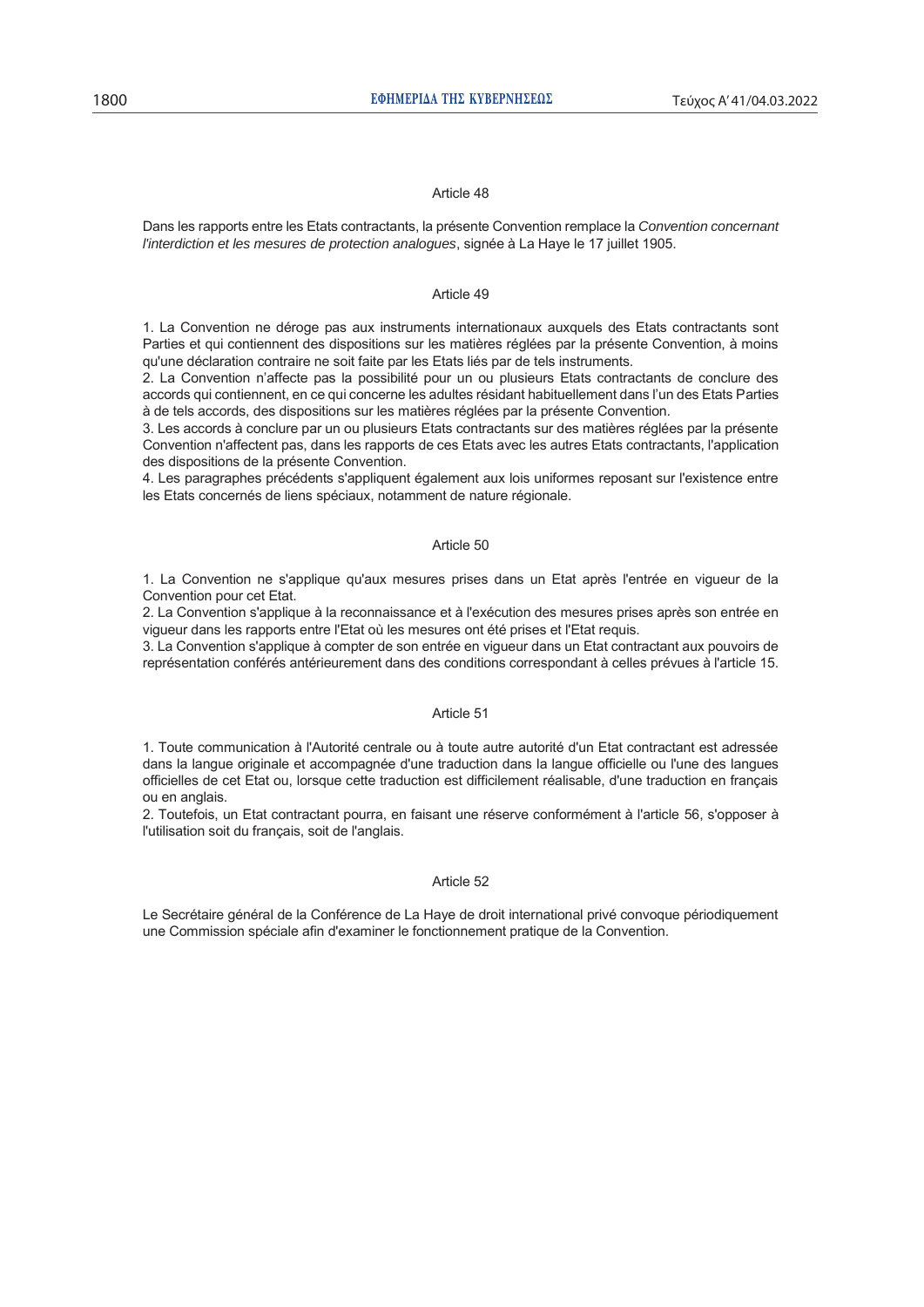#### CHAPITRE VII – CLAUSES FINALES

#### Article 53

1. La Convention est ouverte à la signature des Etats qui étaient Membres de la Conférence de La Haye de droit international privé le 2 octobre 1999.

2. Elle sera ratifiée, acceptée ou approuvée et les instruments de ratification, d'acceptation ou d'approbation seront déposés auprès du Ministère des Affaires Etrangères du Royaume des Pays-Bas, dépositaire de la Convention.

#### Article 54

1. Tout autre Etat pourra adhérer à la Convention après son entrée en vigueur en vertu de l'article 57, paragraphe 1.

2. L'instrument d'adhésion sera déposé auprès du dépositaire.

3. L'adhésion n'aura d'effet que dans les rapports entre l'Etat adhérant et les Etats contractants qui n'auront pas élevé d'objection à son encontre dans les six mois après la réception de la notification prévue à l'article 59, lettre *b)*. Une telle objection pourra également être élevée par tout Etat au moment d'une ratification, acceptation ou approbation de la Convention, postérieure à l'adhésion. Ces objections seront notifiées au dépositaire.

#### Article 55

1. Un Etat qui comprend deux ou plusieurs unités territoriales dans lesquelles des systèmes de droit différents s'appliquent aux matières régies par la présente Convention pourra, au moment de la signature, de la ratification, de l'acceptation, de l'approbation ou de l'adhésion, déclarer que la Convention s'appliquera à toutes ses unités territoriales ou seulement à l'une ou à plusieurs d'entre elles, et pourra à tout moment modifier cette déclaration en faisant une nouvelle déclaration.

2. Ces déclarations seront notifiées au dépositaire et indiqueront expressément les unités territoriales auxquelles la Convention s'applique.

3. Si un Etat ne fait pas de déclaration en vertu du présent article, la Convention s'appliquera à l'ensemble du territoire de cet Etat.

#### Article 56

1. Tout Etat contractant pourra, au plus tard au moment de la ratification, de l'acceptation, de l'approbation ou de l'adhésion, ou au moment d'une déclaration faite en vertu de l'article 55, faire la réserve prévue à l'article 51, paragraphe 2. Aucune autre réserve ne sera admise.

2. Tout Etat pourra, à tout moment, retirer la réserve qu'il aura faite. Ce retrait sera notifié au dépositaire.

3. L'effet de la réserve cessera le premier jour du troisième mois du calendrier après la notification mentionnée au paragraphe précédent.

#### Article 57

1. La Convention entrera en vigueur le premier jour du mois suivant l'expiration d'une période de trois mois après le dépôt du troisième instrument de ratification, d'acceptation ou d'approbation prévu par l'article 53. 2. Par la suite, la Convention entrera en vigueur :

*a)* pour chaque Etat ratifiant, acceptant ou approuvant postérieurement, le premier jour du mois suivant l'expiration d'une période de trois mois après le dépôt de son instrument de ratification, d'acceptation, d'approbation ou d'adhésion ;

*b)* pour chaque Etat adhérant, le premier jour du mois suivant l'expiration d'une période de trois mois après l'expiration du délai de six mois prévu à l'article 54, paragraphe 3 ;

*c)* pour les unités territoriales auxquelles la Convention a été étendue conformément à l'article 55, le premier jour du mois suivant l'expiration d'une période de trois mois après la notification visée dans cet article.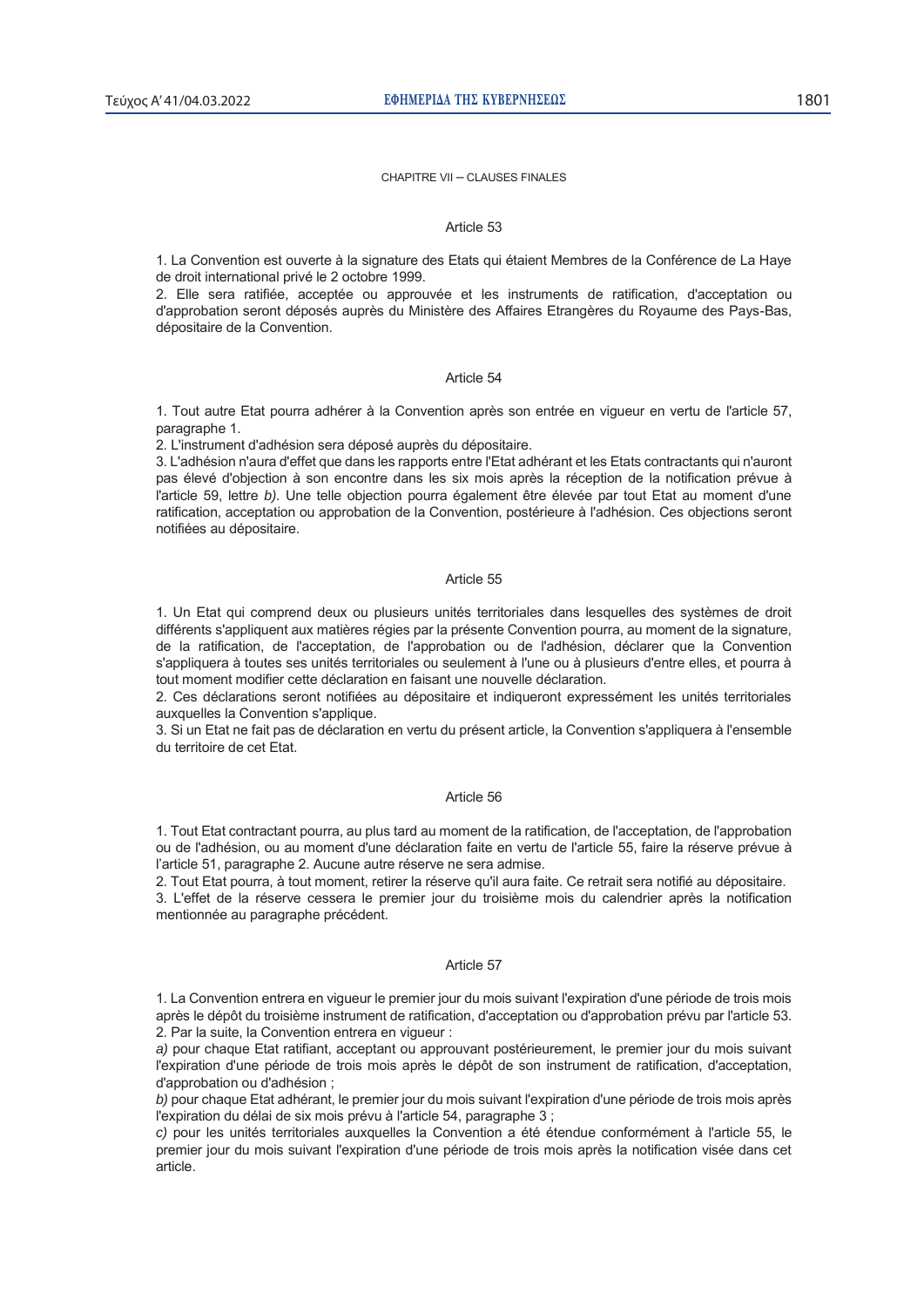1. Tout Etat Partie à la Convention pourra dénoncer celle-ci par une notification adressée par écrit au dépositaire. La dénonciation pourra se limiter à certaines unités territoriales auxquelles s'applique la Convention.

2. La dénonciation prendra effet le premier jour du mois suivant l'expiration d'une période de douze mois après la date de réception de la notification par le dépositaire. Lorsqu'une période plus longue pour la prise d'effet de la dénonciation est spécifiée dans la notification, la dénonciation prendra effet à l'expiration de la période en question.

# Article 59

Le dépositaire notifiera aux Etats membres de la Conférence de La Haye de droit international privé, ainsi qu'aux Etats qui auront adhéré conformément aux dispositions de l'article 54 :

*a)* les signatures, ratifications, acceptations et approbations visées à l'article 53 ;

*b)* les adhésions et les objections aux adhésions visées à l'article 54 ;

*c)* la date à laquelle la Convention entrera en vigueur conformément aux dispositions de l'article 57 ;

*d)* les déclarations mentionnées aux articles 32, paragraphe 2, et 55 ;

*e)* les accords mentionnés à l'article 37 ;

*f)* la réserve visée à l'article 51, paragraphe 2, et son retrait prévu à l'article 56, paragraphe 2 ;

*g)* les dénonciations visées à l'article 58.

En foi de quoi, les soussignés, dûment autorisés, ont signé la présente Convention.

Fait à La Haye, le 13 janvier 2000, en français et en anglais, les deux textes faisant également foi, en un seul exemplaire, qui sera déposé dans les archives du Gouvernement du Royaume des Pays-Bas et dont une copie certifiée conforme sera remise, par la voie diplomatique, à chacun des Etats membres de la Conférence de La Haye de droit international privé.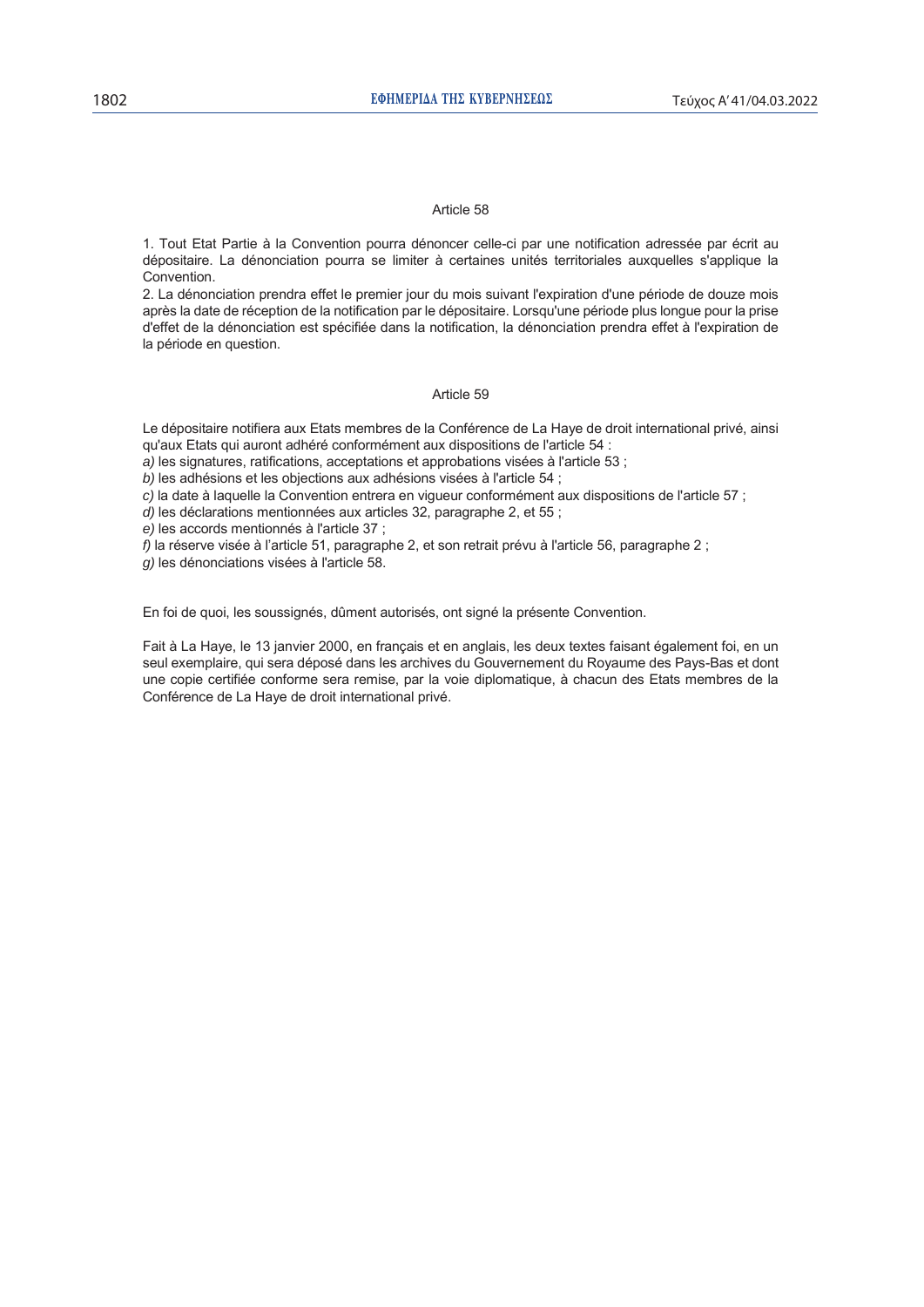# ΣΥΜΒΑΣΗ ΓΙΑ ΤΗ ΔΙΕΘΝΗ ΠΡΟΣΤΑΣΙΑ ΤΩΝ ΕΝΗΛΙΚΩΝ

*;ɇʐʆɼʔɽɻʏɻʆϭϯɻȻɲʆʉʐɲʌʀʉʐϮϬϬϬͿ*

Tα κράτη που υπογράφουν την παρούσα σύμβαση,

Λαμβάνοντας υπόψη την ανάγκη να υπάρξει μέριμνα για την προστασία σε διεθνείς καταστάσεις των ενηλίκων οι οποίοι, λόγω αλλοίωσης ή ανεπάρκειας των προσωπικών τους ικανοτήτων, δεν είναι σε θέση να προστατεύσουν τα συμφέροντά τους,

Επιθυμώντας να αποφύγουν συγκρούσεις μεταξύ των νομικών τους συστημάτων σε ζητήματα σχετικά με τη διεθνή δικαιοδοσία, το εφαρμοστέο δίκαιο, την αναγνώριση και την εκτέλεση των μέτρων προστασίας των ενηλίκων,

Τονίζοντας τη σπουδαιότητα της διεθνούς συνεργασίας για την προστασία των ενηλίκων,

Επιβεβαιώνοντας ότι το συμφέρον του ενηλίκου και ο σεβασμός της αξιοπρέπειας και της αυτονομίας του πρέπει να αποτελούν ζητήματα πρωταρχικής σημασίας,

Συμφώνησαν επίτων ακολούθων διατάξεων:

# **ȾȵɌȰȿȰȻɃ/-ɅȵȴȻɃȵɌȰɆɀɃȳȸɇɈȸɇɇɉɀȲȰɇȸɇ**

#### $$

1. Η παρούσα Σύμβαση εφαρμόζεται ως προς την προστασία σε διεθνείς καταστάσεις των ενηλίκων οι οποίοι, λόγω αλλοίωσης ή ανεπάρκειας των προσωπικών τους ικανοτήτων, δεν είναι σε θέση να προστατεύσουν τα συμφέροντά τους.

2. Η παρούσα Σύμβαση έχει ως αντικείμενο:

α. να καθορίζει το κράτος του οποίου οι αρχές έχουν διεθνή δικαιοδοσία για τη λήψη μέτρων που αποσκοπούν στην προστασία του προσώπου ή της περιουσίας του ενηλίκου,

β. να καθορίζει το εφαρμοστέο από τις αρχές αυτές κατά την άσκηση της διεθνούς δικαιοδοσίας τους δίκαιο,

γ. να καθορίζει το εφαρμοστέο στην αντιπροσώπευση του ενηλίκου δίκαιο,

δ. να εξασφαλίζει την αναγνώριση και την εκτέλεση των μέτρων προστασίας σε όλα τα

Συμβαλλόμενα Κράτη,

ε, να εδραιώνει μεταξύ των αρχών των Συμβαλλόμενων Κρατών την απαραίτητη

συνεργασία για την πραγματοποίηση των σκοπών της παρούσας Σύμβασης.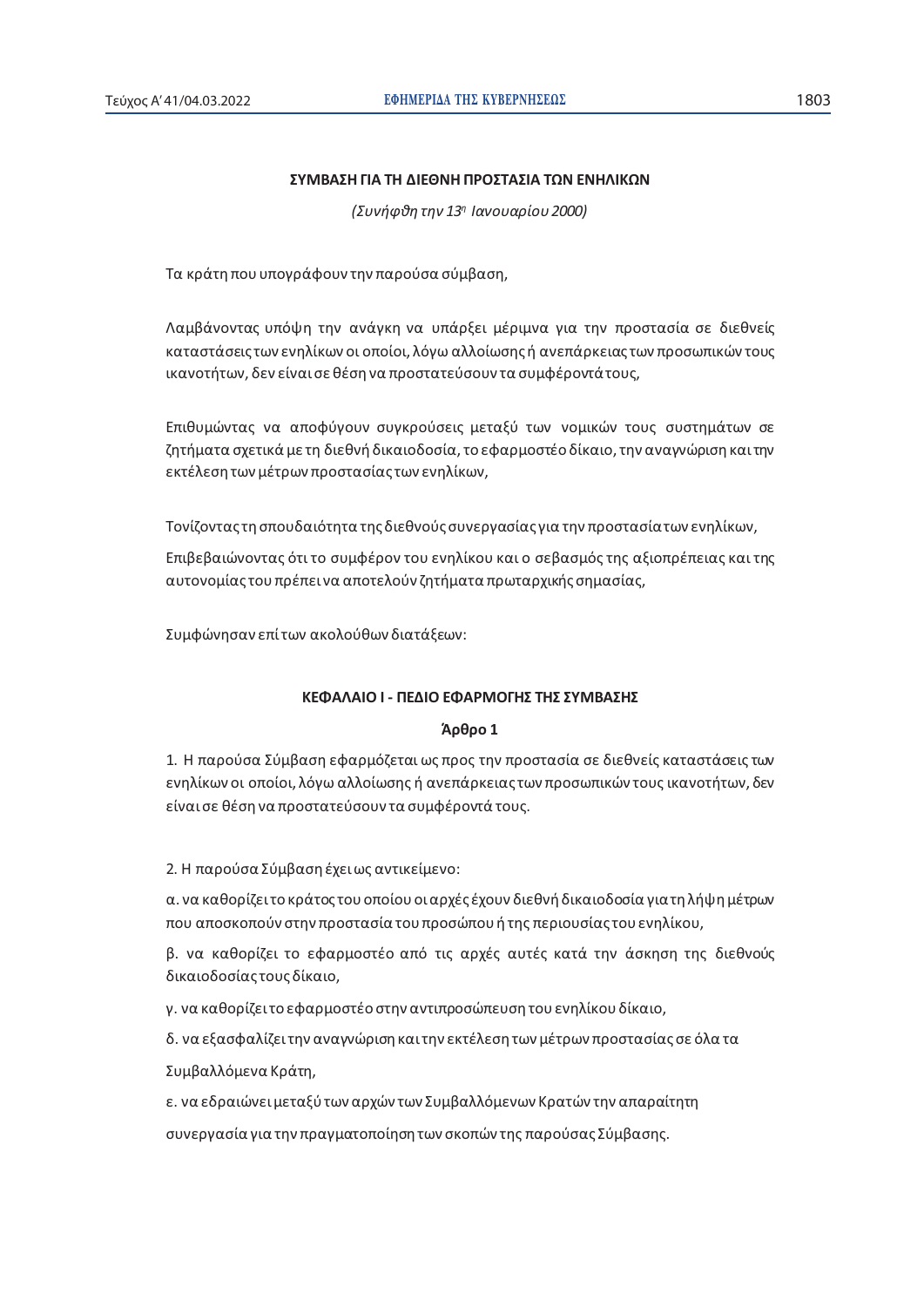# $$

1. Για τους σκοπούς της παρούσας Σύμβασης, ως «ενήλικος» νοείται πρόσωπο που έχει συμπληρώσει την ηλικία των 18 ετών.

2. Η Σύμβαση εφαρμόζεται επίσης στα μέτρα σχετικά με ενήλικο ο οποίος δεν είχε συμπληρώσει ακόμη την ηλικία των 18 ετών κατά τον χρόνο της λήψης των μέτρων.

# $A$ ρθρο 3

Tα προβλεπόμενα στο άρθρο 1 μέτρα δύνανται να αφορούν ιδίως:

α. τον καθορισμό της ανικανότητας και την εγκαθίδρυση συστήματος προστασίας,

β. τη θέση του ενηλίκου υπό την προστασία δικαστικής ή διοικητικής αρχής,

γ. την επιτροπεία, την κηδεμονία και τους ανάλογους θεσμούς,

δ. τον διορισμό και τα καθήκοντα κάθε προσώπου ή οργανισμού επιφορτισμένου με την επιμέλεια του προσώπου ή της περιουσίας του ενηλίκου, με την εκπροσώπηση του ενηλίκου ή τη συμπαράσταση προς αυτόν,

ε, την τοποθέτηση του ενηλίκου σε εγκατάσταση ή άλλον τόπο όπου μπορεί να του παρασχεθεί προστασία,

στ. τη διοίκηση, τη διατήρηση ή τη διάθεση της περιουσίας του ενηλίκου,

ζ. την παροχή άδειας για συγκεκριμένη παρέμβαση για την προστασία του προσώπου ή της περιουσίας του ενηλίκου.

# $$

1. Εξαιρούνται του πεδίου εφαρμογής της Σύμβασης:

α. οι υποχρεώσεις διατροφής,

β, η σύναψη, η ακύρωση και η λύση του γάμου ή άλλης ανάλογης σχέσης καθώς και ο δικαστικός χωρισμός,

γ. οι περιουσιακές σχέσεις των συζύγων καθώς και οι περιουσιακές σχέσεις που είναι aνάλογες προς αυτές που δημιουργούνται από το γάμο,

δ. τα trusts και η κληρονομική διαδοχή,

ε. η κοινωνική ασφάλιση,

<u>στ. τα δημόσια μέτρα γενικού χαρακτήρος σε ζητήματα υγείας,</u>

ζ. τα μέτρα που λαμβάνονται σε σχέση προς ορισμένο πρόσωπο ως αποτέλεσμα ποινικών aδικημάτων τελουμένων από το πρόσωπο αυτό,

η. οι αποφάσεις για το δικαίωμα ασύλου και για ζητήματα μετανάστευσης,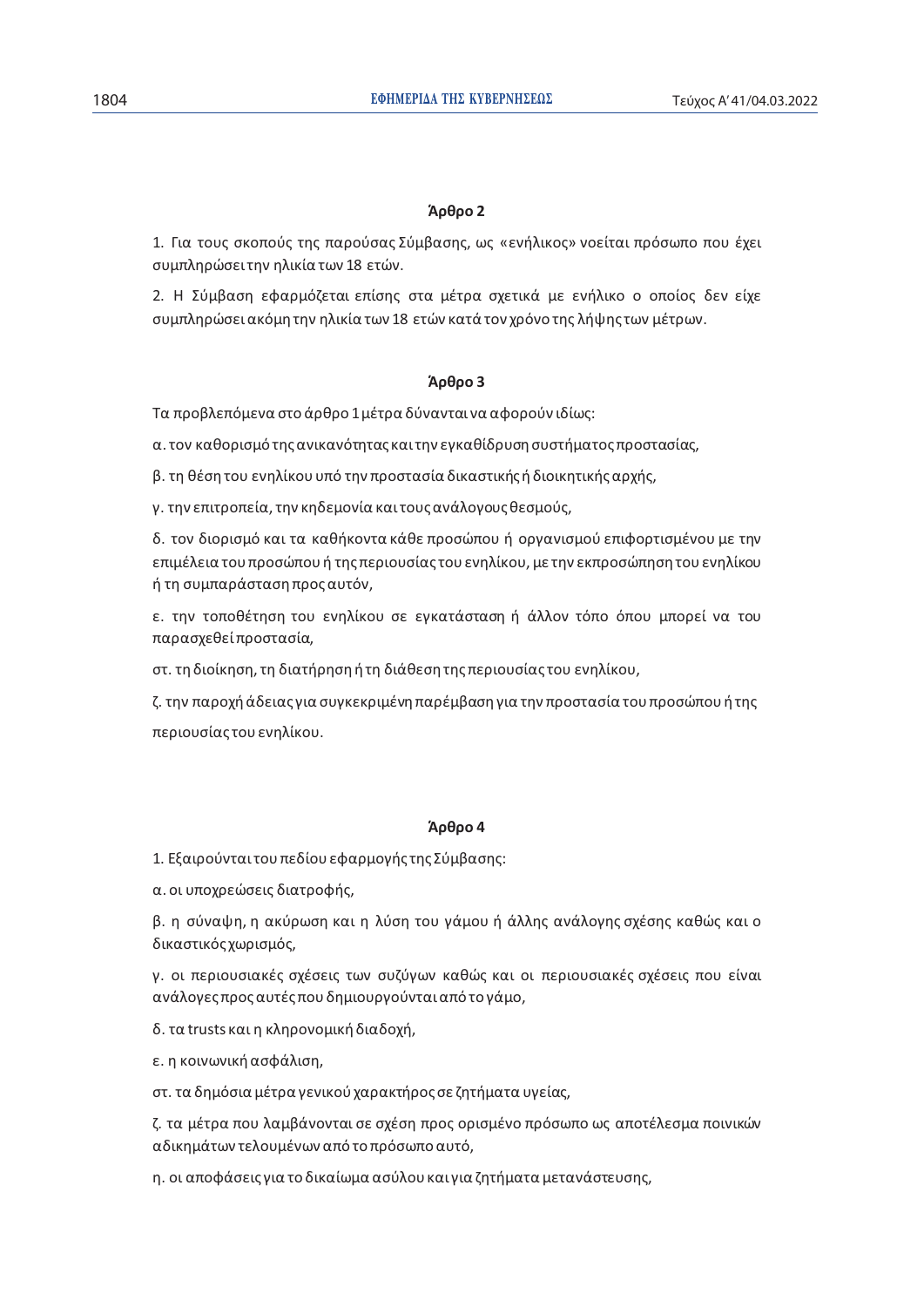θ. τα μέτρα που αποβλέπουν αποκλειστικά στην προστασία της δημόσιας ασφάλειας.

2. Η παράγραφος 1 δεν επηρεάζει, σχετικά με ζητήματα, που αναφέρονται σε αυτή, το δικαίωμα ενός προσώπου να ενεργεί ως αντιπρόσωπος του ενηλίκου.

# ΚΕΦΑΛΑΙΟ ΙΙ - ΔΙΕΘΝΗΣ ΔΙΚΑΙΟΔΟΣΙΑ

# $$

1. Τόσο οι δικαστικές όσο και οι διοικητικές αρχές του Συμβαλλόμενου Κράτους της συνήθους διαμονής του ενηλίκου έχουν διεθνή δικαιοδοσία να λαμβάνουν μέτρα για την προστασία του προσώπου ή της περιουσίας του.

2. Σε περίπτωση μεταφοράς της συνήθους διαμονής του ενηλίκου σε άλλο Συμβαλλόμενο Κράτος, διεθνή δικαιοδοσία έχουν οι αρχές του κράτους της νέας συνήθους διαμονής.

# $$

1. Για τους ενηλίκους-πρόσφυγες και τους ενηλίκους οι οποίοι, λόγω ταραχών που λαμβάνουν χώρα στην πατρίδα τους, έχουν μετακινηθεί σε άλλο κράτος, οι αρχές εκείνου του Συμβαλλόμενου Κράτους, στο έδαφος του οποίου βρίσκονται αυτοί οι ενήλικες ως αποτέλεσμα της μετακίνησής τους, ασκούν τη διεθνή δικαιοδοσία που προβλέπεται στο άρθρο 5 παράγραφος 1.

2. Οι διατάξεις της προηγούμενης παραγράφου εφαρμόζονται και στους ενηλίκους των <u>οποίων η συνήθης διαμονή δεν μπορεί να προσδιοριστεί.</u>

# $$

1. Με εξαίρεση τους ενηλίκους-πρόσφυγες και τους ενηλίκους οι οποίοι, λόγω ταραχών που λαμβάνουν χώρα στην πατρίδα τους, έχουν μετακινηθεί σε άλλο κράτος, οι αρχές Συμβαλλόμενου Κράτους την ιθαγένεια του οποίου έχει ο ενήλικος έχουν διεθνή δικαιοδοσία να λαμβάνουν μέτρα για την προστασία του προσώπου ή της περιουσίας του ενηλίκου, εφόσον κρίνουν ότι είναι σε θέση να εκτιμήσουν καλύτερα το συμφέρον του ενηλίκου και αφού ενημερώσουν σχετικά τις αρχές που έχουν διεθνή δικαιοδοσία σύμφωνα με το άρθρο 5 ή το άρθρο 6 παράγραφος 2.

2. Η εν λόγω διεθνής δικαιοδοσία δεν ασκείται εάν οι αρχές που έχουν διεθνή δικαιοδοσία σύμφωνα με το άρθρο 5, το άρθρο 6 παράγραφος 2 ή το άρθρο 8 έχουν ενημερώσει τις αρχές του κράτους του οποίου την ιθαγένεια έχει ο ενήλικος ότι έχουν λάβει τα απαιτούμενα από την περίσταση μέτρα ή ότι έχουν αποφασίσει ότι δεν θα πρέπει να ληφθούν μέτρα ή ότι εκκρεμούν διαδικασίες ενώπιον τους.

3. Τα μέτρα που λαμβάνονται σύμφωνα με την παράγραφο 1 παύουν να ισχύουν από τη στιγμή που οι αρμόδιες σύμφωνα με το άρθρο 5, το άρθρο 6 παράγραφος 2 ή το άρθρο 8 αρχές έλαβαν τα απαιτούμενα από την περίσταση μέτρα ή αποφάσισαν ότι κανένα μέτροδεν θα ληφθεί. Οι εν λόγω αρχές ενημερώνουν σχετικά τις αρχές που έλαβαν μέτρα σύμφωνα με την παράγραφο 1.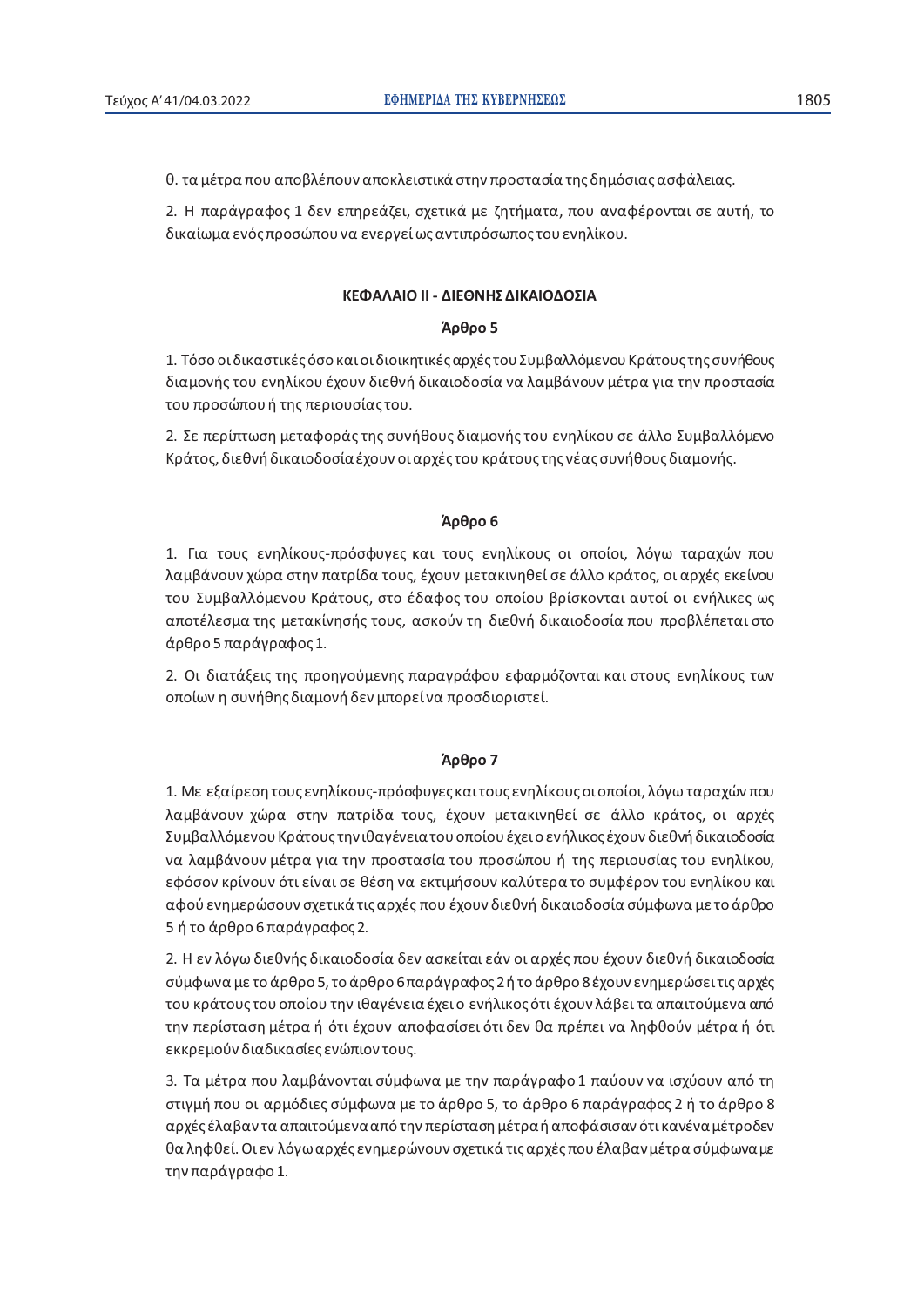# $A$ ρθρο 8

1. Οι αρχές Συμβαλλόμενου Κράτους που έχουν διεθνή δικαιοδοσία σύμφωνα με το άρθρο 5 ή το άρθρο 6, εφόσον κρίνουν ότι είναι προς το συμφέρον του ενηλίκου, μπορούν, είτε αυτεπάγγελτα είτε κατόπιν αιτήματος των αρχών άλλου Συμβαλλόμενου Κράτους, να ζητήσουν από τις αρχές κράτους από τα αναφερόμενα στην παράγραφο 2 να λάβουν μέτρα για την προστασία του προσώπου ή της περιουσίας του ενηλίκου. Το αίτημα μπορεί να aφορά όλες ή ορισμένες από τις πτυχές αυτής της προστασίας.

2. Τα Συμβαλλόμενα Κράτη στις αρχές των οποίων μπορεί να υποβληθεί αίτημα σύμφωνα με τα οριζόμενα στην προηγουμένη παράγραφο είναι:

a) κράτος την ιθαγένεια του οποίου έχει ο ενήλικος,

 $\beta$ ) το κράτος της προηγούμενης συνήθους διαμονής του ενηλίκου,

γ) κράτος στο οποίο βρίσκονται περιουσιακά στοιχεία του ενηλίκου,

δ) το κράτος του οποίου οι αρχές επιλέχθηκαν εγγράφως από τον ενήλικο να

λαμβάνουν μέτρα που στοχεύουν στην προστασία του,

ε) το κράτος της συνήθους διαμονής προσώπου του στενού περιβάλλοντος του

ενηλίκου που προτίθεται να αναλάβει την προστασία του,

στ) το κράτος στο έδαφος του οποίου βρίσκεται ο ενήλικος, όσον αφορά την προστασία του προσώπου του.

3. Σε περίπτωση που η αρχή στην οποία υποβλήθηκε αίτημα σύμφωνα με τους όρους των προηγούμενων παραγράφων δεν αποδεχθεί τη διεθνή δικαιοδοσία της, οι αρχές του Συμβαλλόμενου Κράτους που έχουν διεθνή δικαιοδοσία κατ' εφαρμογή του άρθρου 5 ή του άρθρου 6 διατηρούν τη διεθνή δικαιοδοσία τους.

# $$

Οι αρχές Συμβαλλόμενου Κράτους στο οποίο βρίσκονται περιουσιακά στοιχεία του ενηλίκου έχουν διεθνή δικαιοδοσία για τη λήψη μέτρων προστασίας σχετικά με τα εν λόγω περιουσιακά στοιχεία, στον βαθμό που τέτοια μέτρα δεν αντίκεινται στα μέτρα που έχουν ήδη ληφθεί από τις αρμόδιες, κατά τα άρθρα 5 έως 8, αρχές.

# $$

1. Σε κάθε επείγουσα περίπτωση, οι αρχές κάθε Συμβαλλόμενου Κράτους στο έδαφος του οποίου βρίσκεται ο ενήλικος ή περιουσιακά του στοιχεία έχουν διεθνή δικαιοδοσία να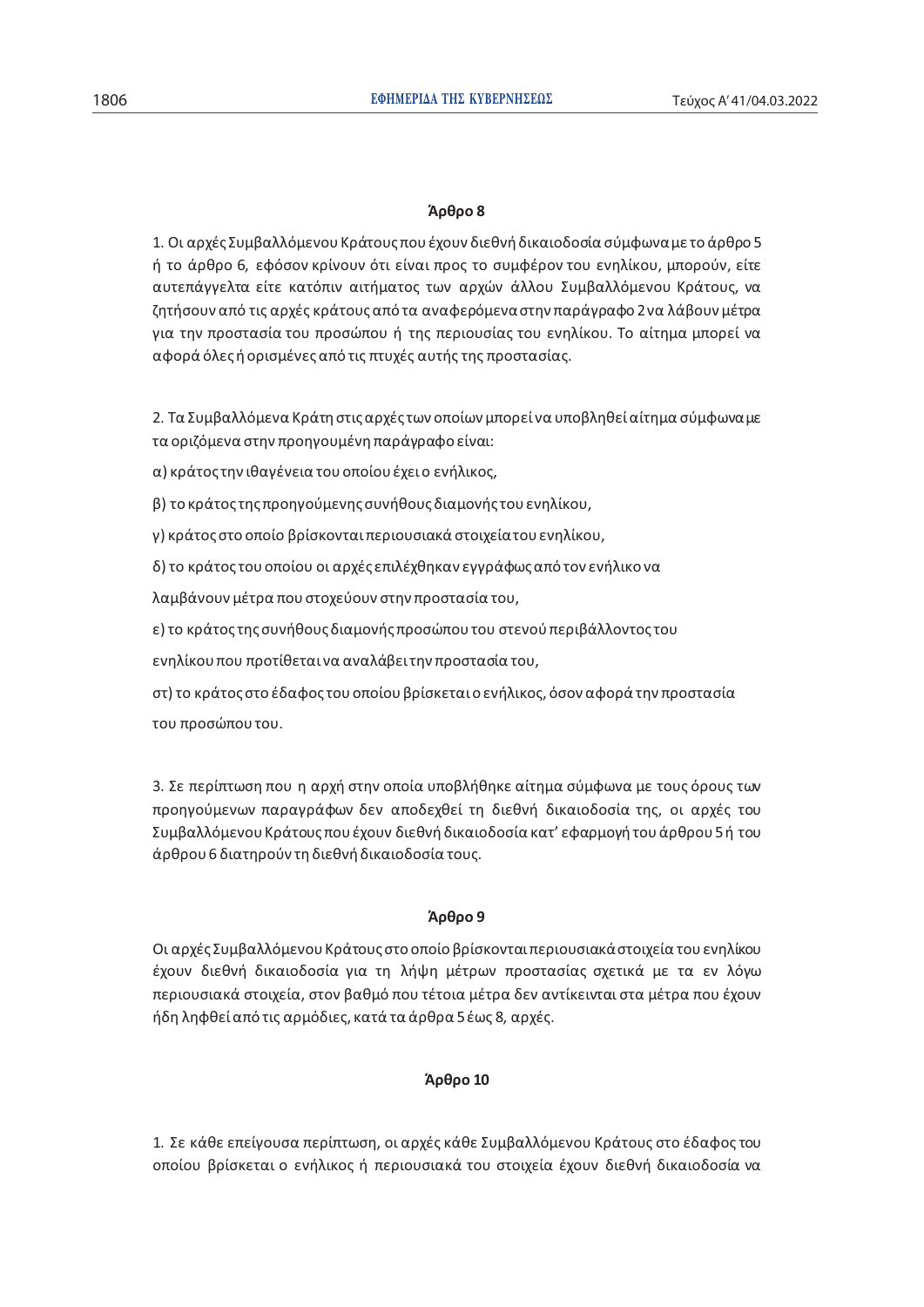λαμβάνουν τα απαραίτητα μέτρα προστασίας.

2. Τα ληφθέντα κατ' εφαρμογή της προηγούμενης παραγράφου μέτρα σχετικά με ενήλικο που έχει τη συνήθη διαμονή του σε Συμβαλλόμενο Κράτος παύουν να ισχύουν από τη στιγμή που οι αρμόδιες σύμφωνα με τα άρθρα 5 έως 9 αρχές λάβουν τα απαιτούμενα από την περίσταση μέτρα.

3. Τα ληφθέντα κατ' εφαρμογή της παραγράφου 1 μέτρα σχετικά με ενήλικο που έχει τη συνήθη διαμονή του σε μη Συμβαλλόμενο Κράτος παύουν να ισχύουν σε κάθε Συμβαλλόμενο Κράτος από τη στιγμή που τα απαιτούμενα από την περίσταση και ληφθέντα από τις αρχές άλλου κράτους μέτρα αναγνωριστούν στο εν λόγω Συμβαλλόμενο Κράτος.

4. Οι αρχές που έχουν λάβει μέτρα κατ' εφαρμογή της παραγράφου 1 ενημερώνουν, εάν είναι δυνατόν, τις αρχές του Συμβαλλόμενου Κράτους της συνήθους διαμονής του ενηλίκου για τα μέτρα που έχουν λάβει.

# $A$ ρθρο 11

1. Σε εξαιρετικές περιπτώσεις, οι αρχές Συμβαλλόμενου Κράτους στο έδαφος του οποίου βρίσκεται ο ενήλικος έχουν διεθνή δικαιοδοσία να λάβουν μέτρα προστασίας του προσώπου του ενηλίκου, προσωρινού χαρακτήρα και περιορισμένης εδαφικής ισχύος στο κράτος αυτό, στον βαθμό που τέτοια μέτρα δεν αντίκεινται στα μέτρα που έχουν ήδη ληφθεί από τις αρμόδιες, κατά τα άρθρα 5 έως 8, αρχές και αφού ενημερώσουν τις αρχές που έχουν διεθνή δικαιοδοσία κατά το άρθρο 5.

2. Τα ληφθέντα κατ' εφαρμογή της προηγούμενης παραγράφου μέτρα σχετικά με ενήλικο που έχει τη συνήθη διαμονή του σε Συμβαλλόμενο Κράτος παύουν να ισχύουν από τη στιγμή που οι αρμόδιες κατά τα άρθρα 5 έως 8 αρχές αποφάνθηκαν για τα μέτρα προστασίας που θα ήταν δυνατόν να απαιτεί η περίσταση.

# $$

Με την επιφύλαξη του άρθρου 7 παράγραφος 3, τα μέτρα που λήφθηκαν κατ' εφαρμογή των άρθρων 5 έως 9 παραμένουν σε ισχύ σύμφωνα με τους όρους τους, ακόμα και αν μεταβολή των συνθηκών εξαλείψει τη βάση πάνω στην οποία είχε θεμελιωθεί η διεθνής δικαιοδοσία, όσο οι αρμόδιες δυνάμει της Σύμβασης αρχές δεν τροποποιούν, δεν αντικαθιστούν ή δεν αίρουν τα μέτρα αυτά.

# KEΦΑΛΑΙΟ ΙΙΙ - ΕΦΑΡΜΟΣΤΕΟ ΔΙΚΑΙΟ

# $$

1. Κατά την άσκηση της διεθνούς δικαιοδοσίας τους σύμφωνα με τις διατάξεις του Kεφαλαίου II, οι αρχές των Συμβαλλομένων Κρατών εφαρμόζουν το δικό τους δίκαιο.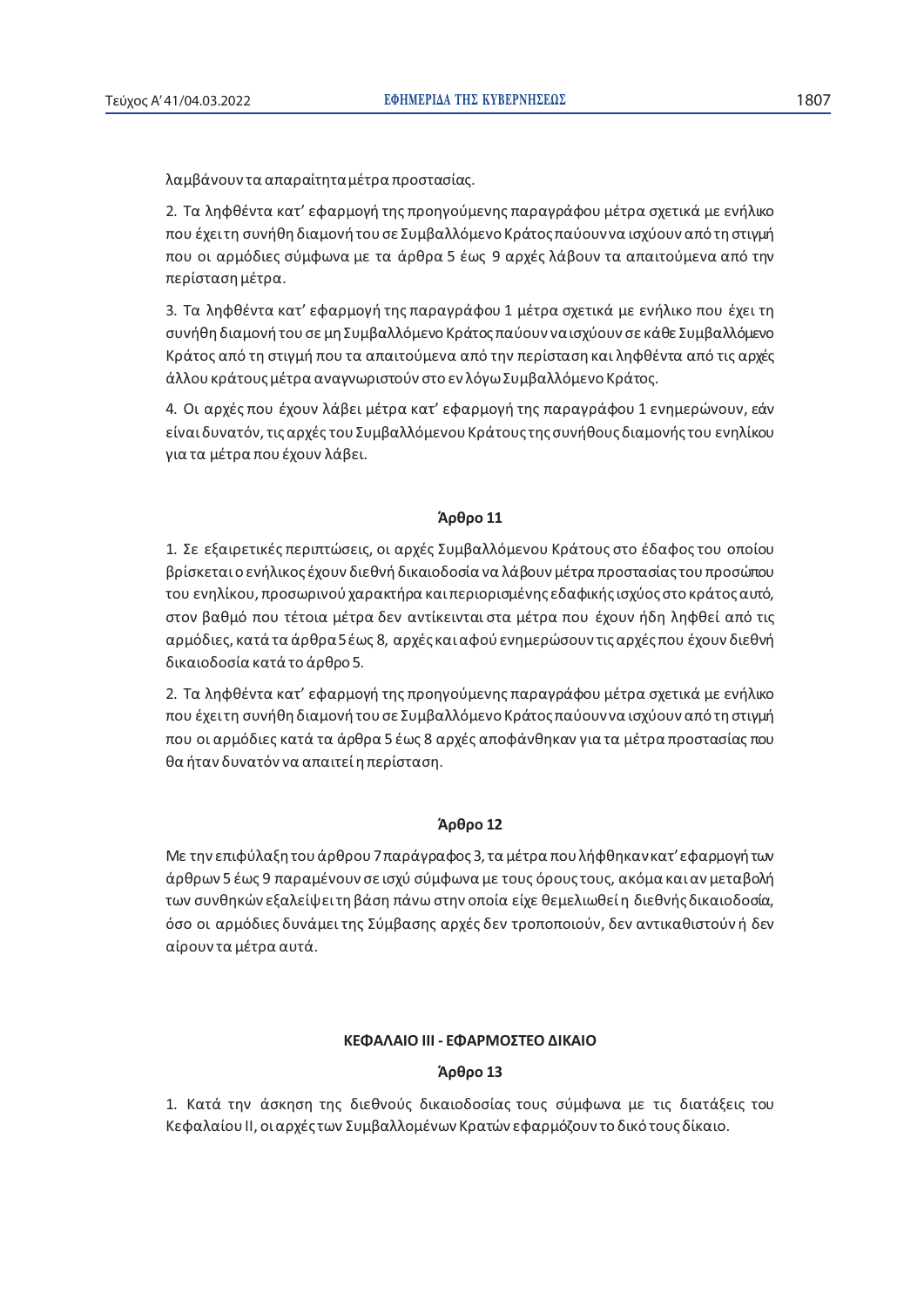2. Εντούτοις, στο μέτρο που η προστασία του προσώπου ή της περιουσίας του ενηλίκου το απαιτεί, δύνανται κατ' εξαίρεση να εφαρμόσουν ή να λάβουν υπόψη τους το δίκαιο ενός άλλου κράτους, με το οποίο η υπόθεση έχει στενό σύνδεσμο.

# $A$ ρθρο 14

Στην περίπτωση που ένα μέτρο που έχει ληφθεί σε κάποιο Συμβαλλόμενο Κράτος εφαρμόζεται σε κάποιο άλλο Συμβαλλόμενο Κράτος, οι προϋποθέσεις της εφαρμογής του διέπονται από το δίκαιο αυτού του άλλου κράτους.

# $$

1. Η ύπαρξη, έκταση, τροποποίηση και παύση εξουσίας αντιπροσώπευσης η οποία έχει παρασχεθεί από ενήλικο, είτε με σύμβαση είτε με μονομερή δικαιοπραξία, για την περίπτωση που ο εν λόγω ενήλικος περιέλθει σε κατάσταση κατά την οποία δεν θα είναι σε θέση να προστατεύσει τα συμφέροντά του διέπεται από το δίκαιο του κράτους της συνήθους διαμονής του ενηλίκου κατά τον χρόνοτης Σύμβασης ή της μονομερούς δικαιοπραξίας, εκτός εάν έχει οριστεί ρητά εγγράφως ως εφαρμοστέο κάποιο από τα δίκαια της παραγράφου 2. 2. Τα κράτη των οποίων το δίκαιο μπορεί να οριστεί ως εφαρμοστέο είναι:

a) το κράτος την ιθαγένεια του οποίου έχει ο ενήλικος,

 $\beta$ ) το κράτος προηγούμενης συνήθους διαμονής του ενηλίκου,

γ) το κράτος στο οποίο βρίσκονται περιουσιακά στοιχεία του ενηλίκου, αναφορικά με τα εν λόγω περιουσιακά στοιχεία.

3. Ο τρόπος άσκησης της εν λόγω εξουσίας αντιπροσώπευσης διέπεται από το δίκαιο του

κράτους στο οποίο αυτή ασκείται.

# $A$ ρθρο 16

Στην περίπτωση που εξουσία αντιπροσώπευσης κατά το άρθρο 15 δεν ασκείται κατά τρόπο επαρκή ούτως ώστε να εξασφαλίζεται η προστασία του προσώπου ή της περιουσίας του ενηλίκου, μπορεί να αφαιρεθεί ή να τροποποιηθεί με μέτρα που λαμβάνονται από αρχή που έχει διεθνή δικαιοδοσία δυνάμει της Σύμβασης. Σε περίπτωση αφαίρεσης ή τροποποίησης τέτοιας εξουσίας αντιπροσώπευσης, θα πρέπει να λαμβάνεται υπόψη, στο μέτρο του δυνατού, το δίκαιο που ορίζεται στο άρθρο 15.

# $$

1. Η ισχύς μιας Σύμβασης, η οποία συνάπτεται μεταξύ τρίτου και ενός άλλου προσώπου, που θα είχε την ιδιότητα του αντιπροσώπου του ενηλίκου κατά το δίκαιο του Κράτους σύναψης της Σύμβασης, δεν δύναταινα αμφισβητηθεί, ούτε δύναται να γεννηθεί ευθύνη του τρίτου, για μόνο το λόγο ότι αυτό το άλλο πρόσωπο δεν είχε την ιδιότητα του αντιπροσώπου του ενηλίκου δυνάμει του δικαίου που ορίζεται εφαρμοστέο από τις διατάξεις του παρόντος κεφαλαίου, εκτός εάν ο τρίτος γνώριζε ή όφειλε να γνωρίζει ότι η ιδιότητα του αντιπροσώπου διεπόταν από το δίκαιο αυτό.

2. Η προηγούμενη παράγραφος εφαρμόζεται μόνο εάν η Σύμβαση συνήφθη μεταξύ προσώπων ευρισκομένων στο έδαφος του ίδιου κράτους.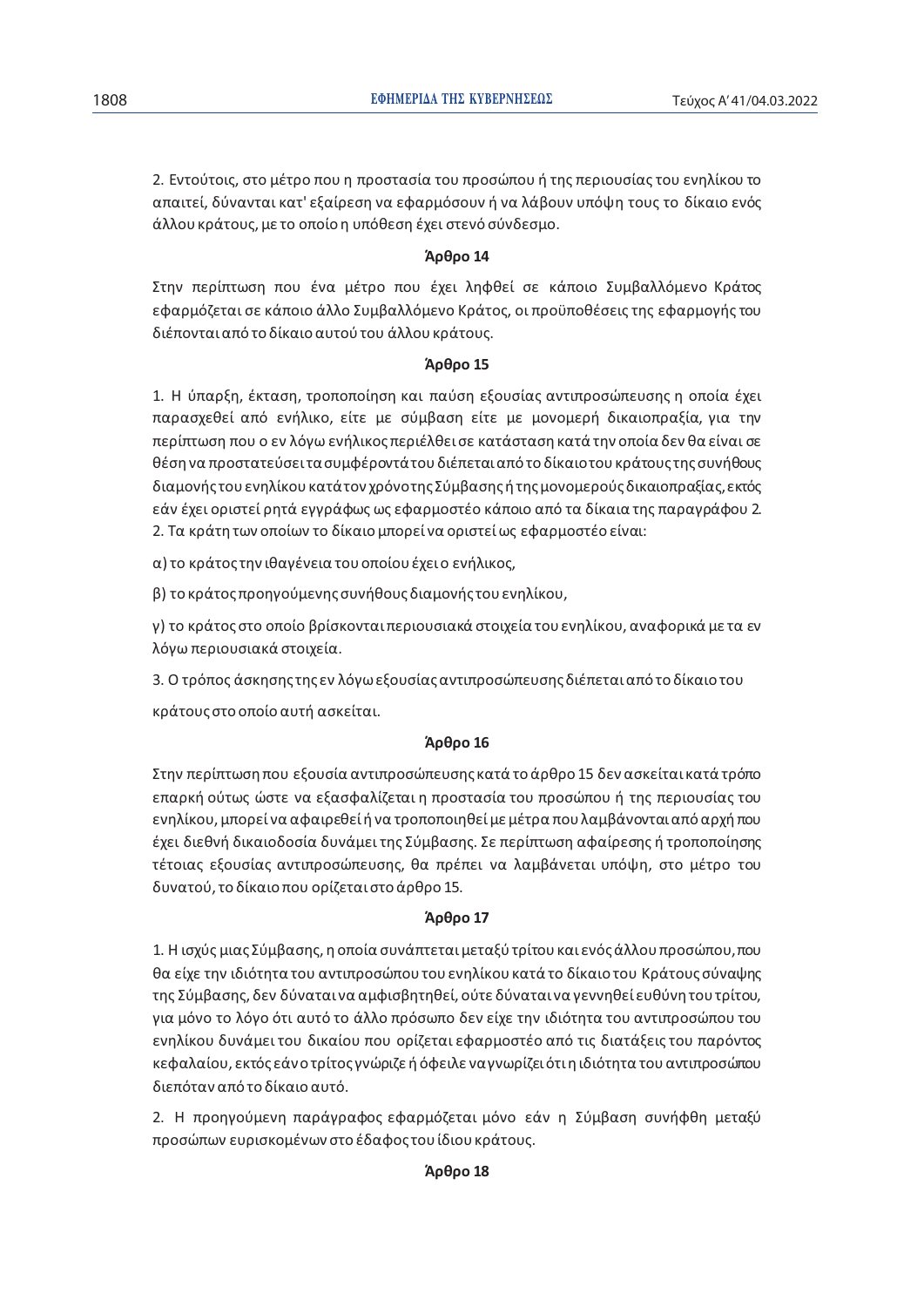Οι διατάξεις του παρόντος κεφαλαίου εφαρμόζονται ακόμα και αν το δίκαιο που ορίζουν ως εφαρμοστέο είναι δίκαιο μη Συμβαλλομένου Κράτους.

# $A$ ρθρο 19

Κατά την έννοια του παρόντος Κεφαλαίου, ως «δίκαιο» νοείται το δίκαιο που ισχύει σε ένα Κράτος, κατ' αποκλεισμό των κανόνων σύγκρουσης.

# $$

Οι διατάξεις του παρόντος κεφαλαίου δεν εμποδίζουν την εφαρμογή των διατάξεων του δικαίου του κράτους στο οποίο πρέπει να προστατευθεί ο ενήλικος, των οποίων η εφαρμογή  $\varepsilon$ ίναι υποχρεωτική ανεξαρτήτως του κατά τα λοιπά εφαρμοστέου δικαίου.

# $$

Η εφαρμογή του δικαίου που ορίζεται από τις διατάξεις του παρόντος Κεφαλαίου δύναται να αποκλεισθεί μόνον εάν είναι προδήλως αντίθετη προς τη δημόσια τάξη.

# KEΦΑΛΑΙΟ IV - ΑΝΑΓΝΩΡΙΣΗ ΚΑΙ ΕΚΤΕΛΕΣΗ

# $$

1. Τα μέτρα που λαμβάνονται από τις αρχές Συμβαλλόμενου Κράτους αναγνωρίζονται αυτοδικαίως στα άλλα Συμβαλλόμενα Κράτη.

2. Η αναγνώριση δύναται, εντούτοις, να αποκλειστεί:

a) εάν το μέτρο λήφθηκε από αρχή της οποίας η διεθνής δικαιοδοσία δεν βασίστηκε ή δεν ήταν σύμφωνη με κάποια από τις βάσεις δικαιοδοσίας που προβλέπονται στο κεφάλαιο ΙΙ,

β) εάν το μέτρο λήφθηκε, με εξαίρεση την περίπτωση του κατεπείγοντος, στο πλαίσω δικαστικής ή διοικητικής διαδικασίας, χωρίς να έχει δοθεί στον ενήλικο η δυνατότητα να ακουστεί, κατά παράβαση των θεμελιωδών δικονομικών αρχών του κράτους στο οποίο ζητείται η αναγνώριση,

γ) εάν η αναγνώριση είναι προδήλως αντίθετη προς τη δημόσια τάξη του κράτους στο οποίο ζητείται ή αντιβαίνει σε διάταξη του δικαίου του εν λόγω κράτους της οποίας η εφαρμογή είναι υποχρεωτική ανεξαρτήτως του κατά τα λοιπά εφαρμοστέου δικαίου,

δ) εάν το μέτρο είναι ασυμβίβαστο με μέτρο που λήφθηκε μεταγενέστερα σε μη Συμβαλλόμενο Κράτος το οποίο θα είχε διεθνή δικαιοδοσία κατά τα άρθρα 5 έως 9, όταν αυτό το τελευταίο μέτρο πληροί τις αναγκαίες προϋποθέσεις για την αναγνώρισή του στο κράτος στο οποίο ζητείται η αναγνώριση,

ε) εάν δεν τηρήθηκε η διαδικασία που προβλέπεται στο άρθρο 33.

# $$

Με την επιφύλαξη της παραγράφου 1 του άρθρου 22, κάθε ενδιαφερόμενο πρόσωπο, δύναται να ζητήσει από τις αρμόδιες αρχές ενός Συμβαλλομένου Κράτους να αποφασίσουν για την αναγνώριση ή μη ενός μέτρου ληφθέντος σε άλλο Συμβαλλόμενο Κράτος. Η διαδικασία διέπεται από το δίκαιο του κράτους στο οποίο ζητείται η αναγνώριση.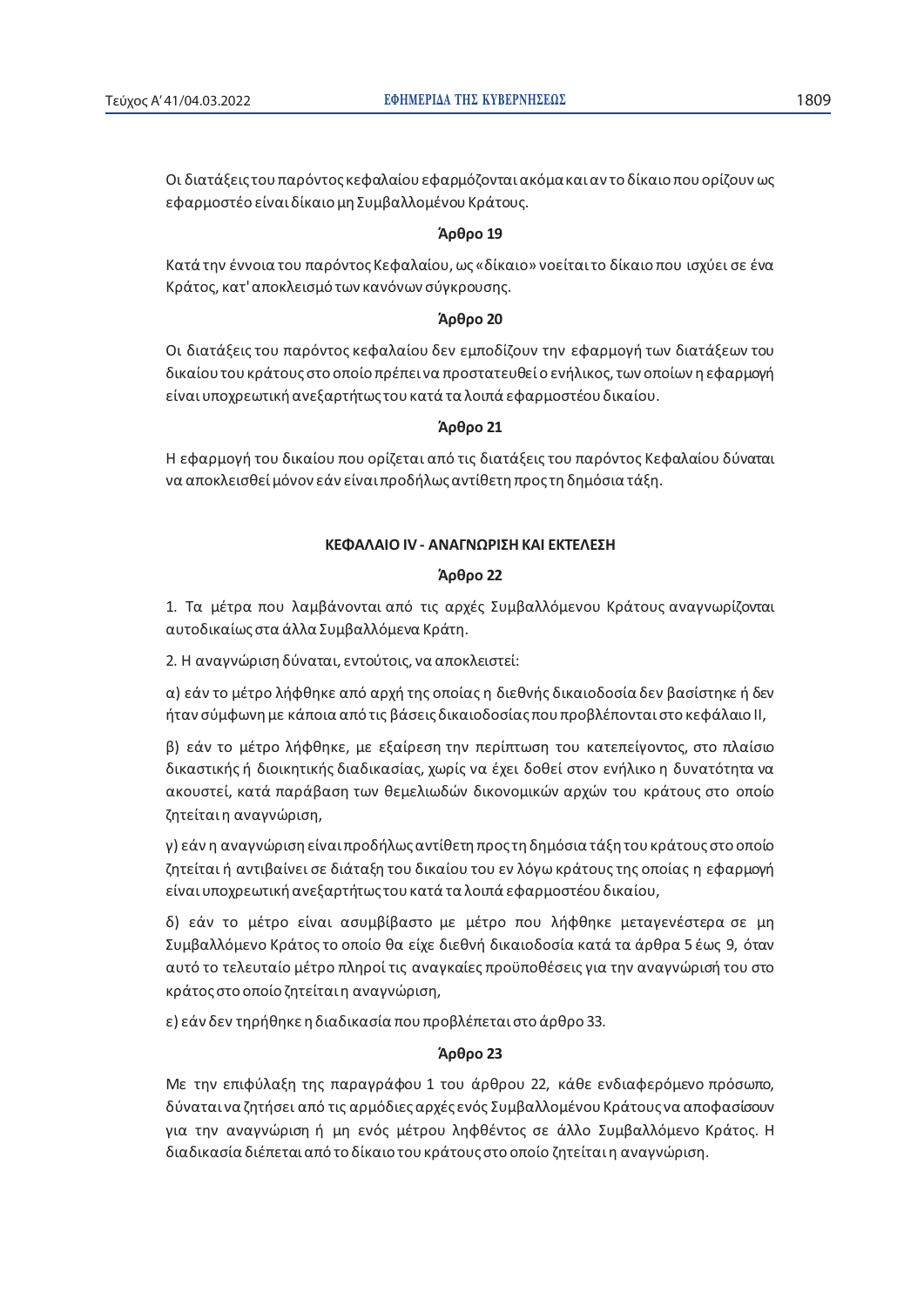# $$

H αρχή του κράτους στο οποίο ζητείται η αναγνώριση δεσμεύεται από τις διαπιστώσεις των πραγματικών περιστατικών, στις οποίες η αρχή του κράτους που έλαβε το μέτρο θεμελίωσε τη διεθνή δικαιοδοσία της.

# $$

1. Εάν τα μέτρα, που ελήφθησαν σε Συμβαλλόμενο Κράτος και είναι εκτελεστά εκεί, απαιτείται να εκτελεστούν σε άλλο Συμβαλλόμενο Κράτος, κηρύσσονται εκτελεστά ή καταχωρίζονται προς εκτέλεση σε αυτό το άλλο κράτος, ύστερα από αίτηση κάθε ενδιαφερομένου μέρους, σύμφωνα με τη διαδικασία που προβλέπεται από το δίκαιο του κράτους αυτού.

2. Κάθε Συμβαλλόμενο Κράτος εφαρμόζει, για την κήρυξη της εκτελεστότητος ή για την καταχώριση προς εκτέλεση, απλή και ταχεία διαδικασία.

3. Η κήρυξη της εκτελεστότητας ή η καταχώριση προς εκτέλεση δύνανται να μη γίνουν δεκτές μόνο για έναν από τους λόγους που προβλέπονται στο άρθρο 22 παράγραφος 2.

# $A$ ρθρο 26

Με την επιφύλαξη των όσων είναι απαραίτητα για την εφαρμογή των προηγουμένων άρθρων, η αρχή του κράτους εκτέλεσης δεν δύναται να προβεί σε καμία αναθεώρηση επί της ουσίας του ληφθέντος μέτρου.

# $$

Τα ληφθέντα σε ένα Συμβαλλόμενο Κράτος μέτρα, τα οποία κηρύχθηκαν εκτελεστά ή καταχωρίσθηκαν προς εκτέλεση σε άλλο Συμβαλλόμενο Κράτος, εκτελούνται στο τελευταίο αυτό κράτος, σαν να είχαν ληφθεί από τις αρχές του κράτους αυτού. Η εκτέλεση λαμβάνει χώρα σύμφωνα με το δίκαιο του κράτους εκτέλεσης μέσα στα όρια που προβλέπονται από το δίκαιο αυτό.

# KΕΦΑΛΑΙΟ V - ΣΥΝΕΡΓΑΣΙΑ

# $$

1. Κάθε Συμβαλλόμενο Κράτος ορίζει μια Κεντρική Αρχή, επιφορτισμένη με τα καθήκοντα που επιβάλλονται από τη Σύμβαση στις αρχές αυτές.

2. Ομοσπονδιακά κράτη, κράτη με περισσότερα του ενός ισχύοντα δικαιικά συστήματα ή κράτη που περιλαμβάνουν αυτόνομες εδαφικές ενότητες, είναι ελεύθερα να ορίσουν περισσότερες της μιας Κεντρικές Αρχές και να εξειδικεύσουν την εδαφική ή προσωπική έκταση των λειτουργιών τους. Το κράτος που κάνει χρήση αυτής της ευχέρειας, ορίζει εκείνη την Κεντρική Αρχή στην οποία θα απευθύνεται κάθε αλληλογραφία προς διαβίβαση στην αρμόδια Κεντρική Αρχή μέσα στο κράτος αυτό.

# $$

1. Οι Κεντρικές Αρχές συνεργάζονται μεταξύ τους και προάγουν τη συνεργασία μεταξύ των αρμοδίων αρχών των κρατών τους για την πραγματοποίηση των στόχων της Σύμβασης.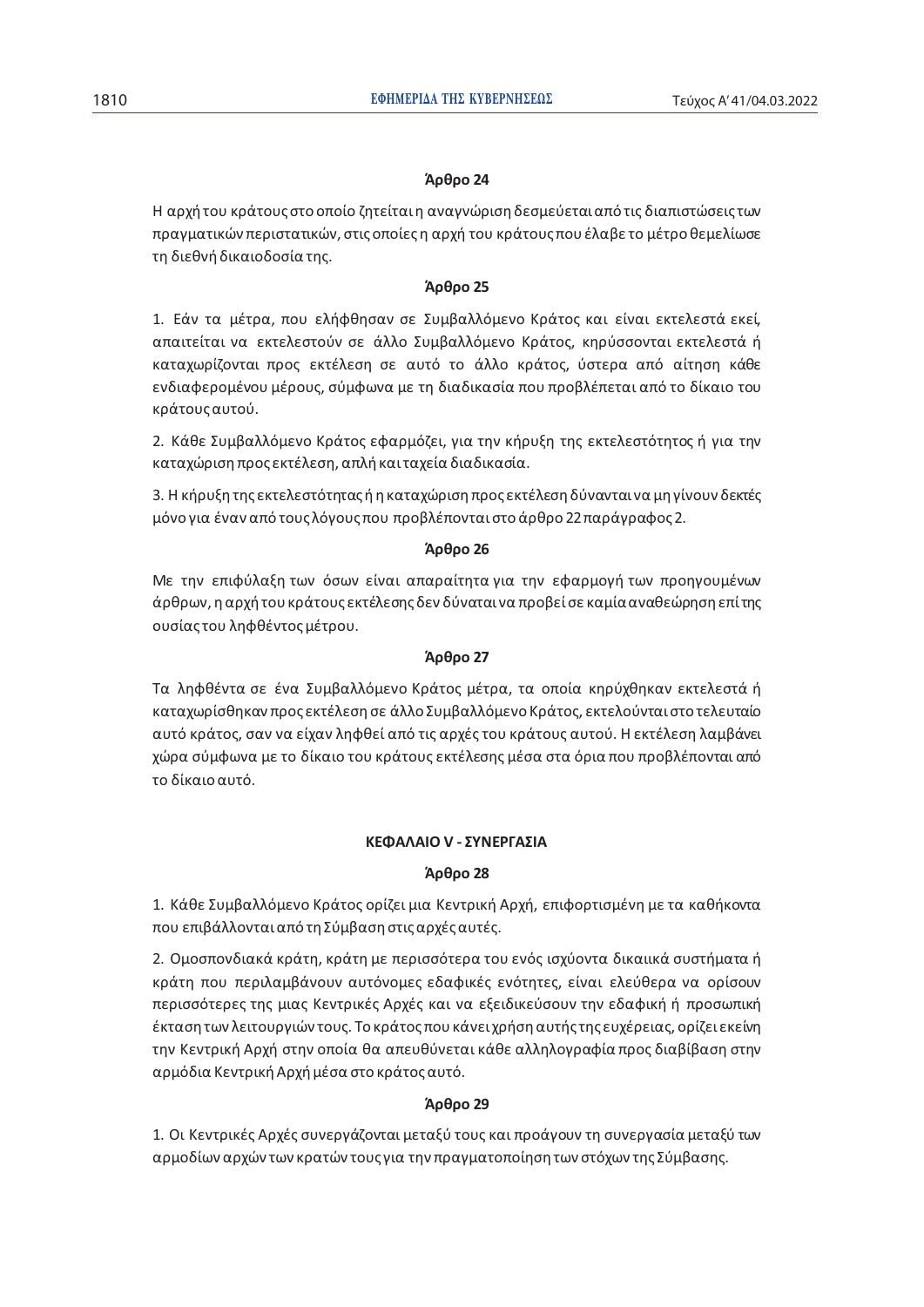2. Στο πλαίσιο εφαρμογής της Σύμβασης, οι Κεντρικές Αρχές προβαίνουν στις απαραίτητες ενέργειες για να παρέχουν πληροφορίες για τη νομοθεσία τους, καθώς και για τις διαθέσιμες στο κράτος τους υπηρεσίες σε θέματα προστασίας των ενηλίκων.

# $$

Η Κεντρική Αρχή ενός Συμβαλλομένου Κράτους, προβαίνει είτε απευθείας είτε με τη συνδρομή δημοσίων αρχών ή άλλων οργανισμών σε όλες τις απαραίτητες ενέργειες:

α. για να διευκολύνει την επικοινωνία, με κάθε μέσο, μεταξύ των αρμοδίων αρχών στις περιπτώσεις στις οποίες εφαρμόζεται η παρούσα Σύμβαση,

β. για να βοηθά, ύστερα από αίτηση ορισμένης αρμόδιας αρχής ενός άλλου Συμβαλλομένου Κράτους, στον εντοπισμό του ενηλίκου που φέρεται να βρίσκεται στο έδαφος του κράτους της και έχει ανάγκη προστασίας.

# $$

Οι αρμόδιες αρχές ενός Συμβαλλομένου Κράτους μπορεί να ενθαρρύνουν είτε άμεσα είτε μέσω άλλων φορέων τη χρήση υπηρεσιών διαμεσολάβησης, συμφιλίωσης ή παρόμοιων μέσων για την επίτευξη συναινετικών λύσεων για την προστασία του προσώπου ή της περιουσίας του ενηλίκου σε καταστάσεις στις οποίες εφαρμόζεται η παρούσα Σύμβαση.

# $$

1. Όταν πρόκειται να ληφθεί ένα μέτρο προστασίας, οι αρχές, που έχουν κατά τη Σύμβαση διεθνή δικαιοδοσία, δύνανται, εάν το απαιτεί η κατάσταση του ενηλίκου, να ζητήσουν από κάθε αρχή ενός άλλου Συμβαλλομένου Κράτους, που έχει χρήσιμες για την προστασία του ενηλίκου πληροφορίες, να τους τις διαβιβάσει.

2. Κάθε Συμβαλλόμενο Κράτος δύναται να δηλώσει, ότι οι κατά την παράγραφο 1 αιτήσεις θα διαβιβάζονται στις αρχές του μόνον μέσω της Κεντρικής του Αρχής.

3. Οι αρμόδιες αρχές ενός Συμβαλλομένου Κράτους μπορούν να ζητήσουν από τις αρχές ενός άλλου Συμβαλλομένου Κράτους, να συνδράμουν στην εφαρμογή μέτρων προστασίας που έχουν ληφθεί κατ' εφαρμογή της παρούσας Σύμβασης.

# $$

1. Όταν αρχή η οποία έχει διεθνή δικαιοδοσία σύμφωνα με τα άρθρα 5 έως 8 μελετά την τοποθέτηση ενηλίκου σε ίδρυμα ή σε ανάλογο θεσμό όπου μπορεί να του παρασχεθεί προστασία και εφόσον η τοποθέτηση αυτή πρόκειται να λάβει χώρα σε άλλο Συμβαλλόμενο Κράτος, διαβουλεύεται προηγουμένως με την Κεντρική Αρχή ή άλλη αρμόδια αρχή αυτού του τελευταίου κράτους. Προς τον σκοπό αυτόν, της διαβιβάζει έκθεση σχετική με τον ενήλικο και τους λόγους της προτεινόμενης τοποθέτησής του.

2. Η απόφαση για την τοποθέτηση δεν δύναται να ληφθεί στο κράτος που τη ζητεί εάν η Κεντρική Αρχή ή άλλη αρμόδια αρχή του κράτους από το οποίο ζητείται η τοποθέτηση aντιταχθεί σ' αυτήν εντός εύλογου χρονικού διαστήματος.

# $$

Στην περίπτωση που ο ενήλικος εκτίθεται σε σοβαρό κίνδυνο, οι αρμόδιες αρχές του Συμβαλλομένου Κράτους, στο οποίο ελήφθησαν ή είναι υπό εξέταση τα μέτρα προστασίας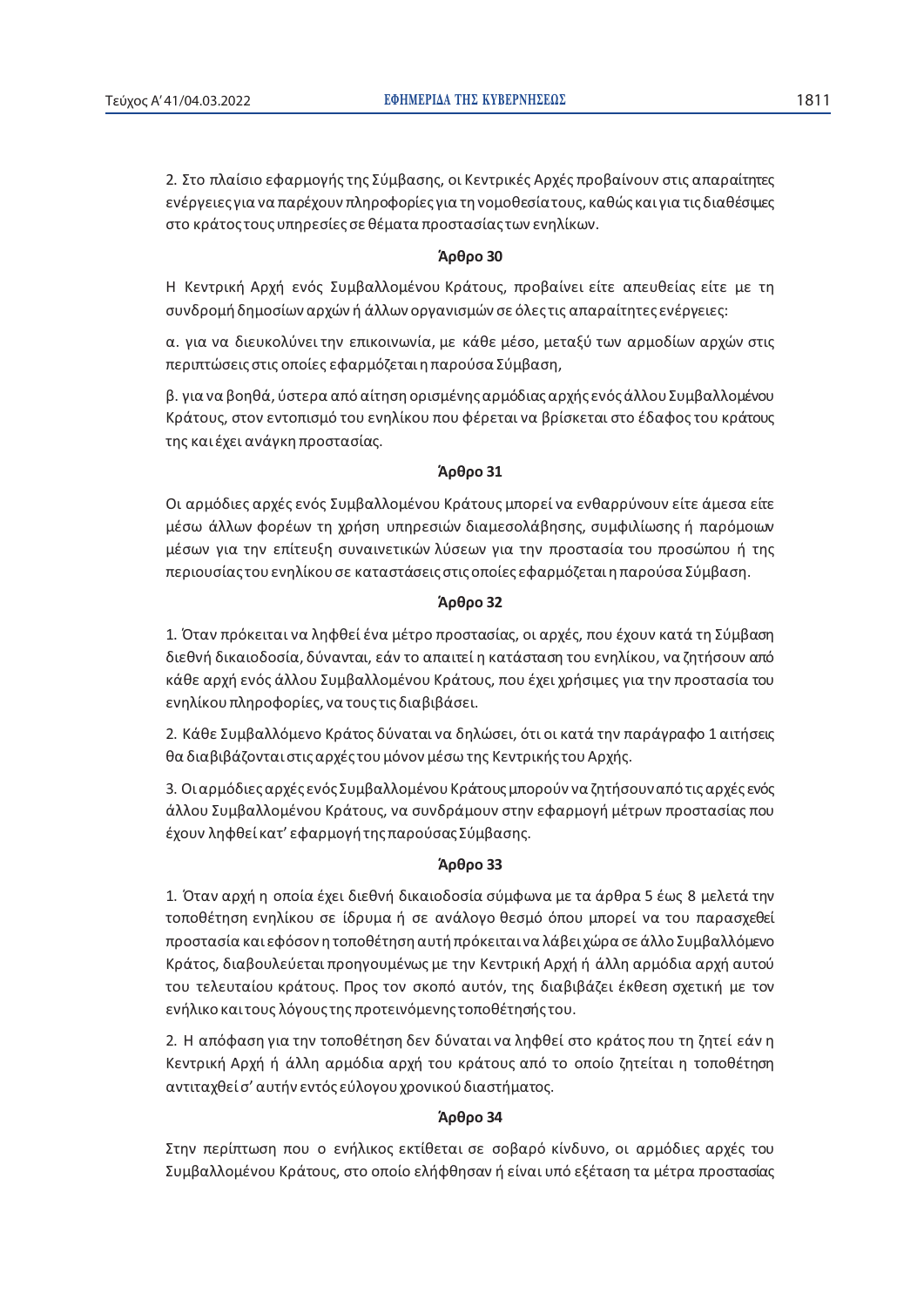του ενηλίκου αυτού, εάν πληροφορηθούν μεταβολή της διαμονής του ενηλίκου ή την παρουσία του σε ένα άλλο κράτος, ενημερώνουν τις αρχές αυτού του κράτους για τον κίνδυνο και για τα ληφθέντα ή υπό εξέταση μέτρα.

# $$

Μία αρχή δεν ζητεί ούτε διαβιβάζει πληροφορίες κατ' εφαρμογή αυτού του κεφαλαίου εάν πιστεύει ότι, ενεργώντας κατ' αυτόν τον τρόπο, θα έθετε σε κίνδυνο το πρόσωπο ή την περιουσία του ενηλίκου ή θα απειλούσε σοβαρά την ελευθερία ή τη ζωή μέλους της οικονενείας του.

# $$

1. Με την επιφύλαξη της δυνατότητος να απαιτήσουν εύλογες δαπάνες, για τις παρασχεθείσες υπηρεσίες, οι Κεντρικές Αρχές και οι άλλες δημόσιες αρχές των Συμβαλλομένων Κρατών φέρουν τις δικές τους δαπάνες που προκύπτουν από την εφαρμονή των διατάξεων του παρόντος Κεφαλαίου.

2. Κάθε Συμβαλλόμενο Κράτος δύναται να συνάψει συμφωνίες με ένα ή περισσότερα άλλα Συμβαλλόμενα Κράτη για την κατανομή των εξόδων.

# $$

Kάθε Συμβαλλόμενο Κράτος δύναται να συνάψει συμφωνίες με ένα ή περισσότερα άλλα Συμβαλλόμενα Κράτη, προκειμένου να διευκολυνθεί στις μεταξύ τους σχέσεις η εφαρμογή του παρόντος Κεφαλαίου. Τα κράτη που συνάπτουν τέτοιες συμφωνίες διαβιβάζουν αντίγραφο τους στο Θεματοφύλακα της Σύμβασης.

# KΕΦΑΛΑΙΟ VI - ΓΕΝΙΚΕΣ ΔΙΑΤΑΞΕΙΣ

# $$

1. Οι αρχές του Συμβαλλόμενου Κράτους στο οποίο έχει ληφθεί μέτρο προστασίας ή επιβεβαιωθεί η παροχή εξουσίας αντιπροσώπευσης δύνανται να χορηγήσουν στο επιφορτισμένο με την προστασία του προσώπου ή της περιουσίας του ενηλίκου πρόσωπο, κατόπιν αίτησής του, πιστοποιητικό που θα αποδεικνύει την ιδιότητά του και τις εξουσίες που του έχουν απονεμηθεί.

2. Η ιδιότητα και οι εξουσίες που αναφέρονται στο πιστοποιητικό θεωρούνται κεκτημένες από το εν λόγω πρόσωπο κατά την ημερομηνία του πιστοποιητικού, εκτός αν αποδειχθεί το αντίθετο.

3. Κάθε Συμβαλλόμενο Κράτος ορίζει τις αρμόδιες για την έκδοση του πιστοποιητικού αρχές.

# $$

Τα προσωπικά δεδομένα που συλλέγονται ή διαβιβάζονται στο πλαίσιο της Σύμβασης δύνανται να χρησιμοποιηθούν μόνο για τους σκοπούς για τους οποίους συλλέχθηκαν ή διαβιβάστηκαν.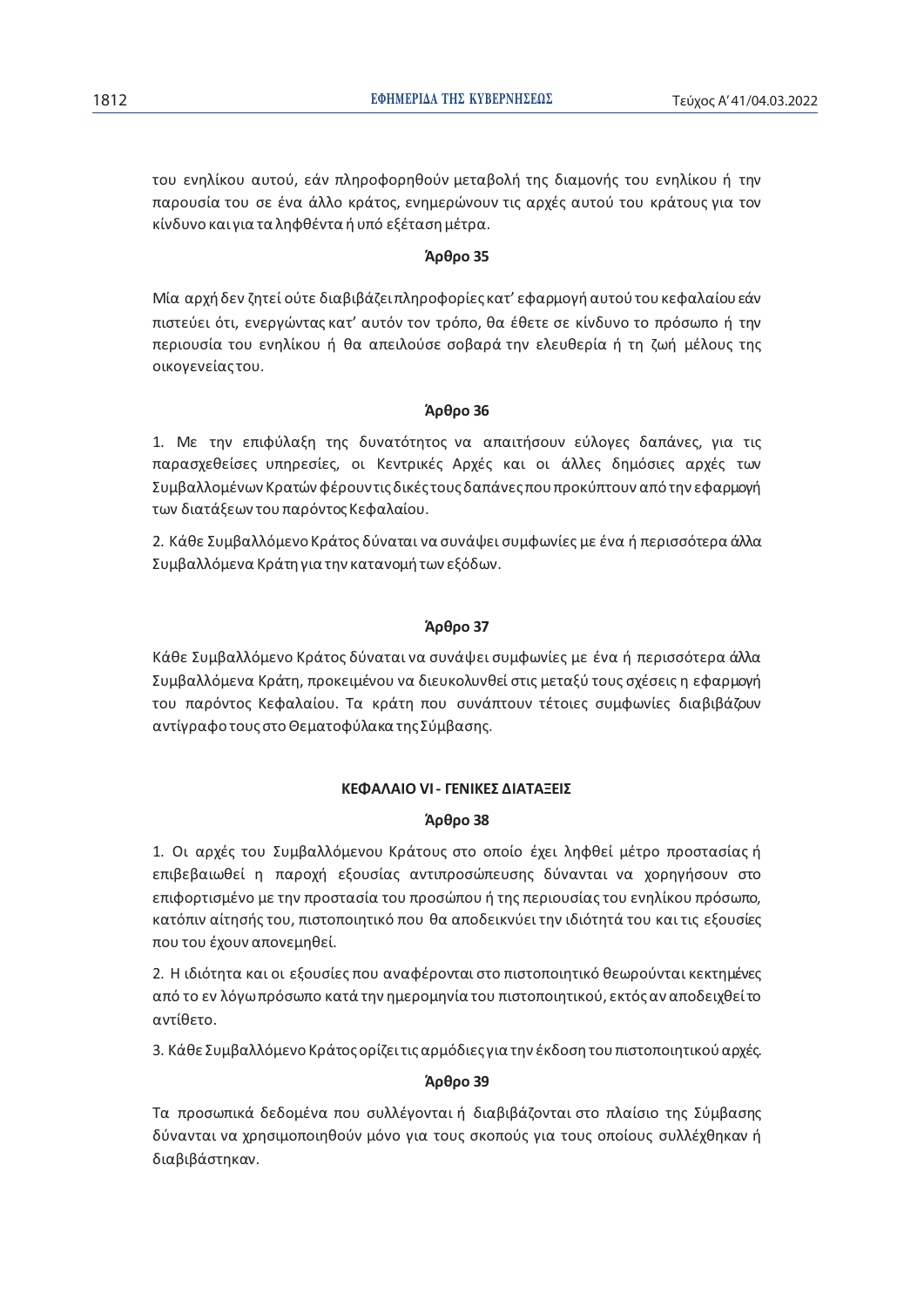# $$

Οι αρχές στις οποίες διαβιβάζονται πληροφορίες, εξασφαλίζουν το απόρρητο των πληροφοριών σύμφωνα με το δίκαιο του κράτους τους.

# $$

Τα έγγραφα που διαβιβάζονται ή χορηγούνται κατ' εφαρμογή της Σύμβασης, απαλλάσσονται της επικύρωσης ή κάθε άλλης ανάλογης διατύπωσης.

#### $$

Kάθε Συμβαλλόμενο Κράτος δύναται να ορίσει τις Αρχές στις οποίες πρέπει να απευθύνονται τα αιτήματα που προβλέπονται στα άρθρα 8 και 33.

# $$

1. Ο αναφερόμενος στα άρθρα 28 και 42 καθορισμός των αρχών γνωστοποιείται στο Μόνιμο Γραφείο της Συνδιάσκεψης της Χάγης του Ιδιωτικού Διεθνούς Δικαίου, το αργότερο κατά την ημερομηνία κατάθεσης του εγγράφου επικύρωσης, αποδοχής ή έγκρισης της Σύμβασης ή προσχώρησης σ' αυτή. Τυχόν συναφείς τροποποιήσεις επίσης γνωστοποιούνται στο Μόνιμο Γραφείο.

2. Η αναφερόμενη στο άρθρο 32 παράγραφος 2 δήλωση γίνεται στο Θεματοφύλακα της Σύμβασης.

# $$

Συμβαλλόμενο Κράτος στο οποίο εφαρμόζονται διαφορετικά δικαιικά συστήματα ή διαφορετικά σύνολα κανόνων δικαίου για ζητήματα προστασίας του προσώπου ή της περιουσίας του ενηλίκου δεν υποχρεούται να εφαρμόζει τους κανόνες της Σύμβασης στις συγκρούσεις μεταξύ μόνο αυτών των διαφορετικών δικαιικών συστημάτων ή συνόλων κανόνων δικαίου.

# $$

Έναντι κράτους στο οποίο, σε διαφορετικές εδαφικές ενότητες, εφαρμόζονται δύο ή περισσότερα δικαιικά συστήματα ή σύνολα κανόνων δικαίου που σχετίζονται με ζητήματα διεπόμενα από την παρούσα Σύμβαση:

α) κάθε αναφορά στη συνήθη διαμονή στο κράτος αυτό νοείται ως αναφορά στη συνήθη διαμονή σε μία εδαφική ενότητα,

β) κάθε αναφορά στην παρουσία του ενηλίκου στο κράτος αυτό νοείται ως αναφορά στην παρουσία του ενηλίκου σε μία εδαφική ενότητα,

γ) κάθε αναφορά στον εντοπισμό περιουσιακών στοιχείων του ενηλίκου στο κράτος αυτό νοείται ως αναφορά στον εντοπισμό περιουσιακών στοιχείων του ενηλίκου σε μία εδαφική ενότητα,

δ) κάθε αναφορά στο κράτος του οποίου την ιθαγένεια έχει ο ενήλικος νοείται ως αναφορά στην εδαφική ενότητα την οποία υποδεικνύει το δίκαιο αυτού του κράτους ή, ελλείψει προσηκόντων κανόνων, στην εδαφική ενότητα με την οποία ο ενήλικος έχει τον στενότερο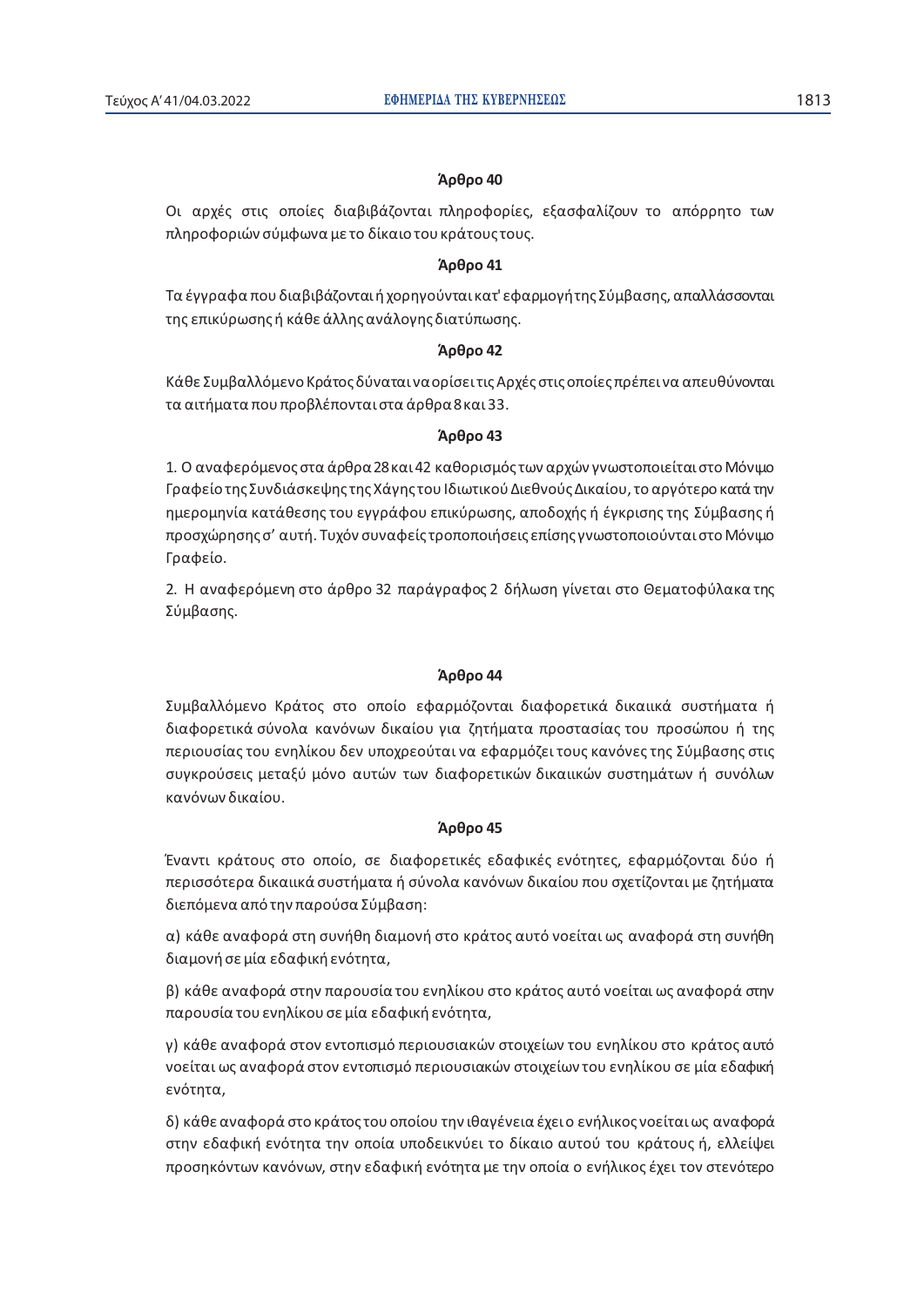ʍʑʆɷɸʍʅʉ͕

ε) κάθε αναφορά στο κράτος του οποίου οι αρχές έχουν επιλεγεί από τον ενήλικο νοείται:

— ως αναφορά στην εδαφική ενότητα, εάν ο ενήλικος έχει επιλέξει τις αρχές της εν λόγω εδαφικής ενότητας,

– ως αναφορά στην εδαφική ενότητα με την οποία ο ενήλικος έχει τον στενότερο σύνδεσμο, εάν ο ενήλικος έχει επιλέξει τις αρχές του κράτους χωρίς προσδιορισμό συγκεκριμένης εδαφικής ενότητας εντός του κράτους αυτού,

στ) κάθε αναφορά στο δίκαιο του κράτους με το οποίο η υπόθεση έχει στενό σύνδεσμο νοείται ως αναφορά στο δίκαιο της εδαφικής ενότητας με την οποία η υπόθεση έχει στενό ʍʑʆɷɸʍʅʉ͕

ζ) κάθε αναφορά στο δίκαιο, στη διαδικασία ή σε αρχή του κράτους στο οποίο λήφθηκε ένα μέτρο νοείται ως αναφορά στο δίκαιο, στη διαδικασία ή σε αρχή της εδαφικής ενότητας στην oποία λήφθηκε αυτό το μέτρο,

η) κάθε αναφορά στο δίκαιο, στη διαδικασία ή σε αρχή του κράτους αναγνώρισης ή εκτέλεσης νοείται ως αναφορά στο δίκαιο, στη διαδικασία ή σε αρχή της εδαφικής ενότητας στην οποία επιδιώκεται η αναγνώριση ή η εκτέλεση,

θ) κάθε αναφορά στο κράτος στο οποίο πρόκειται να εφαρμοστεί ένα μέτρο προστασίας νοείται ως αναφορά στην εδαφική ενότητα στην οποία πρόκειται να εφαρμοστεί αυτό το μέτρο προστασίας,

ι) κάθε αναφορά σε οργανισμούς ή αρχές αυτού του κράτους, πλην των Κεντρικών Αρχών, νοείται ως αναφορά σε εξουσιοδοτημένους να δράσουν στη συγκεκριμένη εδαφική ενότητα οργανισμούς ή αρχές.

# $A$ ρθρο 46

Για τον προσδιορισμό του εφαρμοστέου δυνάμει του Κεφαλαίου ΙΙΙ δικαίου, όταν ένα Κράτος περιλαμβάνει δύο ή περισσότερες εδαφικές ενότητες, καθεμία από τις οποίες έχει το δικό της δικαιικό σύστημα ή σύνολο κανόνων δικαίου για ζητήματα που διέπονται από την παρούσα Σύμβαση, εφαρμόζονται οι ακόλουθοι κανόνες:

α. Σε περίπτωση που στο Κράτος αυτό υφίστανται σε ισχύ κανόνες δικαίου που προσδιορίζουν την εδαφική ενότητα της οποίας το δίκαιο είναι εφαρμοστέο, εφαρμόζεται το δίκαιο της ενότητας αυτής.

β. Ελλείψει τέτοιων κανόνων, εφαρμόζεται το δίκαιο της εδαφικής ενότητος που ορίζεται σύμφωνα με τις διατάξεις του άρθρου 45.

# $$

Για τον προσδιορισμό του εφαρμοστέου, δυνάμει του κεφαλαίου ΙΙΙ, δικαίου, όταν κράτος περιλαμβάνει δύο ή περισσότερα δικαιικά συστήματα ή σύνολα κανόνων δικαίου εφαρμοστέα σε διαφορετικές κατηγορίες προσώπων για ζητήματα που διέπονται από την παρούσα Σύμβαση, εφαρμόζονται οι ακόλουθοι κανόνες:

α) Σε περίπτωση που στο κράτος αυτό ισχύουν κανόνες που ορίζουν ποιο από τα δίκαια αυτά είναι εφαρμοστέο, εφαρμόζεται το δίκαιο αυτό.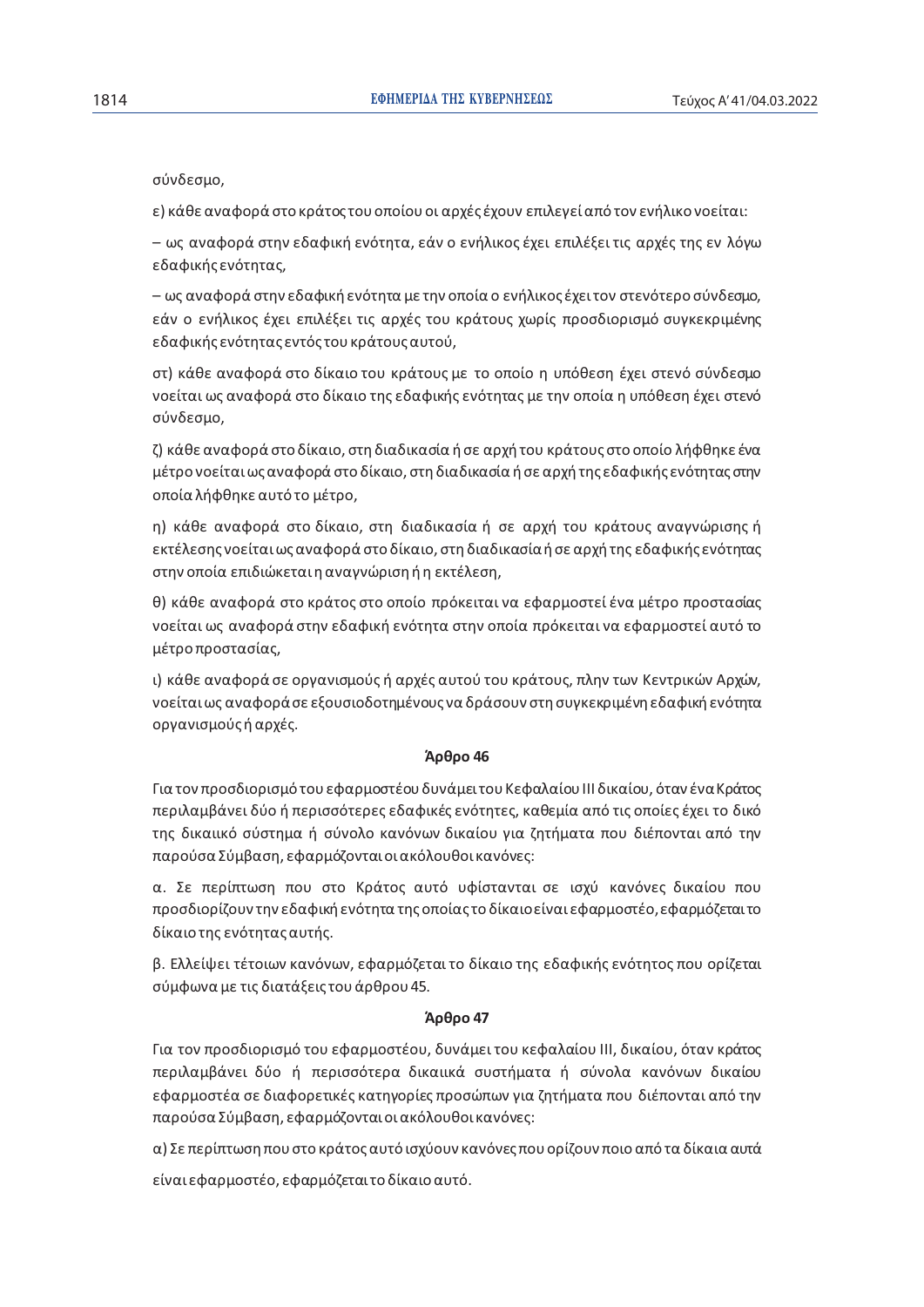β) Ελλείψει τέτοιων κανόνων, εφαρμόζεται το δικαιικό σύστημα ή το σύνολο κανόνων δικαίου με το οποίο ο ενήλικος συνδέεται στενότερα.

# $$

Στις σχέσεις μεταξύ των Συμβαλλόμενων Κρατών, η παρούσα Σύμβαση αντικαθιστά τη ɇʑʅɴɲʍɻ ʅɸ ʏʀʏʄʉ ͨConvention concernant lΖinterdiction et les mesures de protection analogues», που υπογράφηκε στη Χάγη στις 17 Ιουλίου 1905.

# $$

1. Η παρούσα Σύμβαση δεν επηρεάζει διεθνή συμβατικά κείμενα στα οποία συμβαλλόμενα στην παρούσα κράτη αποτελούν συμβαλλόμενα μέρη και τα οποία περιέχουν διατάξεις για ζητήματα που διέπονται από την παρούσα Σύμβαση, εκτός αν γίνει αντίθετη δήλωση από τα κράτη που δεσμεύονται από τέτοια κείμενα.

2. Η παρούσα Σύμβαση δεν επηρεάζει τη δυνατότητα ενός ή περισσότερων Συμβαλλόμενων Kρατών να συνάπτουν συμφωνίες που περιλαμβάνουν, αναφορικά με τους ενηλίκους που συνήθως διαμένουν σε ένα από τα κράτη που είναι μέρη σε τέτοιες συμφωνίες, διατάξεις για ζητήματα που διέπονται από την παρούσα Σύμβαση.

3. Οι συμφωνίες που θα συναφθούν από ένα ή περισσότερα Συμβαλλόμενα Κράτη για ζητήματα που διέπονται από την παρούσα Σύμβαση δεν επηρεάζουν, στις σχέσεις αυτών των κρατών με τα άλλα Συμβαλλόμενα Κράτη, την εφαρμογή των διατάξεων της παρούσας Σύμβασης.

4. Οι προηγούμενες παράγραφοι εφαρμόζονται επίσης επί ομοιόμορφων νόμων που βασίζονται στην ύπαρξη ειδικών δεσμών, περιφερειακής κυρίως φύσης, μεταξύ των εν λόγω κρατών.

# $$

1. Η Σύμβαση εφαρμόζεται μόνο για μέτρα που λαμβάνονται σε ένα κράτος μετά την έναρξη ισχύος της Σύμβασης στο Κράτος αυτό.

2. Η Σύμβαση εφαρμόζεται στην αναγνώριση και την εκτέλεση των μέτρων, που λαμβάνονται μετά την έναρξη ισχύος της, στις σχέσεις μεταξύ του κράτους στο οποίο τα μέτρα ελήφθησαν και του κράτους αναγνώρισης ή εκτέλεσης.

3. Η Σύμβαση εφαρμόζεται από τον χρόνο της έναρξης ισχύος της σε Συμβαλλόμενο Κράτος στις εξουσίες αντιπροσώπευσης που είχαν παρασχεθεί προγενέστερα υπό συνθήκες αντίστοιχες των οριζόμενων στο άρθρο 15.

# $$

1. Κάθε αλληλογραφία προς την Κεντρική Αρχή ή προς κάθε άλλη αρχή Συμβαλλομένου Κράτους γίνεται στην πρωτότυπη γλώσσα και συνοδεύεται από μετάφραση στην επίσημη γλώσσα ή σε μία από τις επίσημες γλώσσες αυτού του κράτους, ή, εάν αυτή η μετάφραση δεν είναι εφικτή, από μετάφραση στη γαλλική ή στην αγγλική γλώσσα.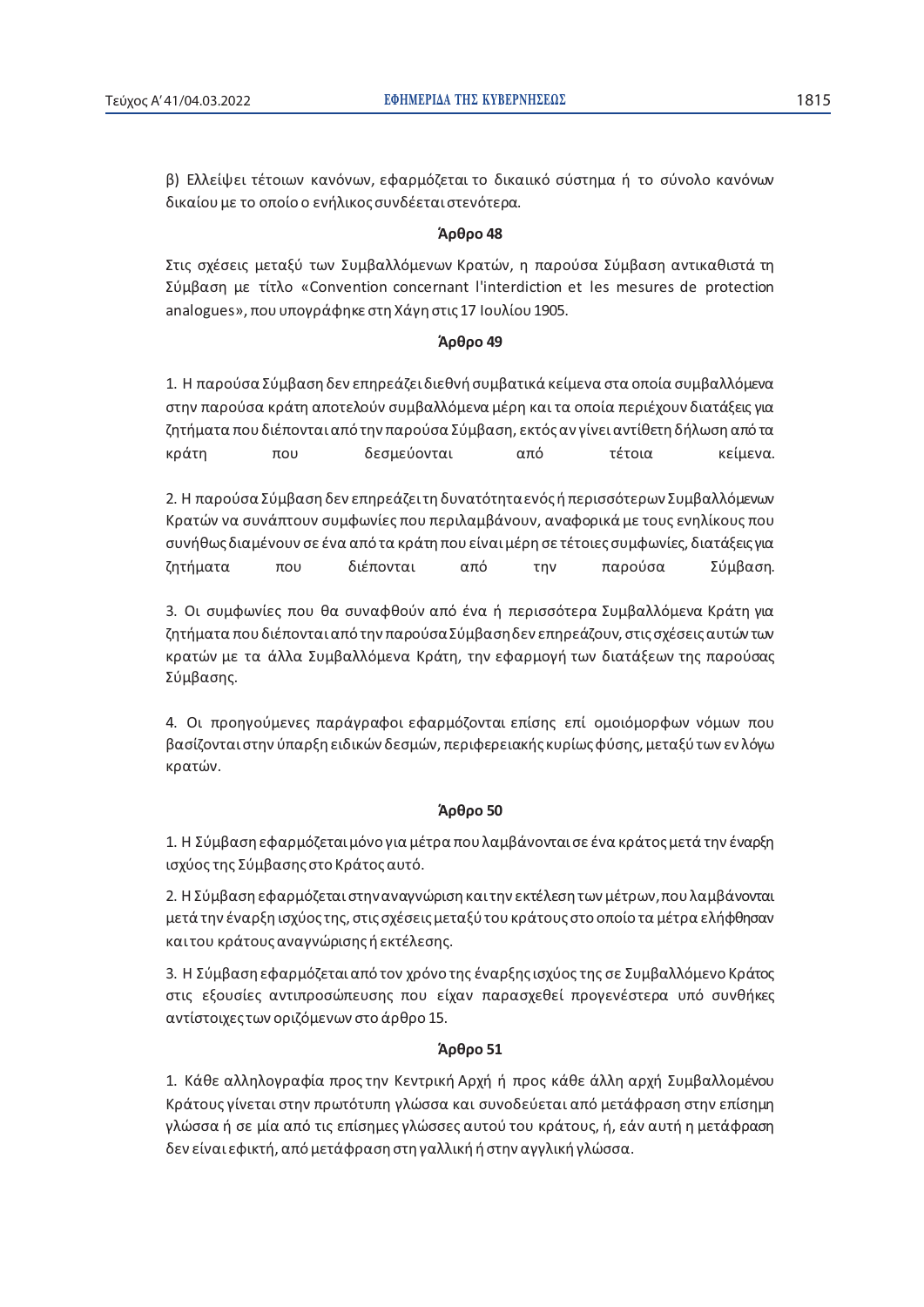2. Εντούτοις, ένα Συμβαλλόμενο Κράτος δύναται, διατυπώνοντας την επιφύλαξη που προβλέπεται στο άρθρο 56, να αντιταχθεί στη χρήση είτε της γαλλικής είτε της αγγλικής γλώσσας, όχι όμως και των δύο.

# $$

Ο Γενικός Γραμματέας της Συνδιάσκεψης της Χάγης του Ιδιωτικού Διεθνούς Δικαίου συγκαλεί, περιοδικά, μια Ειδική Επιτροπή για την εξέταση της πρακτικής λειτουργίας της Σύμβασης.

# **ȾȵɌȰȿȰȻɃs//-ɈȵȿȻȾȵɇȴȻȰɈȰɂȵȻɇ**

# $$

1. Η Σύμβαση είναι ανοικτή για υπογραφή από τα κράτη που ήταν μέλη της Συνδιάσκεψης της Χάγης του Ιδιωτικού Διεθνούς Δικαίου τη 2<sup>α</sup> Οκτωβρίου 1999.

2. Η Σύμβαση κυρώνεται, γίνεται αποδεκτή ή εγκρίνεται και τα έγγραφα της κύρωσης, της αποδοχής ή της έγκρισης κατατίθενται στο Υπουργείο Εξωτερικών του Βασιλείου των Κάτω Χωρών, θεματοφύλακατης Σύμβασης.

# $$

1. Κάθε άλλο κράτος δύναται να προσχωρήσει στη Σύμβαση, μετά την έναρξη ισχύος της δυνάμει του άρθρου 57, παράγραφος 1.

2. Το έγγραφο προσχώρησης κατατίθεται στο Θεματοφύλακα.

3. Η προσχώρηση παράγει αποτελέσματα μόνο στις σχέσεις μεταξύ του προσχωρούντος Κράτους και των Συμβαλλόμενων Κρατών που δεν διατυπώνουν αντιρρήσεις στην προσχώρηση αυτή εντός έξι μηνών από τη λήψη της προβλεπόμενης στο άρθρο 59 περίπτωση β) γνωστοποίησης. Τέτοια αντίρρηση δύναται επίσης να διατυπωθεί από κράτος κατά τη μεταγενέστερη της προσχώρησης κύρωση, αποδοχή ή έγκριση της Σύμβασης. Οι αντιρρήσεις αυτές κοινοποιούνται στον θεματοφύλακα.

# $$

1. Ένα κράτος που περιλαμβάνει δύο ή περισσότερες εδαφικές ενότητες, στις οποίες εφαρμόζονται, για ζητήματα που διέπονται από την παρούσα Σύμβαση, διαφορετικά δικαιικά συστήματα, δύναται κατά την υπογραφή, κύρωση, αποδοχή, έγκριση ή προσχώρηση, να δηλώσει ότι η Σύμβαση θα εφαρμόζεται σε όλες τις εδαφικές του ενότητες ή μόνο σε μία ή σε περισσότερες από αυτές και δύναται οποτεδήποτε να τροποποιήσει αυτή τη δήλωση, προβαίνοντας σε νέα δήλωση.

2. Οι δηλώσεις αυτές κοινοποιούνται στο Θεματοφύλακα και προσδιορίζουν ρητά τις εδαφικές ενότητες στις οποίες η Σύμβαση εφαρμόζεται.

3. Εάν ένα κράτος δεν προβεί σε δήλωση σύμφωνα με το παρόν άρθρο, η Σύμβαση εφαρμόζεται στο σύνολο του εδάφους αυτού του κράτους.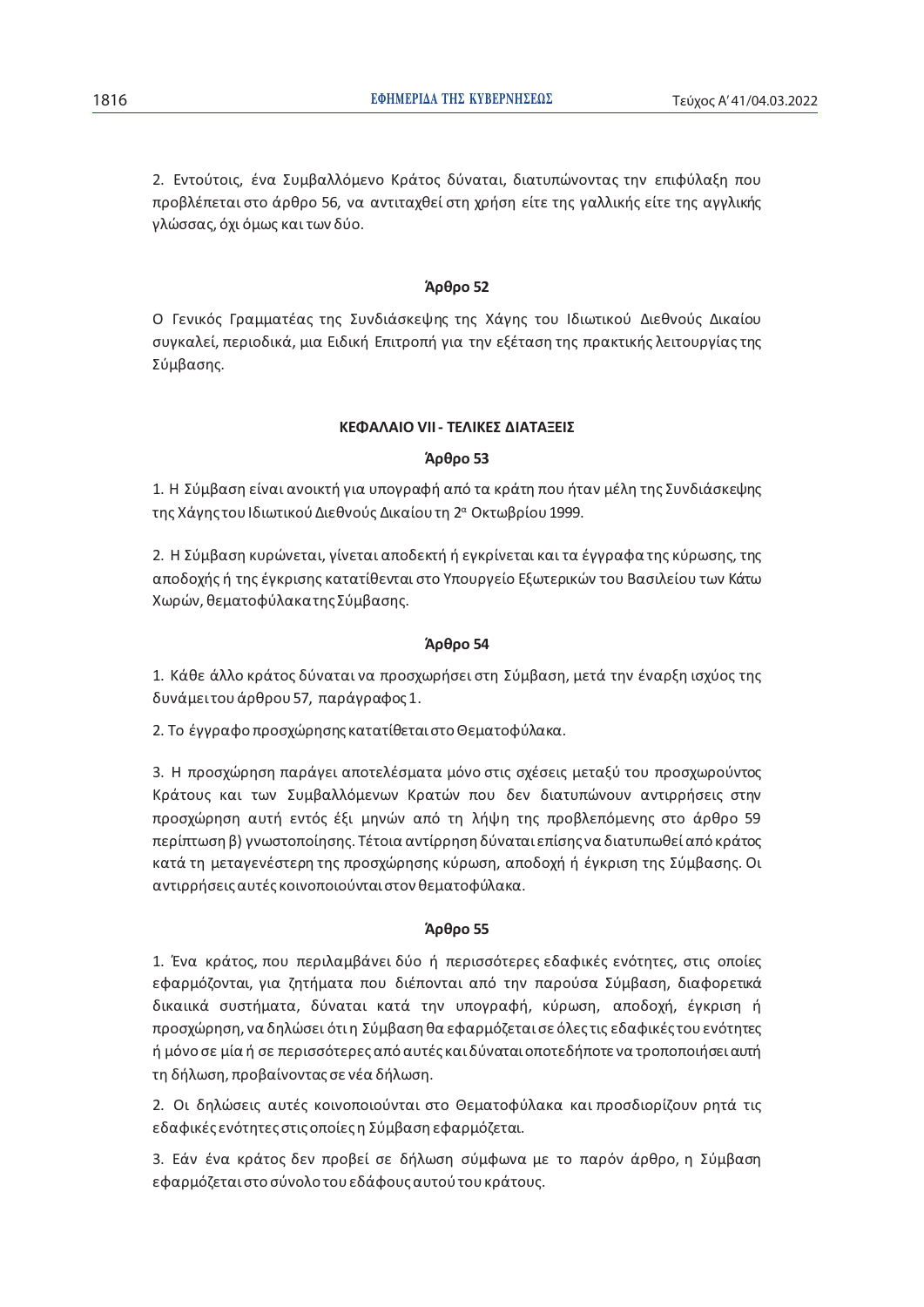# $$

1. Κάθε Συμβαλλόμενο Κράτος δύναται, το αργότερο κατά την κύρωση, αποδοχή, έγκριση ή προσχώρηση ή κατά την υποβολή της δυνάμει του άρθρου 55 δήλωσης, να προβεί στη διατύπωση της επιφύλαξης που προβλέπεται στο άρθρο 51 παράγραφος 2. Καμία άλλη επιφύλαξη δεν γίνεται δεκτή.

2. Κάθε Συμβαλλόμενο Κράτος δύναται, οποτεδήποτε, να ανακαλέσει μια επιφύλαξη που έχει διατυπώσει. Η ανάκληση αυτή κοινοποιείται στο Θεματοφύλακα.

3. Τα αποτελέσματα της επιφύλαξης παύουν την πρώτη ημέρα του τρίτου ημερολονιακού μήνα που ακολουθεί την αναφερόμενη στην προηγούμενη παράγραφο κοινοποίηση.

# $$

1. Η Σύμβαση θα αρχίσει να ισχύει την πρώτη ημέρα του μήνα που ακολουθεί την εκπνοή περιόδου τριών μηνών μετά την κατάθεση του τρίτου εγγράφου κύρωσης, αποδοχής ή έγκρισης που προβλέπεται στο άρθρο 53.

2. Στη συνέχεια, η Σύμβαση θα τίθεται σε ισχύ:

α. για κάθε κράτος που την κυρώνει, αποδέχεται ή εγκρίνει μεταγενέστερα, την πρώτη ημέρα του μήνα που ακολουθεί την εκπνοή περιόδου τριών μηνών μετά την κατάθεση του εννράφου κύρωσης, αποδοχής, ένκρισης ή προσχώρησής του.

β. για κάθε Κράτος που προσχωρεί, την πρώτη ημέρα του μήνα που ακολουθεί την εκπνοή περιόδου τριών μηνών, μετά την πάροδο της προθεσμίας των έξι μηνών που προβλέπεται στο άρθρο 54, παράγραφο 3,

γ. για τις εδαφικές ενότητες, στις οποίες επεκτάθηκε η Σύμβαση σύμφωνα με το άρθρο 55, την πρώτη ημέρα του μήνα που ακολουθεί την εκπνοή περιόδου τριών μηνών, μετά την αναφερόμενη σε αυτό το άρθρο κοινοποίηση.

# $$

1. Κάθε Κράτος-Μέρος της Σύμβασης δύναται να την καταγγείλει με γραπτή γνωστοποίηση απευθυνόμενη στο Θεματοφύλακα. Η καταγγελία είναι δυνατό να περιορίζεται σε ορισμένες εδαφικές ενότητες στις οποίες εφαρμόζεται η Σύμβαση.

2. Η καταγγελία παράγει αποτελέσματα την πρώτη ημέρα του μήνα που ακολουθεί την εκπνοή περιόδου δώδεκα μηνών, μετά την ημερομηνία λήψης της γνωστοποίησης από το Θεματοφύλακα. Εάν στη γνωστοποίηση καθορίζεται ειδικώς μεγαλύτερη χρονική περίοδος για την παραγωγή των αποτελεσμάτων της καταγγελίας, η καταγγελία παράγει αποτελέσματα με την εκπνοή της εν λόγω χρονικής περιόδου.

# $$

Ο Θεματοφύλακας γνωστοποιεί στα Κράτη-Μέλη της Συνδιάσκεψης της Χάγης του Ιδιωτικού Διεθνούς Δικαίου, καθώς και στα Κράτη που θα προσχωρήσουν σύμφωνα με τις διατάξεις του άρθρου 54:

α, τις υπονραφές, κυρώσεις, αποδοχές και ενκρίσεις που προβλέπονται στο άρθρο 53,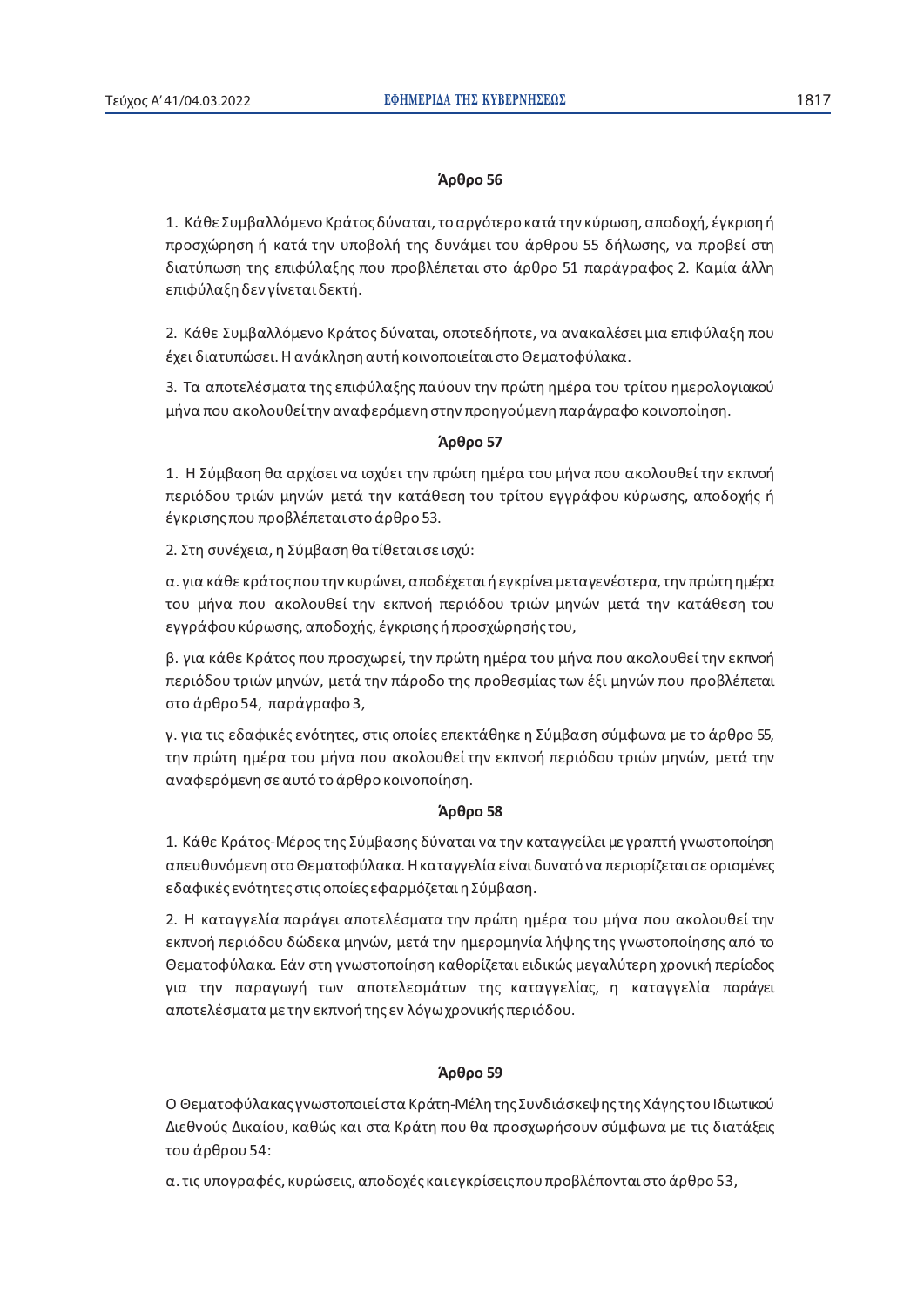β. τις προσχωρήσεις και τις αντιρρήσεις κατά των προσχωρήσεων που προβλέπονται στο άρθρο 54,

γ. την ημερομηνία κατά την οποία η Σύμβαση τίθεται σε ισχύ σύμφωνα με τις διατάξεις του άρθρου 57,

δ. τις δηλώσεις που μνημονεύονται στα άρθρα 32, παράγραφος 2 και 55,

ε. τις συμφωνίες που μνημονεύονται στο άρθρο 37,

στ. τις επιφυλάξεις που μνημονεύονται στο άρθρο 51 παράγραφος 2 και τις ανακλήσεις επιφυλάξεων που μνημονεύονται στο άρθρο 56 παράγραφος 2,

ζ. τις καταγγελίες που προβλέπονται στο άρθρο 58.

Σε πίστωση των ανωτέρω, οι υπογράφοντες, δεόντως εξουσιοδοτημένοι, υπέγραψαν την παρούσα Σύμβαση.

Έγινε στη Χάγη, στις 13 Ιανουαρίου 2000, σε δύο κείμενα, στη γαλλική και αγγλική γλώσσα, που είναι ισοδύναμα, σε ένα πρωτότυπο, που κατατέθηκε στα αρχεία της Κυβέρνησης του Bασιλείου των Κάτω Χωρών, επικυρωμένο αντίγραφο του οποίου θα επιδοθεί, δια της διπλωματικής οδού, σε κάθε Κράτος-Μέλος της Συνδιάσκεψης της Χάγης για το Ιδιωτικό Διεθνές Δίκαιο.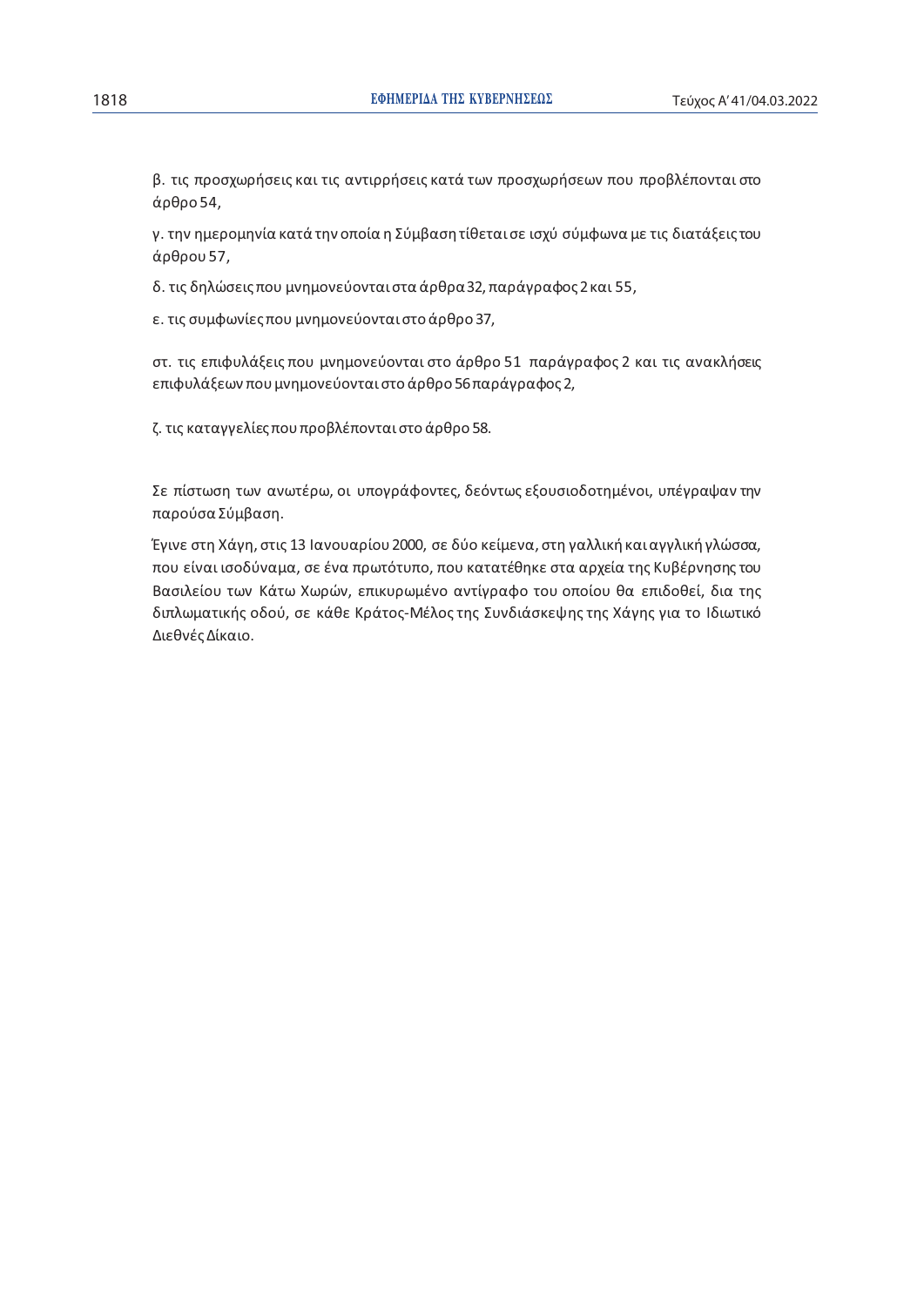# **Άρθρο δεύτερο Ορισμός Κεντρικής Αρχής**

1 Ως Κεντρική Αρχή του άρθρου 28 της Σύμβασης, επιφορτισμένη με τα καθήκοντα που επιβάλλονται από τη Σύμβαση στις Αρχές αυτές, ορίζεται το Υπουργείο Δικαιοσύνης.

2. Οι αιτήσεις της παρ. 1 του άρθρου 32 της Σύμβασης διαβιβάζονται μέσω του Υπουργείου Δικαιοσύνης.

3. Τα αιτήματα των άρθρων 8 και 33 της Σύμβασης απευθύνονται, σύμφωνα με το άρθρο 42 της Σύμβασης, στο Υπουργείο Δικαιοσύνης.

4. Ως Αρχές της παρ. 3 του άρθρου 38 της Σύμβασης ορίζονται οι Γραμματείες των Δικαστηρίων, που λαμβάνουν τα προβλεπόμενα στη Σύμβαση μέτρα προστασίας ή χορηγούν πιστοποιητικό απόδειξης των εξουσιών αντιπροσώπευσης.

# **Άρθρο τρίτο Έναρξη ισχύος**

Η ισχύς του παρόντος νόμου αρχίζει από τη δημοσίευσή του στην Εφημερίδα της Κυβερνήσεως και της Σύμβασης που κυρώνεται από την πλήρωση των προϋποθέσεων του άρθρου 57 αυτής.

Παραγγέλλομε τη δημοσίευση του παρόντος στην Εφημερίδα της Κυβερνήσεως και την εκτέλεσή του ως νόμου του Κράτους.

Αθήνα, 3 Μαρτίου 2022

Η Πρόεδρος της Δημοκρατίας **ΚΑΤΕΡΙΝΑ ΣΑΚΕΛΛΑΡΟΠΟΥΛΟΥ**

# Οι Υπουργοί

| Οικονομικών<br>ΧΡΗΣΤΟΣ ΣΤΑΪΚΟΥΡΑΣ                               | Αναπληρωτής Υπουργός<br>Οικονομικών<br>ΘΕΟΔΩΡΟΣ ΣΚΥΛΑΚΑΚΗΣ   | Εξωτερικών<br>ΝΙΚΟΛΑΟΣ - ΓΕΩΡΓΙΟΣ ΔΕΝΔΙΑΣ        |
|-----------------------------------------------------------------|--------------------------------------------------------------|--------------------------------------------------|
| Εργασίας και<br>Κοινωνικών Υποθέσεων<br>ΚΩΝΣΤΑΝΤΙΝΟΣ ΧΑΤΖΗΔΑΚΗΣ | Υνείας<br>ΑΘΑΝΑΣΙΟΣ ΠΛΕΥΡΗΣ                                  | Προστασίας του Πολίτη<br>ΠΑΝΑΓΙΩΤΗΣ ΘΕΟΔΩΡΙΚΑΚΟΣ |
| Δικαιοσύνης<br>ΚΩΝΣΤΑΝΤΙΝΟΣ ΤΣΙΑΡΑΣ                             | Υπουργός<br>Μετανάστευσης και Ασύλου<br>ΠΑΝΑΓΙΩΤΗΣ ΜΗΤΑΡΑΚΗΣ | Επικρατείας<br>ΓΕΩΡΓΙΟΣ ΓΕΡΑΠΕΤΡΙΤΗΣ             |

Θεωρήθηκε και τέθηκε η Μεγάλη Σφραγίδα του Κράτους.

Αθήνα, 3 Μαρτίου 2022 Ο επί της Δικαιοσύνης Υπουργός **ΚΩΝΣΤΑΝΤΙΝΟΣ ΤΣΙΑΡΑΣ**